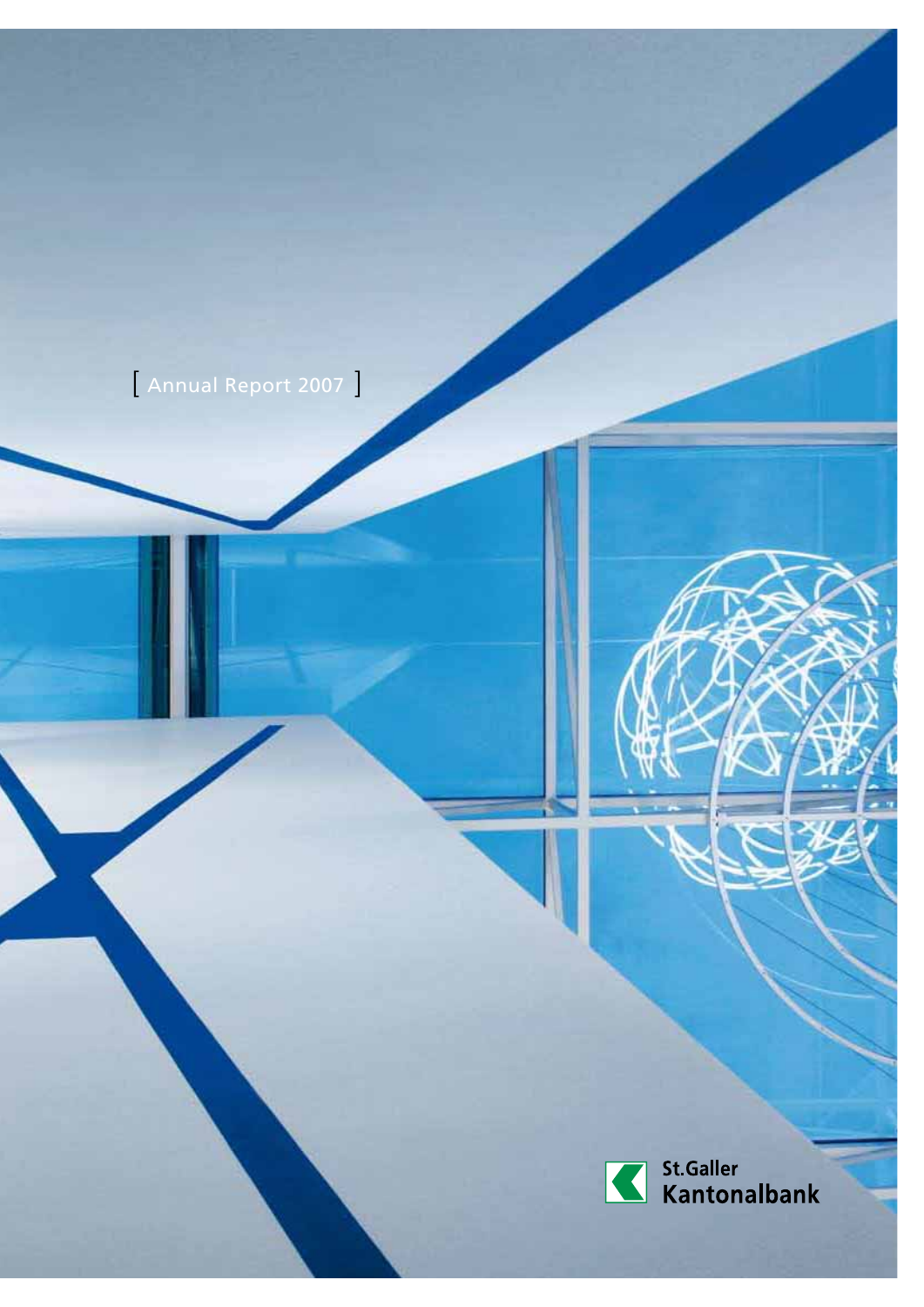Cover photo New spaces in familiar surroundings: The images depicted in the Cantonal Bank of St. Gallen's annual report for 2007 reflect

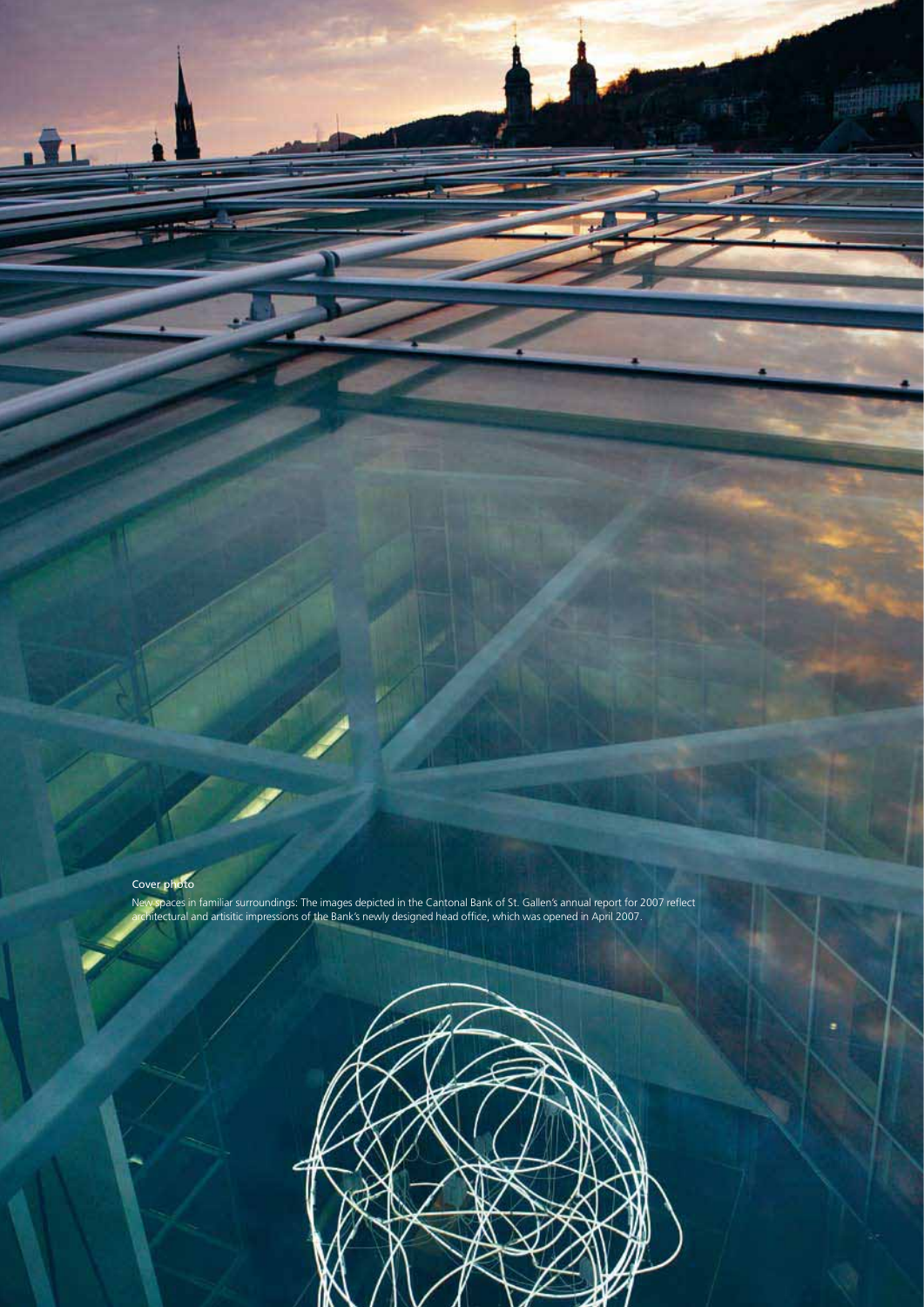# [ Annual Report 2007 ]

| Group Key Figures                                                                                                                                                                       | 4                          |
|-----------------------------------------------------------------------------------------------------------------------------------------------------------------------------------------|----------------------------|
| [1] Profile                                                                                                                                                                             |                            |
| Cantonal Bank of St. Gallen Group<br>Retail and Commercial Clients<br>Private Banking<br>Presidium<br>Service Center                                                                    | 5<br>6<br>6<br>6<br>6      |
| [2] Strategy                                                                                                                                                                            |                            |
| Market and Competition<br>Cantonal Bank of St. Gallen Group                                                                                                                             | 7<br>8                     |
| [3] 2007 Financial Year                                                                                                                                                                 |                            |
| Cantonal Bank of St. Gallen Group<br>Retail and Commercial Clients<br>Private Banking                                                                                                   | 10<br>16<br>19             |
| [4] Corporate Governance                                                                                                                                                                |                            |
| Group structure and shareholders<br>Capital structure<br>Compensation, shareholdings and loans<br>Shareholders' participation, changes<br>of control and auditors<br>Information policy | 22<br>23<br>24<br>25<br>25 |
| [5] Risk Situation                                                                                                                                                                      |                            |
| <b>Credit Risks</b><br>Market Risks<br>Operational Risks                                                                                                                                | 26<br>27<br>29             |
| [6] Financial Information                                                                                                                                                               |                            |
| Group Balance Sheet<br>Group Income Statement<br>Notes to the Balance Sheet<br>Notes to the Income Statement<br>Divisional Accounts                                                     | 31<br>32<br>33<br>39<br>43 |
| [7] Information for Investors                                                                                                                                                           | 44                         |

The full annual report in German is available at www.sgkb.ch

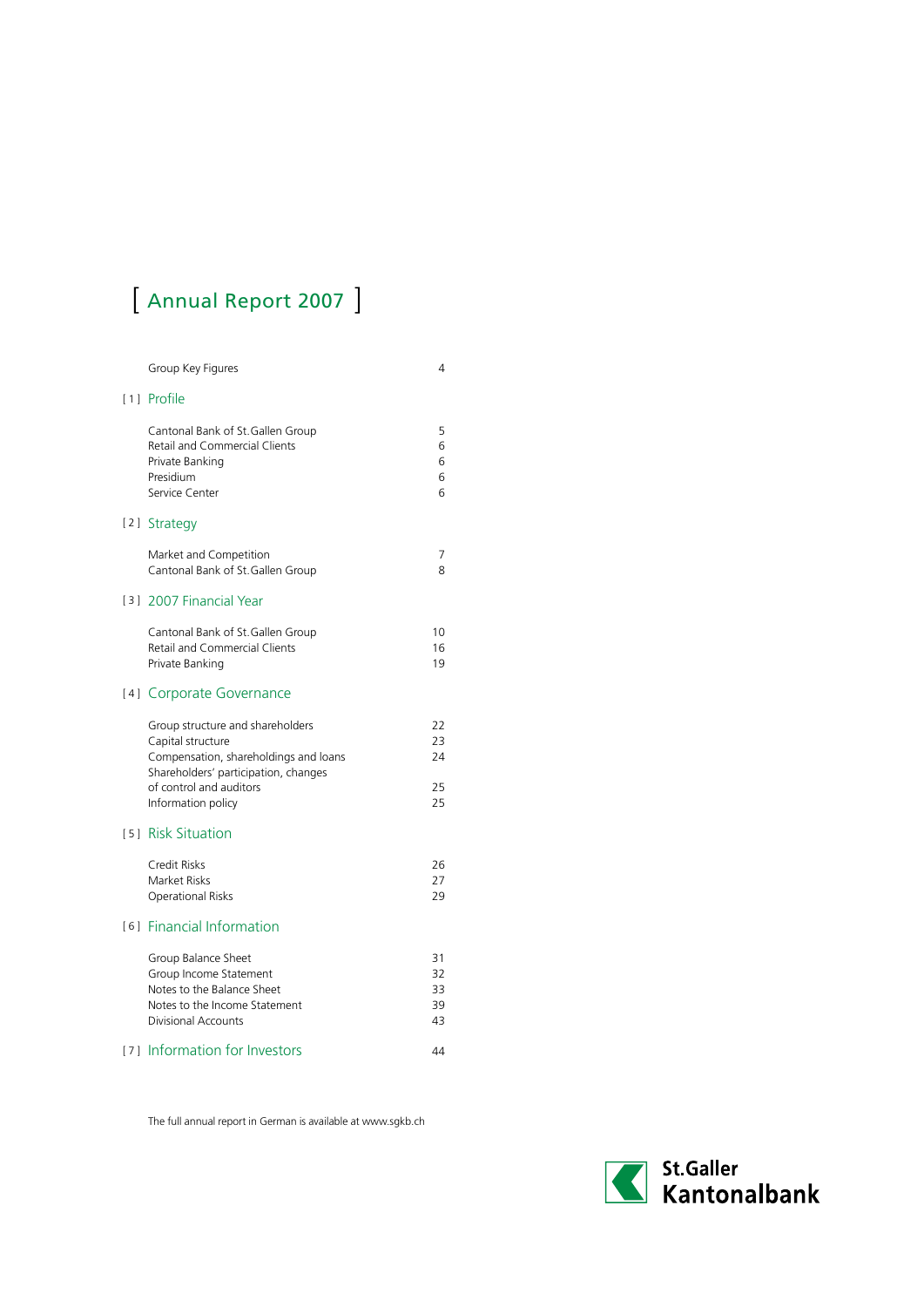# Group Key Figures

| Income Statement in CHF 000s                                                      | 2007          | 2006          | 2005          |
|-----------------------------------------------------------------------------------|---------------|---------------|---------------|
| Operating income                                                                  | 559789        | 555 131       | 533 163       |
| Administrative expenses                                                           | 270 106       | 253 878       | 242 897       |
| Operating profit                                                                  | 246 089       | 252 772       | 235 973       |
| Group net profit                                                                  | 226 682       | 228 555       | 168 302       |
| <b>Balance Sheet</b> in CHF 000s                                                  | Dec. 31, 2007 | Dec. 31, 2006 | Dec. 31, 2005 |
| Loans to clients                                                                  | 17 102 122    | 17 208 671    | 16 435 880    |
| Customer funds                                                                    | 12 292 293    | 11 802 711    | 10 959 905    |
| Balance sheet total                                                               | 20 235 796    | 19 799 982    | 19 117 331    |
| Shareholders' equity                                                              | 1739533       | 1705676       | 1561681       |
| Funds under Management in CHF 000s                                                |               |               |               |
| Funds under management                                                            | 37 883 264    | 38 838 934    | 33 323 426    |
| Headcount                                                                         |               |               |               |
| Full-time equivalents (in accordance with BAG-FBC; apprentices calculated at 50%) | 1 0 0 7       | 972           | 957           |
| Number of employees:                                                              |               |               |               |
| - Individuals                                                                     | 1 1 3 2       | 1 0 9 1       | 1 0 7 3       |
| - of which trainees                                                               | 111           | 108           | 108           |
| <b>Key Figures</b>                                                                | 2007          | 2006          | 2005          |
| <b>SGKB share</b> in CHF                                                          |               |               |               |
| Earnings per share                                                                | 40.91         | 41.21         | 30.99         |
| Dividend per share <sup>1</sup>                                                   | 26.00         | 0.00          | 13.00         |
| Repayment of the par value per share                                              | 0.00          | 30.00         | 0.00          |
| Market price                                                                      |               |               |               |
| - as of December 31                                                               | 498.00        | 512.00        | 390.00        |
| - Highest price                                                                   | 642.00        | 515.00        | 422.00        |
| - Lowest price                                                                    | 445.00        | 390.00        | 282.00        |
| Market capitalization as of December 31 (in CHF million)                          | 2 775.60      | 2 853.60      | 2 173.60      |
| Return on equity                                                                  |               |               |               |
| Return on equity, pre-tax (basis: operating profit)                               | 15.7%         | 16.7%         | 17.1%         |
| Return on equity, after tax (basis: group net profit)                             | 14.5%         | 15.1%         | 12.2%         |
| Cost/income-ratio                                                                 |               |               |               |
| Cost/income-ratio including depreciation on fixed assets                          | 51.2%         | 48.4%         | 48.2%         |
| <b>Equity key figures</b>                                                         |               |               |               |
| BIS ratio tier 1                                                                  | 13.9%         | 13.5%         | 13.5%         |
| BIS ratio tier 2                                                                  | 14.5%         | 14.2%         | 14.5%         |
| Excess capital ratio (CH standard)                                                | 83.0%         | 74.8%         | 75.9%         |
| Shareholders' equity as % of balance sheet total                                  | 8.5%          | 8.6%          | 8.2%          |

1 Recommendation of the Board of Directors for the financial year ended on Dec. 31, 2007

A historical data comparison with prior years is difficult due to the major project of migrating the Bank's IT platform. This concerns administrative expenses, operating profit, pre-tax return on equity and the cost / income-ratio.

| <b>Moody's Rating</b>              |              | 2006    | 2005  |
|------------------------------------|--------------|---------|-------|
| Senior unsecured domestic currency | Aa           |         |       |
| Bank deposits                      | Aa $1$ / P-1 | Aa1/P-1 | / P-1 |
| Bank financial strength            |              |         |       |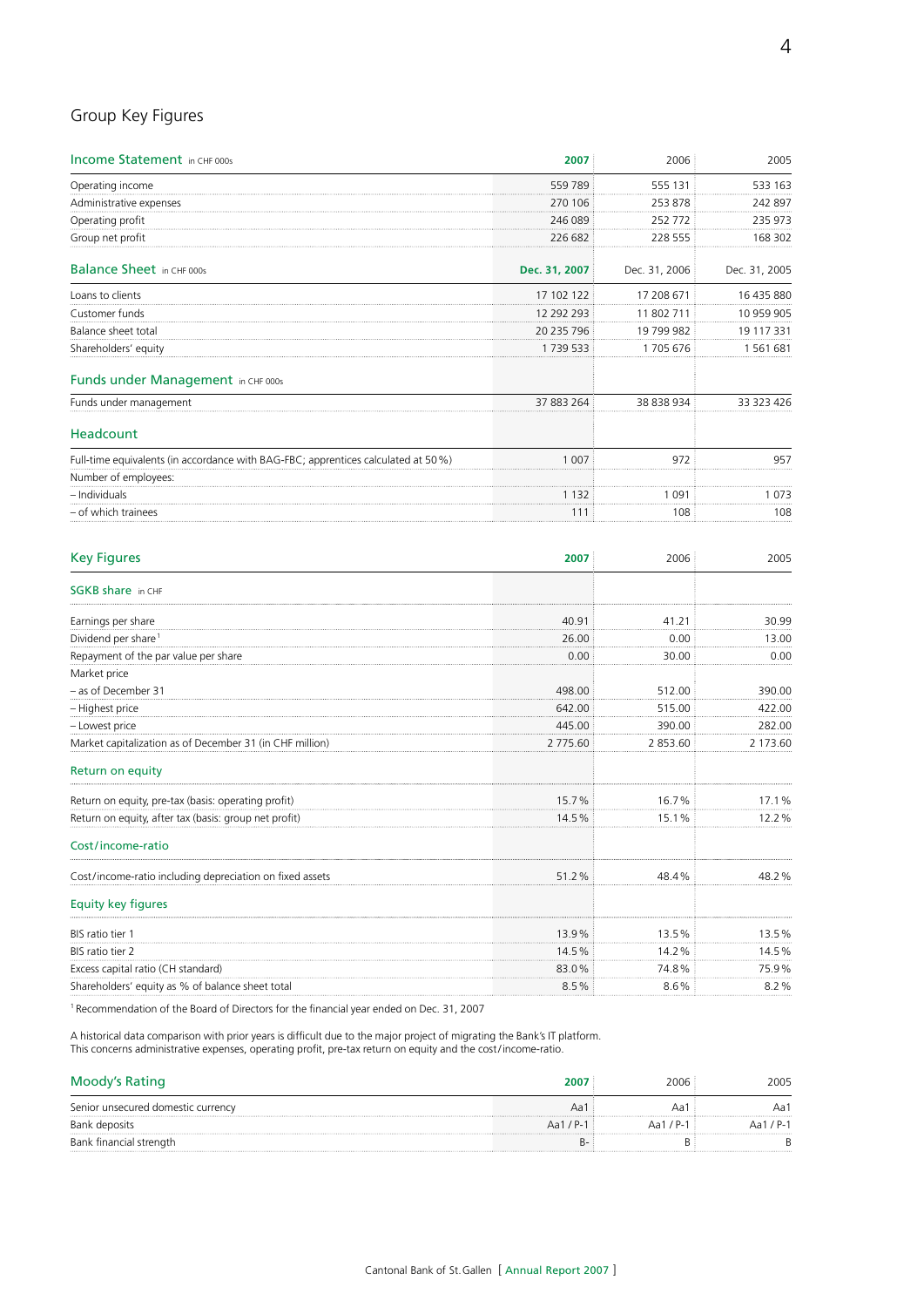# $\overline{ }$  profile

# Cantonal Bank of St.Gallen Group

The Cantonal Bank of St.Gallen (SGKB) was founded in the year 1868, in order – like all cantonal banks – to offer savings and credit services to the general population and small enterprises within the Canton of St.Gallen, and by this means to promote the development of the regional economy. The new Cantonal Bank Act of 1996 created the conditions necessary for the Bank to be converted into a stock corporation in the year 2000. In the year 2001, it was then partially privatised. A central element in this respect was the refocusing of the business strategy, in particular the successful expansion of its private banking activities.

> The Cantonal Bank of St.Gallen Group comprises the retail division Retail and Commercial Clients (RCC), the Private Banking division of the parent company and the subsidiaries Hyposwiss Privatbank AG in Zurich, and Hyposwiss Private Bank Genève SA since February 29, 2008. The Presidium (from August 1, 2008: Finance and Risk Management) and the Service Center, which

together comprise the Corporate Center, are responsible for the support services. Appropriate competence centers (specialist centers) also assist with market coverage. They avoid duplications by focusing on specific expertise. There are currently four competence centers: Investment Center, Financial Planning, External asset manager (EAM) Desk and Lombard Credits.



Subsidiary company (100%)

- . Founded in 1868
- . 2001 IPO (Initial Public Offering)
- . 2002 acquisition of Hyposwiss Privatbank AG, Zurich
- **. 2008 acquisition of Hyposwiss Private Bank Genève SA, formerly Anglo Irish Bank (Suisse)**

 $\rightarrow$  2007 Financial Year, pp. 10–15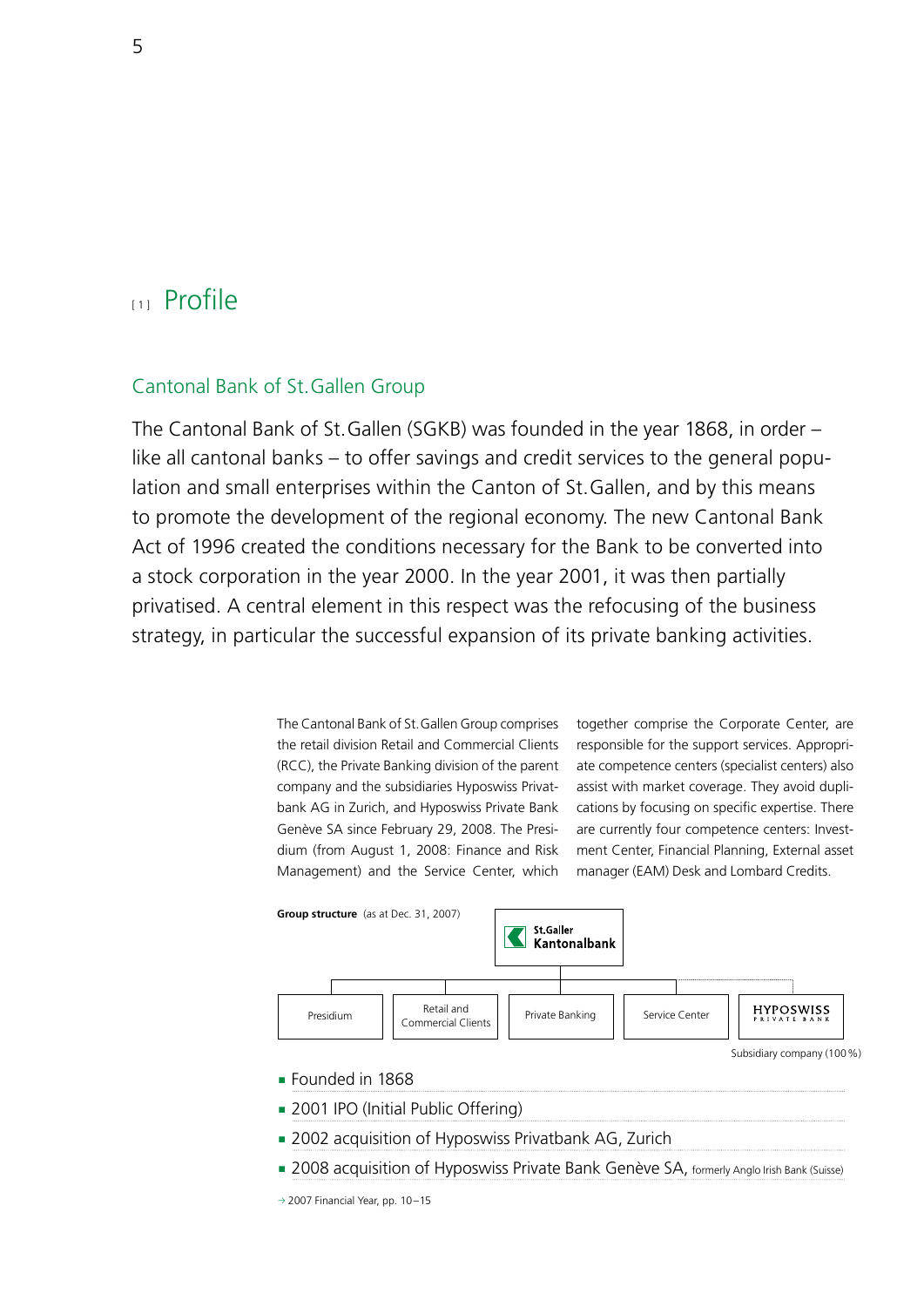# Retail and Commercial Clients

#### Presidium

The Retail and Commercial Clients division offers its clients a comprehensive range of products as well as consultancy services tailored to meet their payment, savings, investment, pension and financial requirements. The division covers all segments, with private, commercial and corporate clients, and offers its services at 37 branches throughout the Swiss Cantons of St.Gallen and Appenzell Ausserrhoden.

 $\rightarrow$  2007 Results, pp. 16–18

#### Private Banking

The SGKB Group offers private clients at home and abroad tailor-made products and services for capital formation and asset management. The parent company of the Cantonal Bank of St.Gallen has its own private banking teams at six locations in the Canton of St.Gallen. The wholly owned Hyposwiss subsidiaries in Zurich, Geneva and Portugal manage the onshore activities in Switzerland and offshore activities in the fast-growing key markets. The Investment Center at Hyposwiss in Zurich is the competence center for the entire Group and is in charge of investment policy, managing discretionary mandates and developing new products and in-house investments funds.

 $\rightarrow$  2007 Results, pp. 19–21

The Governing Board provides services in the areas of controlling and accounting, human resources as well as corporate development and corporate communication. On August 1, 2008, the division will be renamed "Finance and Risk Management". As of this date it will no longer be run by the Chief Executive Officer but will have its own manager who will be a member of the Executive Board. The new name reflects the increasing importance that the Group attaches to risk management. The Internal Audit reports to the Board of Directors, although in administrative terms it is part of the Presidium and monitors the activities of all divisions.

#### Service Center

The Service Center acts as the central finance and credit processing unit and also handles payment transactions on behalf of the parent company. In addition, the Trading Desk executes foreign exchange and securities transactions for clients as well as own-account trades. The IT and Projects Department is also an integral part of the Service Center. It has a dual function in that it is in charge of coordinating IT throughout the Group as well as handling project management. The Infrastructure Department is ultimately responsible for the central services as well as for the construction and maintenance of the bank premises owned by the parent company. A department has also been created specifically to handle the IT migration project.



 $\rightarrow$  Corporate Governance, pp. 22–25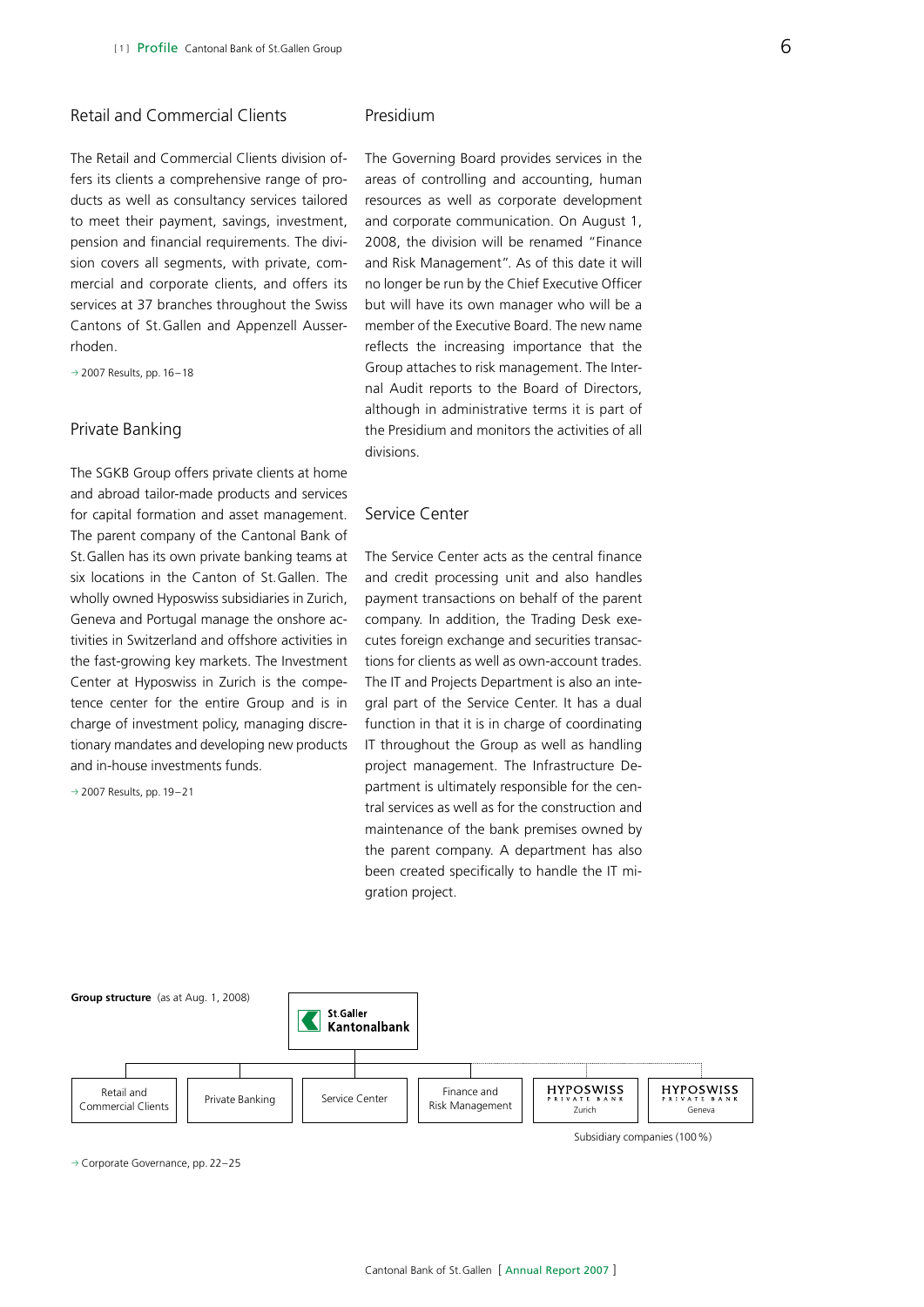# [2] Strategy

The primary strategy pursued by the Cantonal Bank of St.Gallen group (SGKB group) is to secure a sustained increase in the value of the company in the interests of its shareholders. The key success factors are the uncompromising focus on the needs of clients, ongoing cost controls and the rigorous application of the risk policy. The SGKB group is firmly convinced that a key determinant of the future success of the business will be differentiation and the strength of growth.

# Market and Competition

The market territory covered by the parent company of the Cantonal Bank of St.Gallen primarily comprises the Cantons of St.Gallen and Appenzell Ausserrhoden as well as the neighbouring regions in Switzerland and abroad. The domestic market is covered by a dense network of branches at 37 locations that cater for the private and business client segment. The parent company's private banking services are also offered at six locations. The size of the branch network is ideal for its marketing activities and ensures a strong local presence in all the economic regions. The branch network is supplemented by alternative sales channels in the form of cash dispensers (53 locations), e-banking (90 868 clients) as well as a central call center which provides clients with support and advice over the telephone. The subsidiaries Hyposwiss Privatbank AG and Hyposwiss Private Bank Genève SA operate in the financial centers of Zurich and Geneva as well as abroad. They place particular emphasis on active market coverage of the key markets South America and Eastern Europe.

Eastern Switzerland is one of the regions with the densest bank networks in Switzerland. Competition for Retail and Commercial Clients as well as for private and institutional investors in the Cantons of St.Gallen and Appenzell Ausserrhoden is intense. Moreover, the last decade has witnessed the growing presence of new domestic and foreign financial services providers on the market in addition to the established competitors such as large banks, regional banks and Raiffeisen banks.

The Cantonal Bank of St.Gallen specifically positions itself between the regional and Raiffeisen banks on the one hand and the large banks on the other hand. The combination of client proximity and local establishment, coupled with professionalism and good quality advice, is ideal and secures the SGKB a promising market position. Unlike other banks, the Cantonal Bank of St.Gallen has a state guarantee, but is not bound by a public service commitment.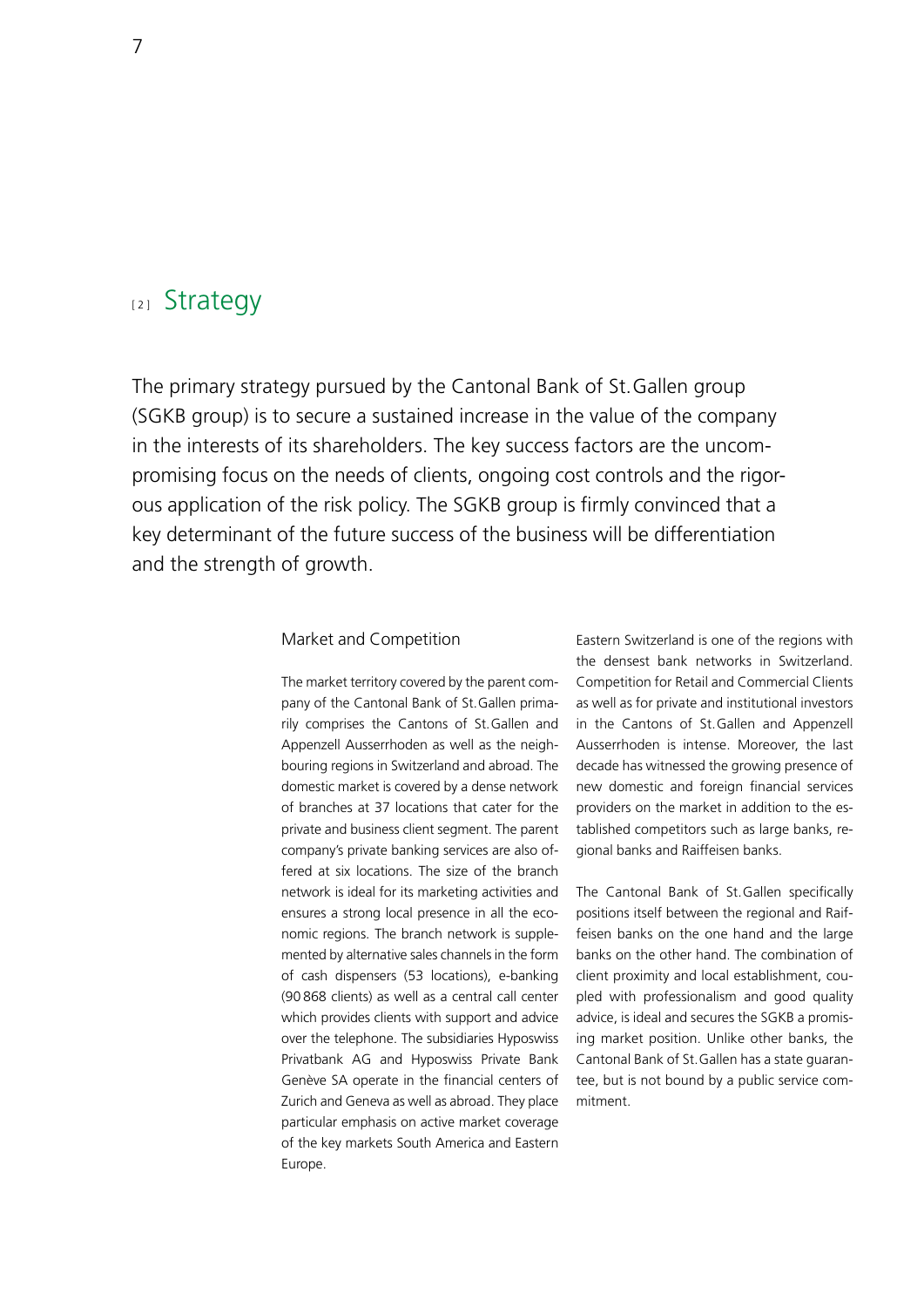# Cantonal Bank of St.Gallen Group

The strategic focus of the SGKB Group is reviewed annually by the Board of Directors and the Management Board. This review is prepared by the Management Board in two-day workshops that are devoted exclusively for the strategy. While the first workshop chiefly focuses on review and analysis, the second defines the strategic measures. At the invitation of the Management Board, the Board of Directors holds a one-day meeting to analyse the strategy. This process ensures that the Bank's activities remain closely focused on the requirements of the market.

The chief objectives pursued by the SGKB Group are to ensure a steady increase in its value as a going concern and above-average growth. The main success factors in this respect are:

- **E** its uncompromising focus on client requirements
- . continuous cost controls
- $\blacksquare$  rigorous application of its risk policy

Within this framework, the Cantonal Bank of St.Gallen aims to maintain a balance between interest income and other revenues. This permits diversification of revenue sources, which offsets the shrinking margins in lending activities, boosts additional growth potential and ensures steady earnings growth.

In its current strategy, the SGKB has concentrated on the following focal points and growth initiatives:

#### Quality of advice and client service

The SGKB Group is positioning itself as the leading advisory partner in every segment. The combination of distinct client proximity, aboveaverage support intensity and good quality advice set it apart from the competition. Great importance is attached to further expansion of the high-margin investment activities.

Further streamlining of the operational procedures has taken place to enable client service advisers to devote more of their time and attention to the concerns of clients.

# Positioning of the parent company as the leading investment advisory bank in Eastern Switzerland

The Investment Center situated in the Hyposwiss subsidiary provides the Cantonal Bank of St.Gallen Group with access to excellent investment expertise. The Group demonstrates its efficiency by the fact that the discretionary mandates and its own funds repeatedly outperform the benchmarks as well as by the range of demand-led products. The aim henceforth is to boost the image of competence among existing and potential clients. There are plans to specifically extend the "Cantonal Bank of St.Gallen" brand to the investment activities. The emphasis is on four key measures. Firstly, employment of a communication initiative with a view to targeting clients in Eastern Switzerland. Secondly, improvement of the positioning of the Investment Center in professional circles to support this objective pursued by the Cantonal Bank of St.Gallen Group. Thirdly, a structured advisory approach to guarantee the high level of quality of our advisory service. Fourthly, development of goal leadership in issues such as pension planning or retirement. This strategic focus attaches great importance to cooperation between the retail and commercial client segment and private banking. At the same time, this will also open up additional potential for providing services to company owners and senior managers who are existing commercial and corporate clients.

#### Strategic key markets

To enable us to benefit from the economic growth in the regions of South America and Eastern Europe, Hyposwiss is stepping up its market coverage activities in these areas. Special emphasis is placed on an increased presence in these markets, development of the advisory teams in terms of quality and quantity as well as strengthening the existing networks with business partners. The aim is to boost the growth of new money from these regions by encouraging high-net worth individuals who are keen to diversify their assets geographically and politically to become clients of Hyposwiss.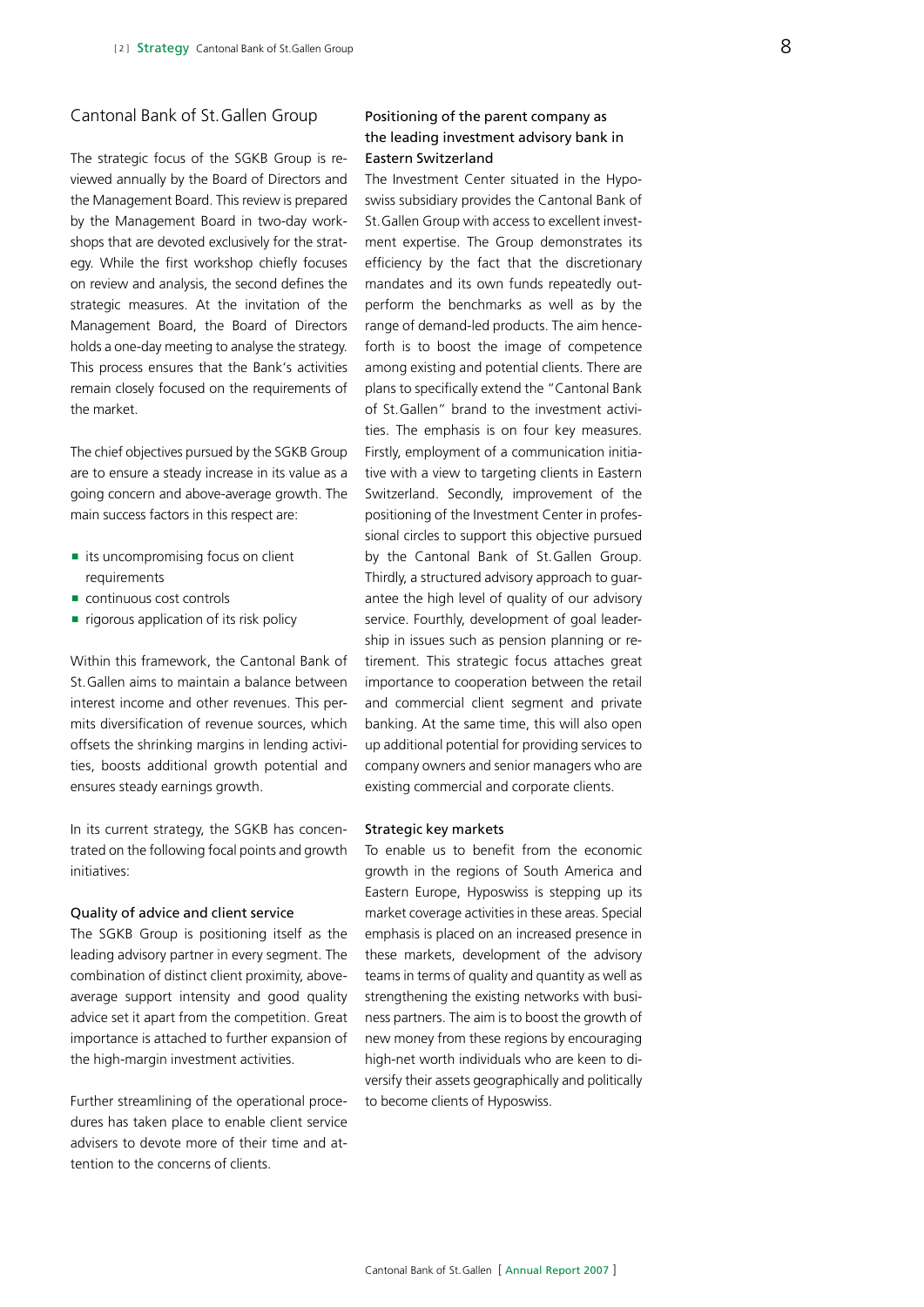#### Attractive employer

The demographic trend clearly demonstrates that the labour market is set to tighten from the middle of the next decade. The SGKB Group consequently anticipates increased competition for well qualified employees. By specifically enhancing its attractiveness as an employer, the image of the SGKB Group will continue to improve among employees and job seekers. This will create the conditions required to ensure that the SGKB Group is able to continue drawing upon a pool of well-trained, experienced and motivated employees.

#### Growth though acquisitions

Increasingly tough competition will continue to accelerate the process of consolidation in the banking sector. Thanks to its excellent positioning, the Cantonal Bank of St.Gallen Group is confident that it will also be able to benefit from this development in future. Equity capital for specific acquisitions has been built up in recent years. SGKB was consequently able to acquire the Anglo Irish Bank (Suisse) private bank based in Geneva in the year under review. The Cantonal Bank of St.Gallen still has a comfortable equity base even after this purchase and is on the look out for further acquisitions. The bulk of further potential acquisitions will lie in private banking. Opportunities in the retail segment will also be carefully examined. The primary considerations for an acquisition are strategic compatibility and the price level. Both aspects are important preconditions for ensuring that acquisitions make a positive contribution to value.

#### Future challenges

- The Cantonal Bank of St. Gallen will spend much of its time dealing with the integration of the recently acquired Hyposwiss Private Bank Genève SA and achieving the concomitant potential for growth and increased value in the coming 12 to 24 months.
- Top priority will also be given to accelerating our increased coverage of the important private banking market in Germany.
- In the medium to long term the steady erosion of margins in the traditional mortgage business and the trend towards diminishing client loyalty are a challenge for the traditional business model adopted by the banks.

#### Strategic aims

Overall, the strategic approaches outlined above will enable the Group to maintain its focus on increasing its volume and earnings. The Board of Directors and Management Board are confident that differentiation and strong growth will also have a significant impact on future commercial success. By implementing the strategy, the SGKB hopes to achieve the following objectives in the medium term:

#### **Targets** (p.a.)

| Growth of loans to clients       | > 3%      |
|----------------------------------|-----------|
| Growth of funds under management |           |
| (Net new money)                  | $4 - 5\%$ |
| Cost/income-ratio                | $<$ 46 %  |
| Return on equity, pre-tax        | >15%      |
|                                  |           |

Provided that economic growth remains intact and stock markets remain positive, the SGKB Group will also be able to increase the value of the company in future for the benefit of its shareholders.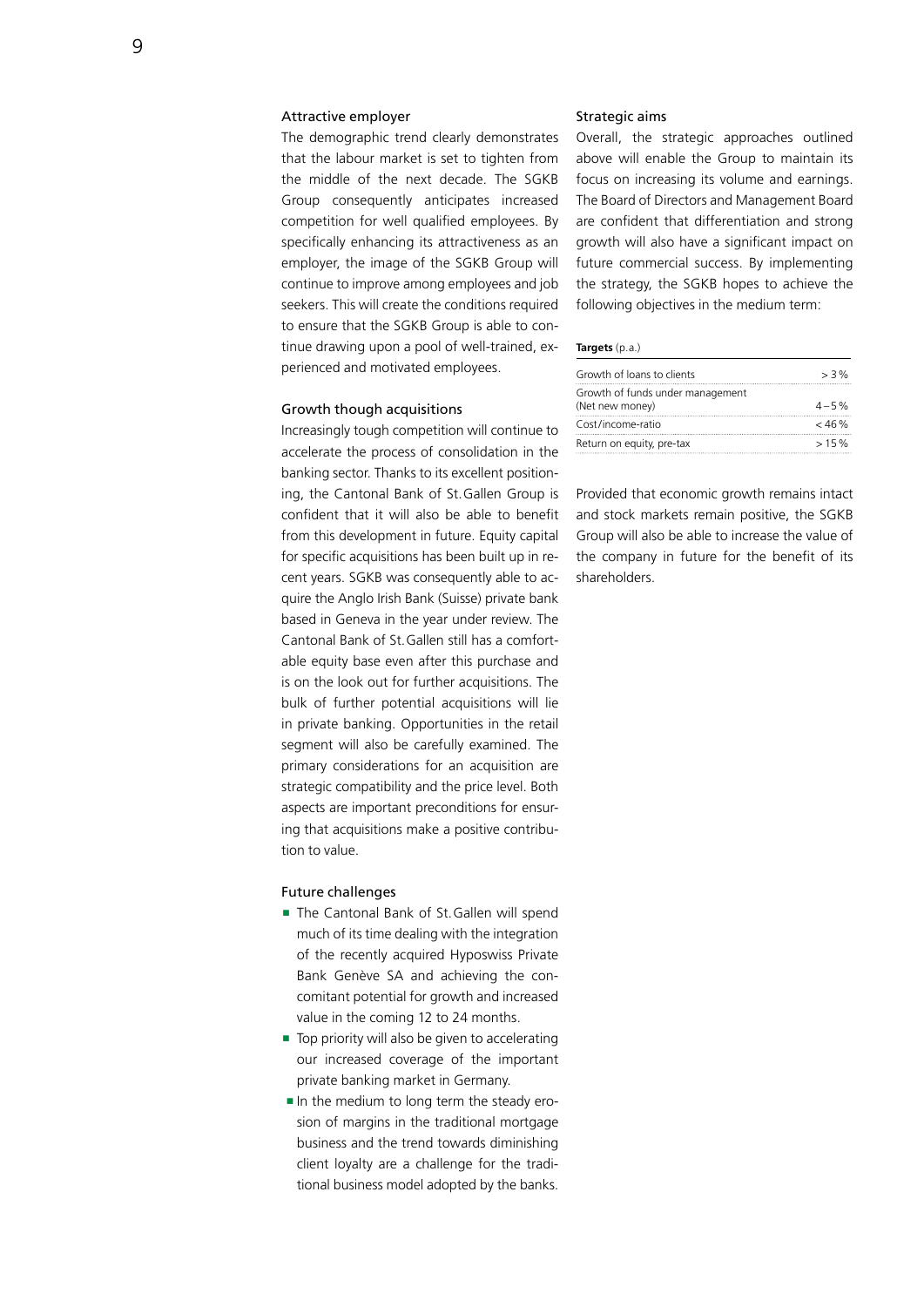# $\overline{3}$  2007 Financial Year

# Cantonal Bank of St.Gallen Group

The SGKB once again far surpassed the 200 million mark with its consolidated profit for 2007 and succeeded in maintaining the level of the previous record year 2006 in a difficult financial environment. The additional increase in the net fee and commission income made a particular contribution to this result.

 $\rightarrow$  Profile, p. 5  $\rightarrow$  Strategy, pp. 7–9

# Current market environment

Ups and downs set the tone for the year on the financial markets. In the first half of the year, interest rates on the capital markets soared initially and share prices reached record levels. A good year on the stock market was forecast due to the stable global economic environment and the national banks were expected to increase their base lending rates. In August however, the problems on the US American subprime market began affecting the international financial system, which gave way to a crisis of confidence with hugely fluctuating share prices. The overall picture on the stock markets was not only negative, however: stocks in the emerging markets in particular experienced above-average price rises. The same also applies to most commodities, which in turn benefited from the excess demand from the emerging economies. Bond prices trends were negative, and particularly suffered from the increase in interest rates in the middle of the year, the same trends affected bank and insurance company securities as well as foreign exchange assets in the US dollar. The US dollar plummeted against virtually all currencies as a result of the subprime crisis and the associated

risks of a recession in the USA. Conversely, the euro strengthened and drove down the value of the Swiss franc.

Until the end of 2007 the American subprime crisis had not put pressure on the European and Swiss economy. Economic growth in Switzerland remained at the same high level as in recent years.

The economy in Eastern Switzerland was also in good shape in 2007, thus continuing the positive trend that had been sustained since 2004. This applies to the export-driven industry as well as to the service sector. In the construction industry, the backlog of orders is encouragingly high and construction activity has steadily increased throughout the year. However, there are increasing signs that the boom is gradually coming to an end. The retail trade also benefited from the strong economy in the first half of 2007, which was reflected in increased employment and income. Foreign trade in Eastern Switzerland surpassed Swiss export growth, with double-digit growth gains in all sectors. This growth is attributable to exports to Germany and the USA. Exports of consumer goods have grown faster than those of capital goods.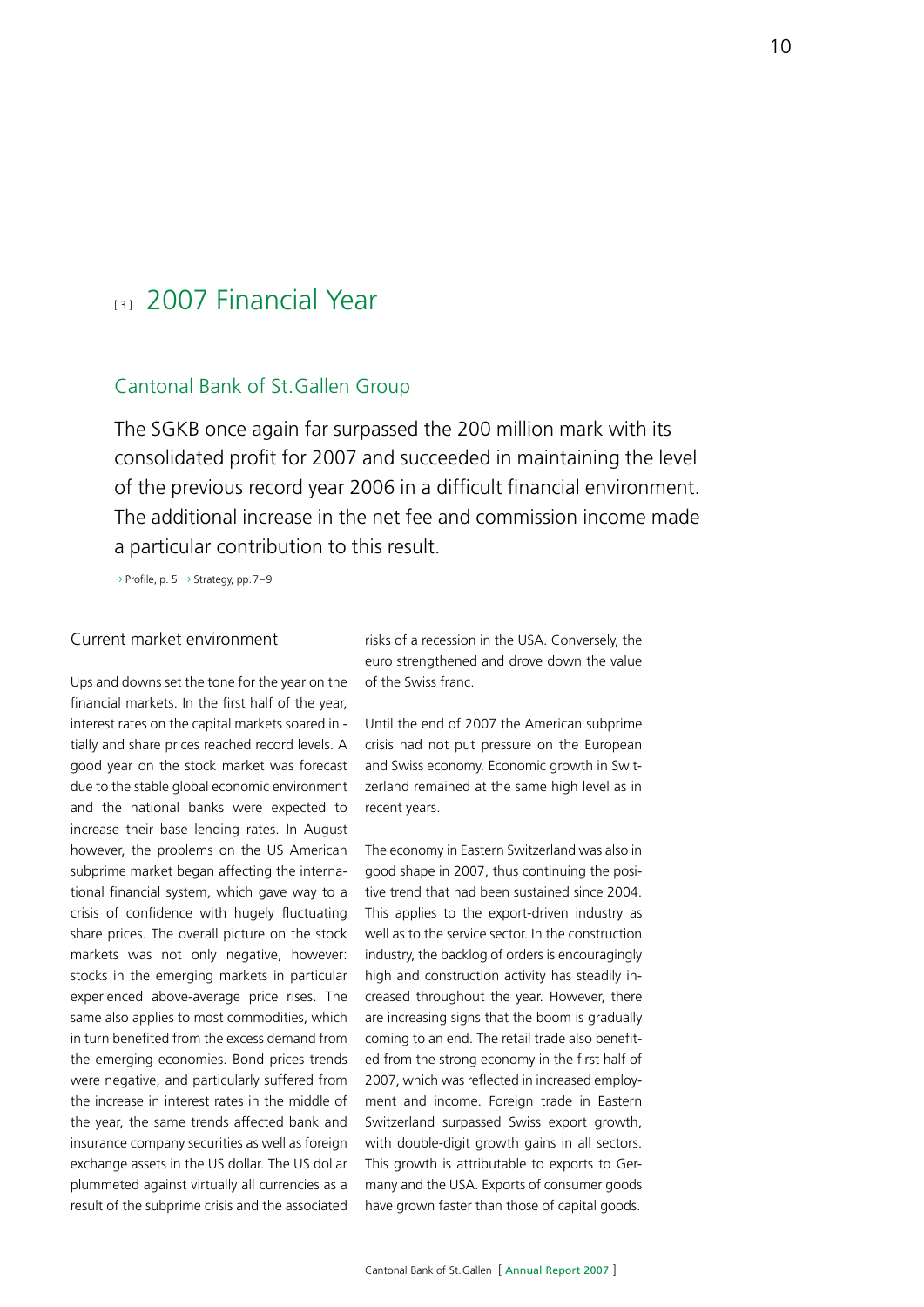## 2007 Results

The Cantonal Bank of St.Gallen has achieved a very good result in view of the difficult situation on the financial markets. As forecasted at the end of the fist half of the year, the consolidated result was on a par with last year's record figure. Pre-tax profit rose by 2.4% to CHF 274.0 million, while group net profit of CHF 226.7 million was 0.8% lower than the previous year. In comparison to 2006, the financial year 2007 was burdened with non-recurring project costs incurred by the IT platform migration and by a far higher rate of taxation as a result of the elimination of tax-deductible values. The SGKB Group was able to maintain a high level of profitability and keep its costs under control at the same time. The provisions for credit risks are still very low.

*Net interest income* of CHF 305.3 million was about one per cent below the figure for the previous year. Decisive factors were the sustained flat interest-rate curve and the falling levels of savings deposits, the bulk of which were switched to high interest-bearing fixed term deposits. This resulted in higher interest expenditure. Total client funds rose by 4.1% over the previous year, whereas client loans fell slightly (–0.6%). This fall was largely due to reduced borrowing and loans (loans to clients). This was due to repatriation of lombard loans, mainly in connection with the divestiture of a large position in the private banking sector that was already announced in 2006. Conversely, mortgage loans increased by 2.8%, and there was a two thirds increase in variable mortgages in particular over the previous year. The relationship of fixed-rate mortgages to variable mortgages was around 80:20 at the end of the year under review.

There was a significant increase in *net fee and commission income* from an already high base







**Group net profit since 2003** (in CHF million)



**Group cost/income-ratio since 2003** (in %)



IT project expenditure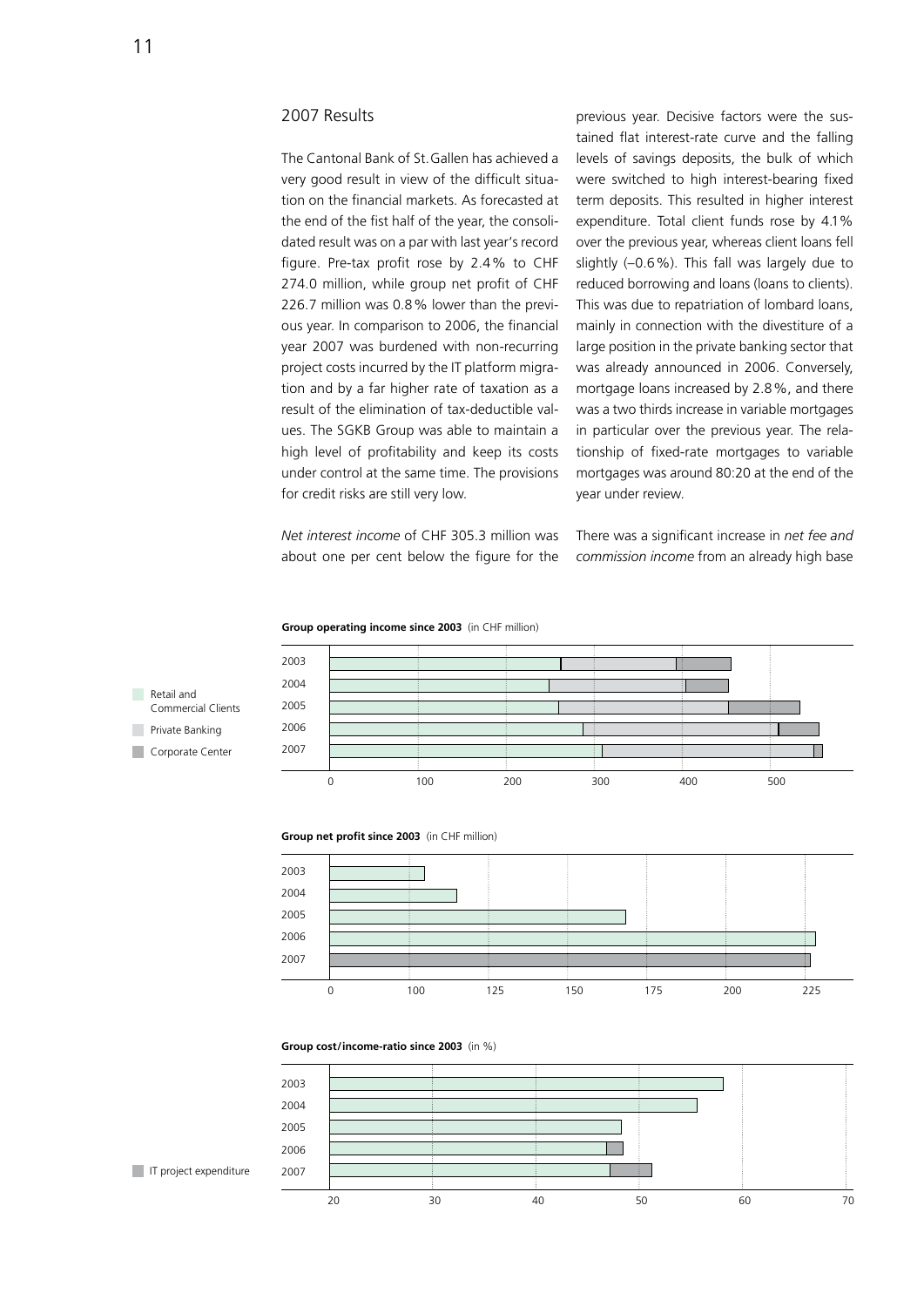(+6.7% to CHF 215.2 million). This is regarded as encouraging in view of the eventful year on the stock market. The top-line spread (the ratio of operating income to funds under management) of 1.2% in Private Banking is evidence of the strong profitability of the SGKB Group. Portfolio-dependent earnings as a proportion of total commission and service activities were 60.1% (previous year: 59.1%), whereas transaction-dependent fees accounted for 39.9% (previous year: 40.9%). Overall, net fee and commission income now accounts for 38.4% of total revenues.

The corrections on the financial markets led to a fall in *net trading income* (CHF 30.9 million, –17.6%), which is mainly attributable to the poorer performance of the nostro portfolio and forex trading.

*Net other income* totalling CHF 8.4 million is around 15.9% above the previous year and mainly comprises the proceeds from the disposal of financial assets and the sale of a fairly large property that was not required by the business. Overall, *operating income* was 0.8% above the previous year.

*Administrative expenses* increased relative to 2006 and totalled CHF 270.1 million. This increase of 6.4% was mainly attributable to the ongoing migration project to the new Avaloq Banking System IT platform. Consequently, other operating expenses increased by 11.0% relative to the previous year to CHF 116.2 million. Personnel expenses rose by 3.2% to CHF 153.9 million due to a slight increase in the workforce, regular salary increases and individual and performance-related payment adjustments. Overall, gross profit of CHF 289.7 million was 3.8% below that of the previous year. Excluding the impact of the IT project, gross profit would have amounted to CHF 313.1 million, placing it in line with the similarly adjusted record result in 2006.

*Valuation adjustments, provisions and losses* declined relative to 2006 to CHF 3.9 million. In the year under review, CHF 23.0 million of the *reserves for general banking risks* created in past years specifically for the IT platform migration were released to offset the corresponding expenditure on the project, which accrued as operating expenses. However, *tax expenditure* totalling CHF 47.3 million was over one fifth higher because the bulk of the tax deductible in values from the repatriation of the former subsidiary St.Gallen Asset Management (SGVB) had been utilised in previous years.

Overall, these effects resulted in a *group net profit* of CHF 226.7 million in 2007, which is only 0.8% below the record level of the previous year, despite the above-mentioned rise in the rate of taxation.

*Balance sheet total* advanced by 2.2% relative to 2006 to CHF 20.2 billion. This increase was mainly attributable to growth in customer funds.

As previously announced, the SGKB Group recorded a decline in *funds under management*  due to one major transaction, as well as an outflow of assets from the South American business. This resulted in negative net new money of CHF 1.8 billion (previous year positive net new money of CHF 3.6 billion). Consequently, total funds under management fell to CHF 37 883.3 million (–2.5%).

#### Major events

### Hyposwiss has a new IT platform

At the beginning of 2007, the subsidiary Hyposwiss Privatbank, Zurich, successfully introduced the Avaloq Banking System. The Bank uses this standard software for all its banking transactions. This migration was the first step towards standardising the IT systems of Hyposwiss and the Cantonal Bank of St.Gallen used throughout the Group. It will also serve as a basis for introducing the Avaloq Banking System to the parent company in 2008.

#### Shareholder-friendly dividend policy

Around 4000 shareholders attended the Annual General Meeting in 2007 and approved a distribution based on a repayment of the nominal value of CHF 30 per share instead of a dividend payment. The share capital subsequently fell from CHF 557.3 million to CHF 390.1 million. The payout rate was around 80% of the parent company's net profit in 2006. Despite the repayment of the nominal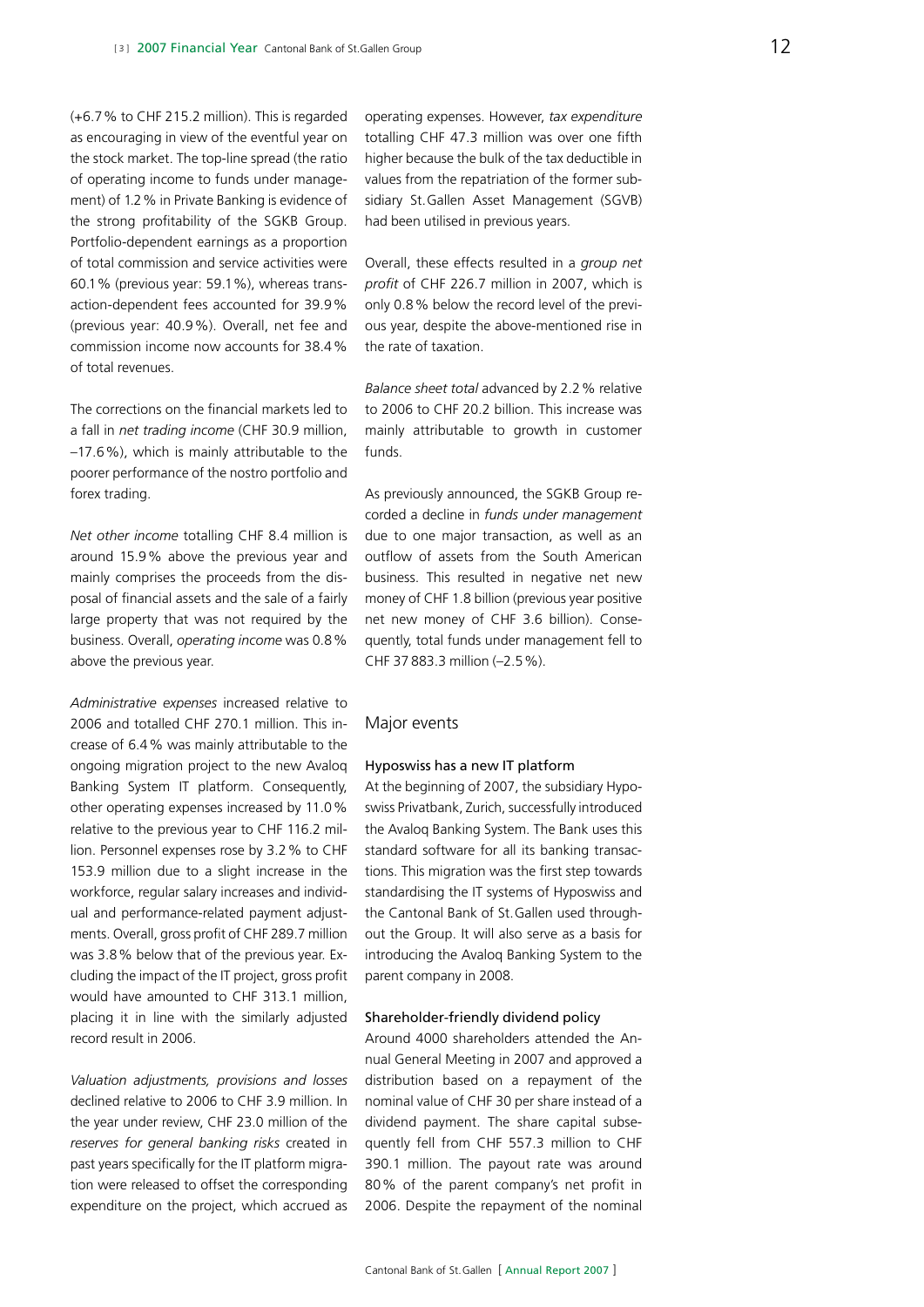value, the equity capital as at December 31, 2007 rose, namely by around CHF 34 million to CHF 1739.5 million.

#### Changes in the Board of Directors

The Annual General Meeting in 2007 elected 58-year-old Hans-Jürg Bernet to the Board of Directors. As a new member, the native of St.Gallen, with over 30-years of experience in the insurance sector, he will contribute his broad financial and economic expertise and many years of management experience to the Board of Directors. The previous members, Hubertus Schmid and Markus Rauh, did not put themselves up for re-election. Both had sat on the Board of Directors since 2000 and, as Chairmen of the Audit Committee and the Financial Committee respectively, had played a crucial role in the IPO and subsequent extremely successful expansion of the Cantonal Bank of St.Gallen. After these changes, the Board of Directors of the Cantonal Bank of St.Gallen will comprise seven members.

## Greater rights to participate in administration

Shareholders at the Annual General Meeting also voted to facilitate the exercise of their rights to participate in the administration. The threshold level for submitting motions for the agenda was reduced from CHF 1 million to CHF 350 000.

 $\rightarrow$  Corporate Governance, pp. 22–25

#### Stake in the Bank CA St.Gallen

The Cantonal Bank of St.Gallen has held a stake of just over 5% in the Bank CA St.Gallen since the beginning of May 2007. The Board of Directors had decided to buy one of the blocks of shares offered to the Cantonal Bank of St.Gallen in order to retain other options as part of the structural adjustment taking place in the Swiss banking sector. The SGKB simultaneously offered the Board of Directors of the Bank CA St.Gallen strategic cooperation while maintaining the independence of the Bank CA. The Bank CA did not take up this offer.

#### Attractive yield of the SGKB shares

On April 23, 2007, the shares of the Cantonal Bank of St.Gallen achieved a record high of CHF 641.92 each (adjusted by the repayment of the nominal value of CHF 30). Financial securities came under considerable pressure in the course of the turmoil on the stock markets, which was triggered by the subprime crisis in the USA, a turmoil which the shares of the Cantonal Bank of St.Gallen were also unable to escape. The year-end price of CHF 498 was 2.7% below that of one year ago.

The company performance in 2007 induced the Board of Directors to recommend to the Annual General Meeting to make a dividend payment of CHF 26 per share. The dividend yield is consequently valued at 5.2% – based on the yearend price.

#### Greater social commitment

The Cantonal Bank of St.Gallen is committed to assisting the day nursery network in the Canton of St.Gallen (kita-network sg) and has donated CHF 100 000. Most of this sum came from the entry fees for a series of golf tournaments, which the Cantonal Bank organised on its market regions this summer.

#### Expansion of Private Banking

In November 2007, the SGKB Group announced that it would strengthen the positioning of the subsidiary Hyposwiss Privatbank AG as an independent company within the Cantonal Bank of St.Gallen Group. It will continue to increase its market opportunities by acting even more resolutely as an independent private banking "boutique" with an individual and tailor-made service. This positioning will be followed by an adjustment of its management structure in that centralised management of private banking at Group level will be eliminated. In future Hyposwiss will be managed solely by its Board of Directors, which will be chaired by the CEO of the Cantonal Bank of St.Gallen.

## Acquisition of the Anglo Irish Bank (Suisse) SA

The acquisition of the Anglo Irish Bank (Suisse) SA private bank, based in Geneva, together with the Anglo Irish Bank (Portugal) based in Lisbon and Porto, which was announced in December 2007, is in line with the continued expansion of its investment activities. The two units employ 67 staff (full-time equivalents) and manage assets totalling around CHF 2.7 billion. They offer high net-worth private clients com-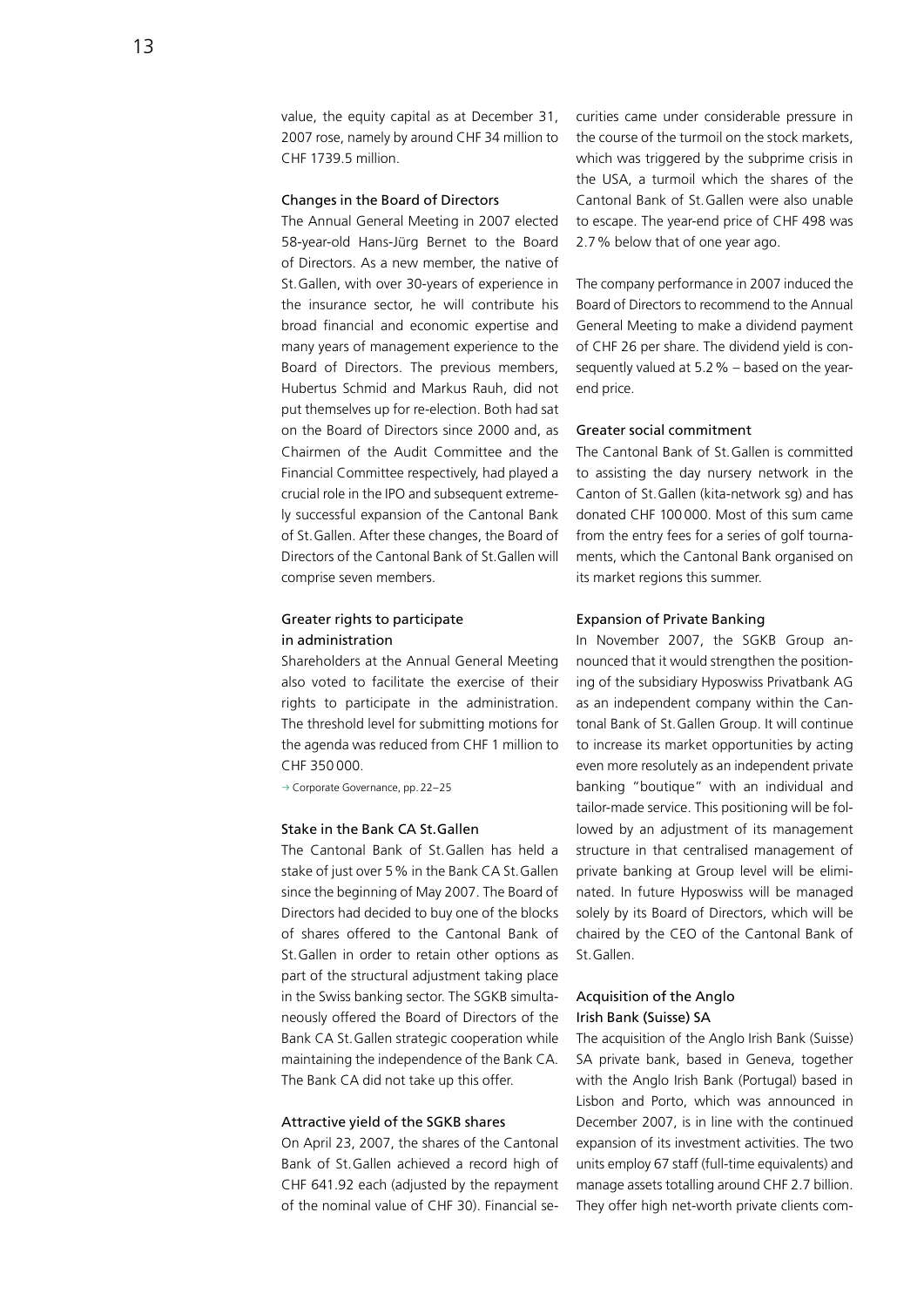prehensive portfolio management and advisory services, and only accept high net-worth individuals as their clientele. This is one of the reasons for the very attractive top-line spread of around 1.5% achieved by the Anglo Irish Bank (Suisse). During the last 15 years, the company has also acquired a high level of expertise in the "Alternative Investments" category, an area in which the Cantonal Bank of St.Gallen and Hyposwiss in Zurich have merely had a marginal involvement until now. The range of products will be made accessible to the entire Group. The acquisition of a private banking unit at the locations in Geneva and Portugal, which was completed on February 29, 2008, will enable the Cantonal Bank of St.Gallen Group to continue expanding its onshore activities in Switzerland and its offshore activities in selected key markets.

### Changes in the Executive Board and the Group structure

The Group structure was adapted in line with the implementation of the growth strategy in the private banking segment, the firm positioning of Hyposwiss as a private banking "boutique" and the greater importance attached to risk management. Moreover, the three members of the Group Management Board, Dr. Urs Rüegsegger, Marcel Zoller and Marcel W. Schmid, announced their resignation. The changes in detail: CEO, Dr. Urs Rüegsegger, announced his resignation in September 2007. On February 1, 2008, he took up the post of Group CEO at the recently established financial center holding Swiss Financial Market Services AG. In the just under seven years of Urs Rüegsegger's overall responsibility, the Cantonal Bank of St.Gallen has successfully developed as a quoted company and expanded. The private banking sector has expanded significantly and group net profit has soared. The Board of Directors thanks Urs Rüegsegger for his strong commitment to serving the Cantonal Bank of St.Gallen and wishes him every success and personal satisfaction in his new position. The Board of Directors wishes his successor, Roland Ledergerber, all the best in his new challenge.

The Board of Directors is also deeply indebted to two other outgoing members of the Group Management Board: at the end of November 2007, Marcel Zoller announced his resignation from the Management Board effective at the end of March 2008. He has been employed by the Cantonal Bank for 30 years and has been

**Group business volumes (loans to clients plus funds under management) per personnel unit since 2003** (in CHF 000s)



14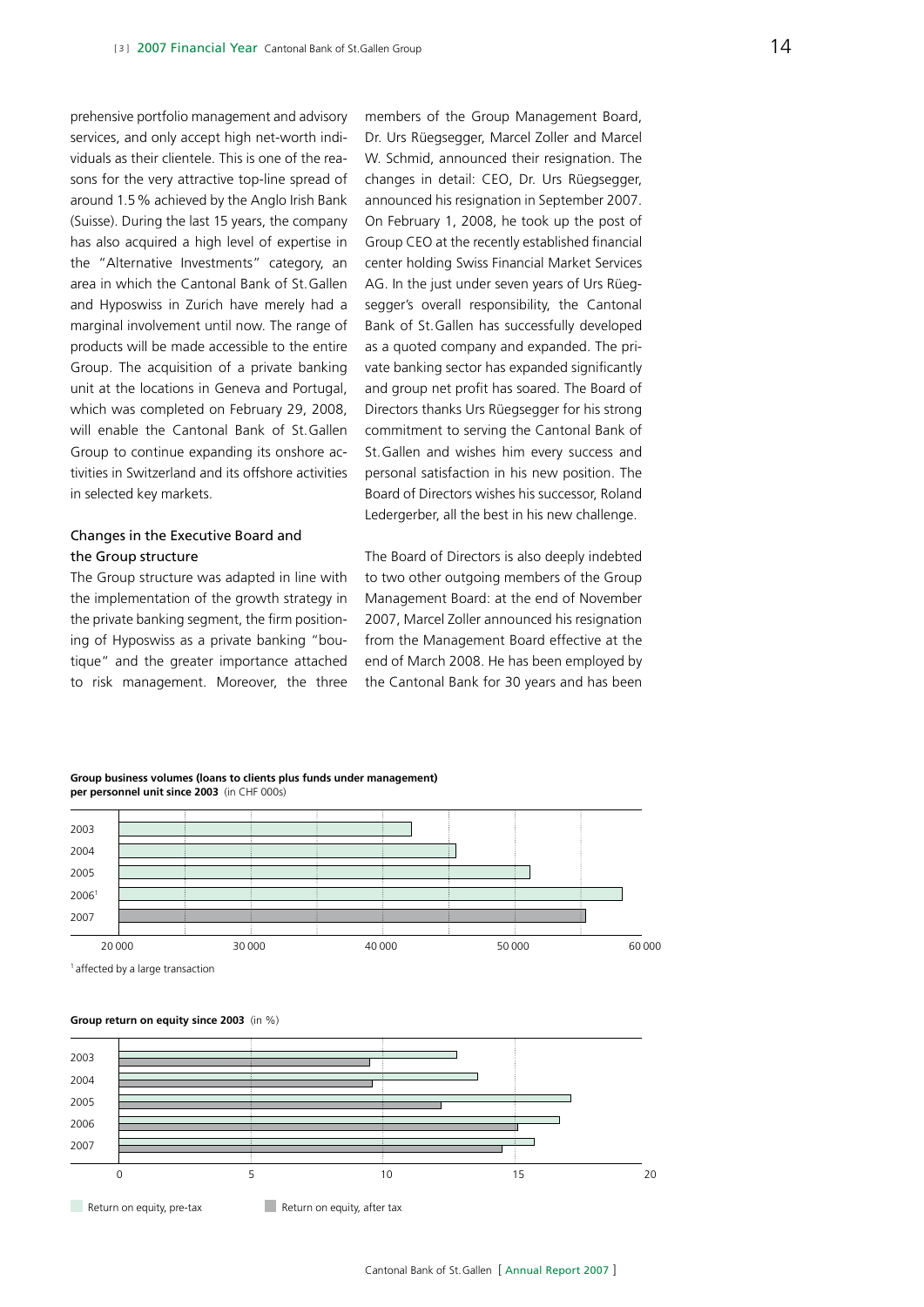in the Group Management for 12 years. The Board of Directors is grateful for his many years of dedicated service. Marcel W. Schmid left the SGKB Group at the end of November as a consequence of the new positioning of Hyposwiss and the resulting adjustment of the management structure. Under his management, the private banking sector has made enormous progress in terms of profitability and introduced important strategic measures for future expansion.

The new members of the Group Management Board are Albert Koller (Head of the Retail and Commercial Clients Division, from February 1, 2008), Dr. Felix Buschor (Head of the Service Center, from April 1, 2008), and Dr. Christian Schmid (Head of Finance and Risk Management, from August 1, 2008). Siegfried Peyer is also joining the SGKB Group. He will hold the post of CEO at Hyposwiss in Zurich commencing from September 2008. 55-year-old Siegfried Peyer has many years of management and marketing experience in the private banking sector and his last post was as deputy CEO at HSBC Guyerzeller Bank AG in Switzerland.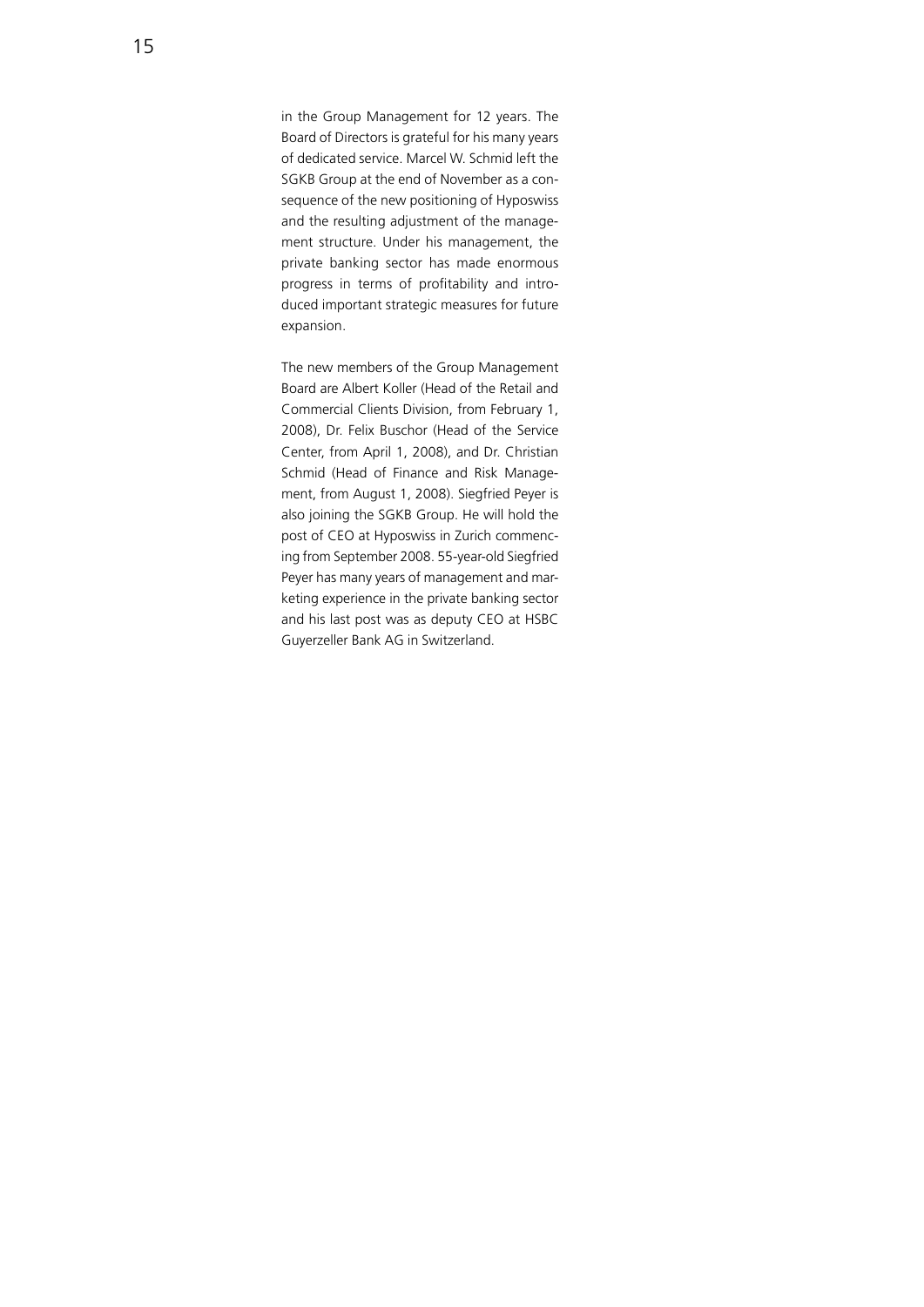# Retail and Commercial Clients

The Retail and Commercial Clients Division managed to achieve an excellent result again in a difficult economic environment. The operating result, gross profit and net profit reached record levels. Operating efficiency continued to improve and achieved, expressed as a cost/income-ratio, an all-time high at 45.3%.

 $\rightarrow$  Profile p.6  $\rightarrow$  Strategy pp. 7–9

# 2007 Results

The net profit from the Retail and Commercial Clients division rose by 16.1% and achieved a new record at CHF 146.8 million. The strong growth in the operating income of 8.4%, the under-proportionate increase in operating expenses by a modest 1.3% and low credit risk with valuation adjustments, provisions and losses totalling a mere CHF 1.9 million were the decisive factors for this excellent result.

The rising and simultaneously flattening interest-rate curve with only a slightly higher interest rates for longer terms than for shorter terms led to massive shifts on the assets side as well as the liabilities side of the balance sheet. In lending activities, i.e. on the assets side of the balance sheet, variable mortgages were concluded to the detriment of fixed-rate mortgages. The proportion of variable mortgages in the total portfolio consequently soared from 12.6% to 20.3%. With respect to customer funds, i.e. the liabilities side of the balance sheet, traditional savings deposits and deposits were allocated to products with higher interest rates, in particular fixed-term deposits and medium-term notes, which made refinancing correspondingly more expensive and consequently drove the interest rate margin down.

The mortgage business with private clients was

characterised by increasingly tough competition among the banks and slackening building activity. We were able to successfully defend our market position with 4.0% growth and a positive repayment balance in loans to clients against our competitors. However, a falling interestrate margin in client activities had to be taken into account as a consequence of the aggressive price competition.

Commercial and business clients enjoyed excellent liquidity. Customer funds in this segment rose by CHF 328.2 million or an impressive 17.0%. Loans totalling CHF 335.3 million were redeemed, however Loans to SMEs grew faster from 2.7% in the previous year to 3.6%, as a result of the strong economy and active market coverage.

In the core business with private, commercial and business clients, client assets, i.e. customers funds and deposited securities totalling CHF 482.3 million were acquired, which is equivalent to growth of a very good 4.4%. The trend in the small and medium sized enterprises (SME) segment with an increase of 14.3% was far more dynamic than the private client segment with net new money growth of 1.7%.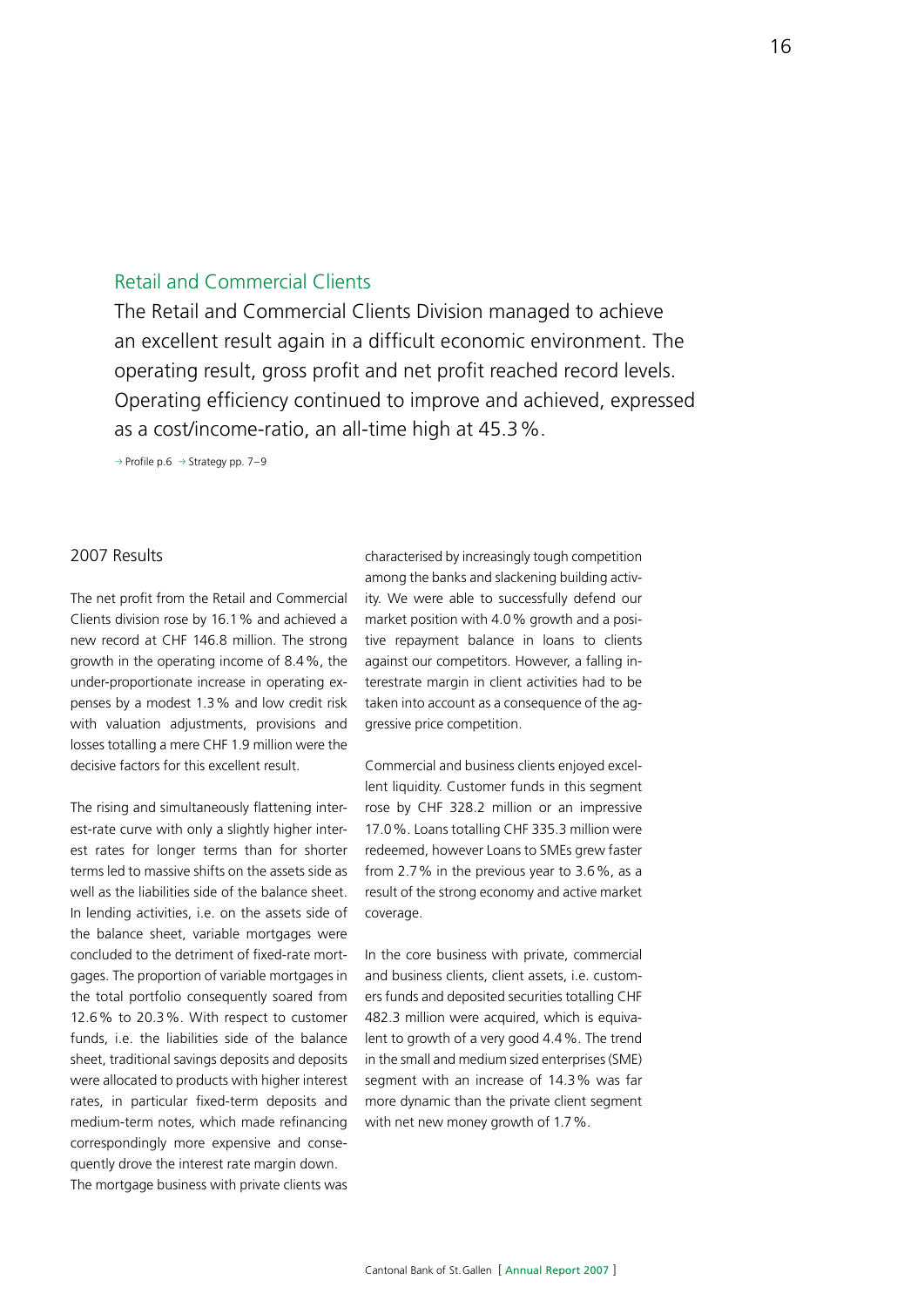Client acquisitions and the growth in the core business with private, commercial and business clients was very encouraging overall. The recently acquired business volume surpassed the billion franks mark with CHF 1008.6 million and rose by 4.1%. Apart from the traditional core business, the total business volume fell by CHF 338.4 million overall, with the credit volume falling by CHF 127.9 million and client assets by CHF 210.5 million.

# Major events

#### Expansion of the investment business

The Cantonal Bank of St.Gallen has again implemented a comprehensive set of measures in an endeavour to considerably strengthen its market position in the investment activities sector in the long term. The measures included in-house training courses for client service advisors, regular launches of investment ideas geared towards the respective market situation and continued development of quality assurance in the investment process. In autumn 2007, the Cantonal Bank of St.Gallen informed its clients about the nature and function of structured products at 16 special events throughout the canton. These events were attended by around 850 clients, who were able to form an impression of these new products. Clients as well as the media showed a great deal of interest again in the launch of the second structured financial product in the field of tax-privileged pension savings for the so-called "third pillar" (Performer 3a/2012). As is well known, the Cantonal Bank of St.Gallen was the first bank in Switzerland to issue a product of this nature in autumn 2006 and received the Swiss Derivative Awards 2007 for this innovation with the special prize for outstanding services.

# Range of services for clients aged 50 and over

The Cantonal Bank of St.Gallen has devised a complete range of services on the subject of retirement under the "Vivanti" brand name. This range is completely geared to the individual situation of the client, an analysis of the need to act and a tailor-made range of products based on this analysis. Over 1300 participants obtained information about the problems of retirement and early retirement and the opportunities for optimisation. The next phase was devoted to the topics of inheritance and heredity and commences in the first quarter of 2008.





#### **Group valuation adjustments, provisions and losses since 2003** (in CHF million)

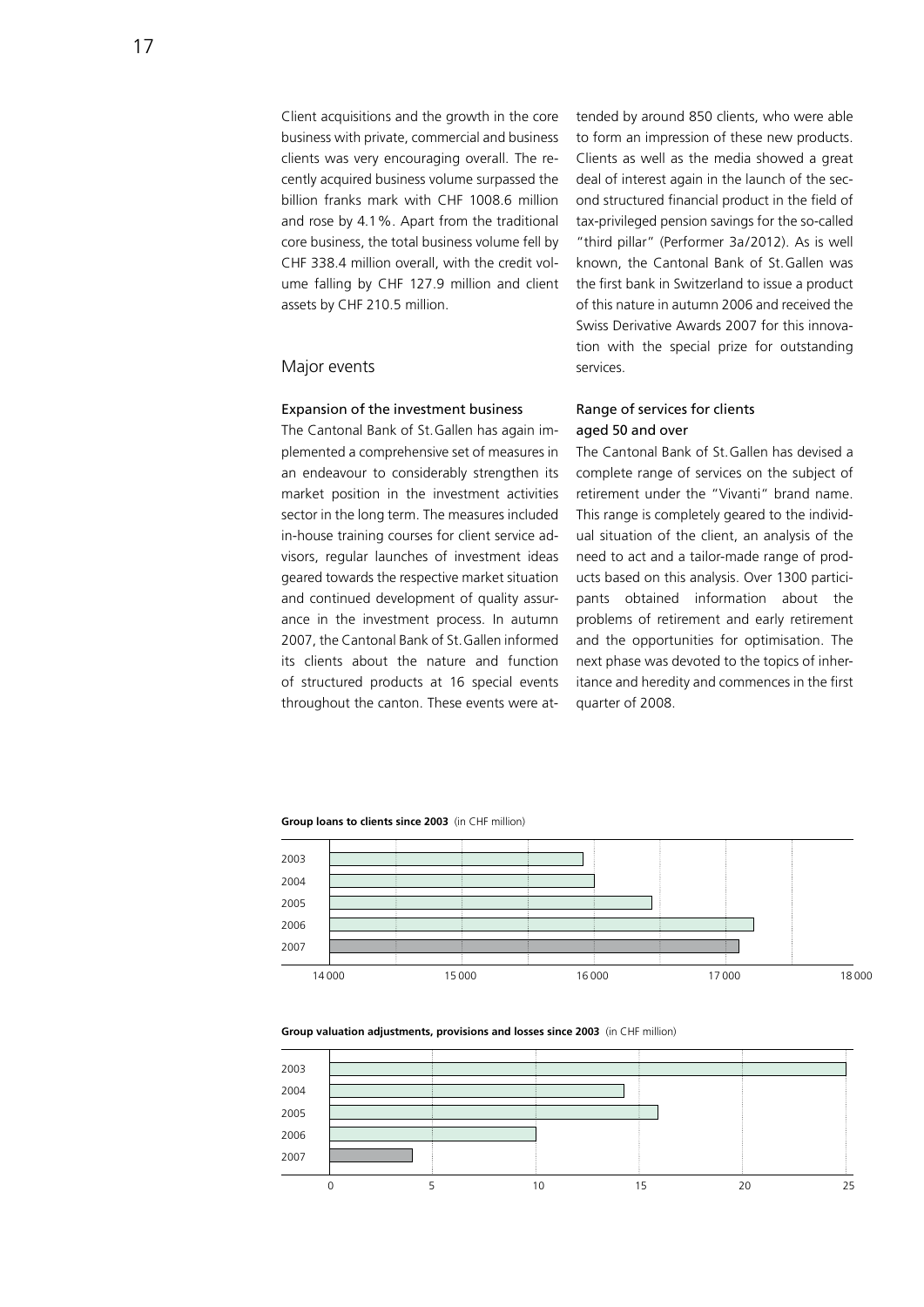#### Excellent quality of the loan portfolio

The loan portfolio of the Cantonal Bank of St.Gallen proved to be in perfect condition owing to the robust economic expansion in Eastern Switzerland and the unchanged risk-conscious application of its proven and tested lending policy. All the risk indicators, such as valuation adjustments, repayment arrears, interest arrears, rating structure or risky loans continued to grow positively. The Cantonal Bank of St.Gallen has no direct or indirect involvement in the American mortgage market.

### Client service at the call center

The call center was expanded further in an endeavour to offer all clients a first-class service. Around 150 000 clients with a clearly defined need for advice and client service will be provided with a complete, speedy, competent and demand-led service by the staff at the call center. Mystery calling tests by a company specialising in such tests corroborated the high level of quality. The basis for this and for the extremely encouraging sales figures was constituted by sales-oriented advisory aids, clientsfocused processes, intensive staff training courses and coaching as well as selected clients responses thanks to data analyses.





#### **Net profit**  (in CHF million)



#### **Credit risk**



#### Impaired loans

F Non performing loans

Provisions for credit risks

 $\overline{\phantom{0}}$ Provisions for credit risks in % of loans to clients (right-hand scale)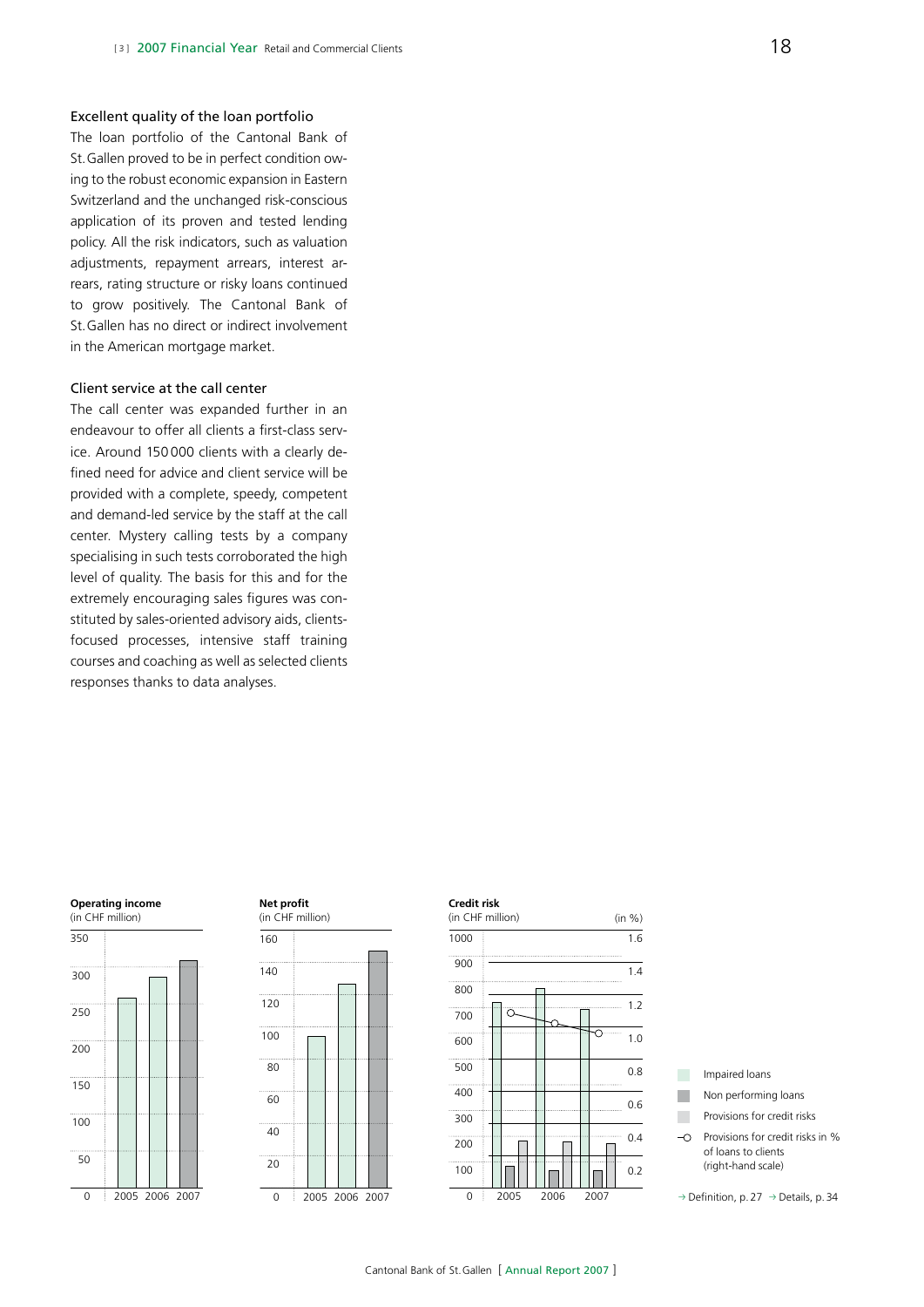# Private Banking

The private banking segment of the Cantonal Bank of St.Gallen Group surpassed last year's record result again. Net profit rose by 12.3% to CHF 128 million and the cost/income-ratio fell to an excellent 37.4%. The firm positioning of Hyposwiss as a private banking "boutique", a new management structure and the acquisition of Anglo Irish Bank (Suisse) SA, based in Geneva, were landmark decisions made for the future.

 $\rightarrow$  Profile, p. 6  $\rightarrow$  Strategy, pp. 7–9

# 2007 Results

The private banking segment has again succeeded in breaking all previous records. The operating profit rose by 18.1% to CHF 148.9 million despite the turmoil on the financial markets in the second half of the year and the expected divestiture of a large position. The segment thus demonstrated its profitability again.

The operating income rose by 8.2%. Interest income has made a significant contribution to this figure with an increase of 17.1% to CHF 57.4 million, and benefited from the product structure alongside the portfolio growth in the current interest-rate environment. The commission business grew by 6.9% to CHF 166.3 million and may be regarded as very encouraging against the background of already high profitability and the difficult market conditions in the second half of the year. Both the transaction and portfolio linked earnings made an equally important contribution to the excellent result. Earnings from the fund business continued to grow very dynamically. But the very good mandate performance and the proceeds from the sale of structured products also assisted in achieving the good result.





**Discretionary mandates in funds under management** (in %) 18

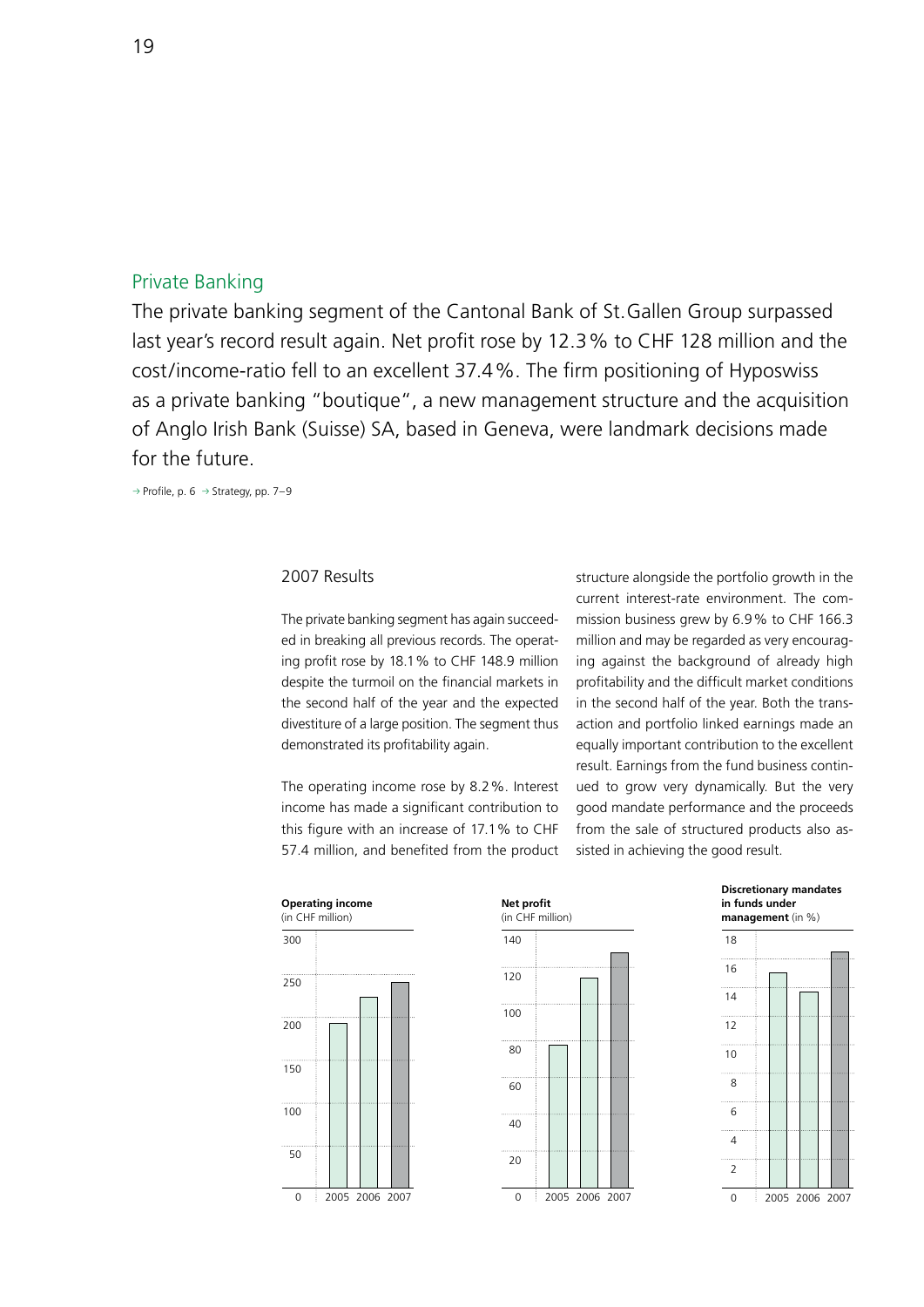A reduction of 1.4% was made in the operating expenses. While personnel expenses rose by 6.3% in line with the increase in the workforce, general operating expenses fell by CHF 4.2 million or 10% over the previous year, which was mainly attributable to the completion of the IT platform migration project at Hyposwiss.

The transaction volume experienced negative growth due to the expected and previously announced divestiture of a large position. Net new money client assets totalled –CHF 2.1 billion, and there was a net fall of CHF 0.5 billion in client loans. Moreover, headhunting of client relationship managers had an adverse impact on acquisition activities.

## Major Events

# Successful migration of the IT platform at Hyposwiss

Hyposwiss Privatbank AG in Zurich was the first bank in the cantonal bank environment to commission the Avaloq IT platform which began operating on January 3, 2007. Hyposwiss consequently paved the way for several forthcoming implementations of this platform in

the cantonal bank environment. The parent company of the Cantonal Bank of St.Gallen is scheduled to migrate to the new IT platform in the first six months of 2008.

## Excellent performance by the Investment Center

The Investment Center also demonstrated its efficiency again in the year under review with an excellent performance. The discretionary mandates succeeded in producing a yield that surpassed the respective benchmark for almost every type of mandate. Seven of our own funds also showed an above-average performance in the internationally renowned Lipper database, and four of these five funds closed up against all the comparable funds in the first quarter.

In January 2008, the Hyposwiss Euroland Fund received the Lipper Fund Award as the best fund in the "Euroland Shares over 3 years" category. The three flagships for the range of funds, Hyposwiss Donau Tiger, Hyposwiss Euroland and SGKB Multi Focus all show aboveaverage growth in volume and ranked among the top twenty-five per cent in terms of performance, compared to similar funds by other providers.

#### **Funds under magement Private Banking**

Total CHF 25.5 billion



products

accounts

Saving and deposit 3%



**Origin**

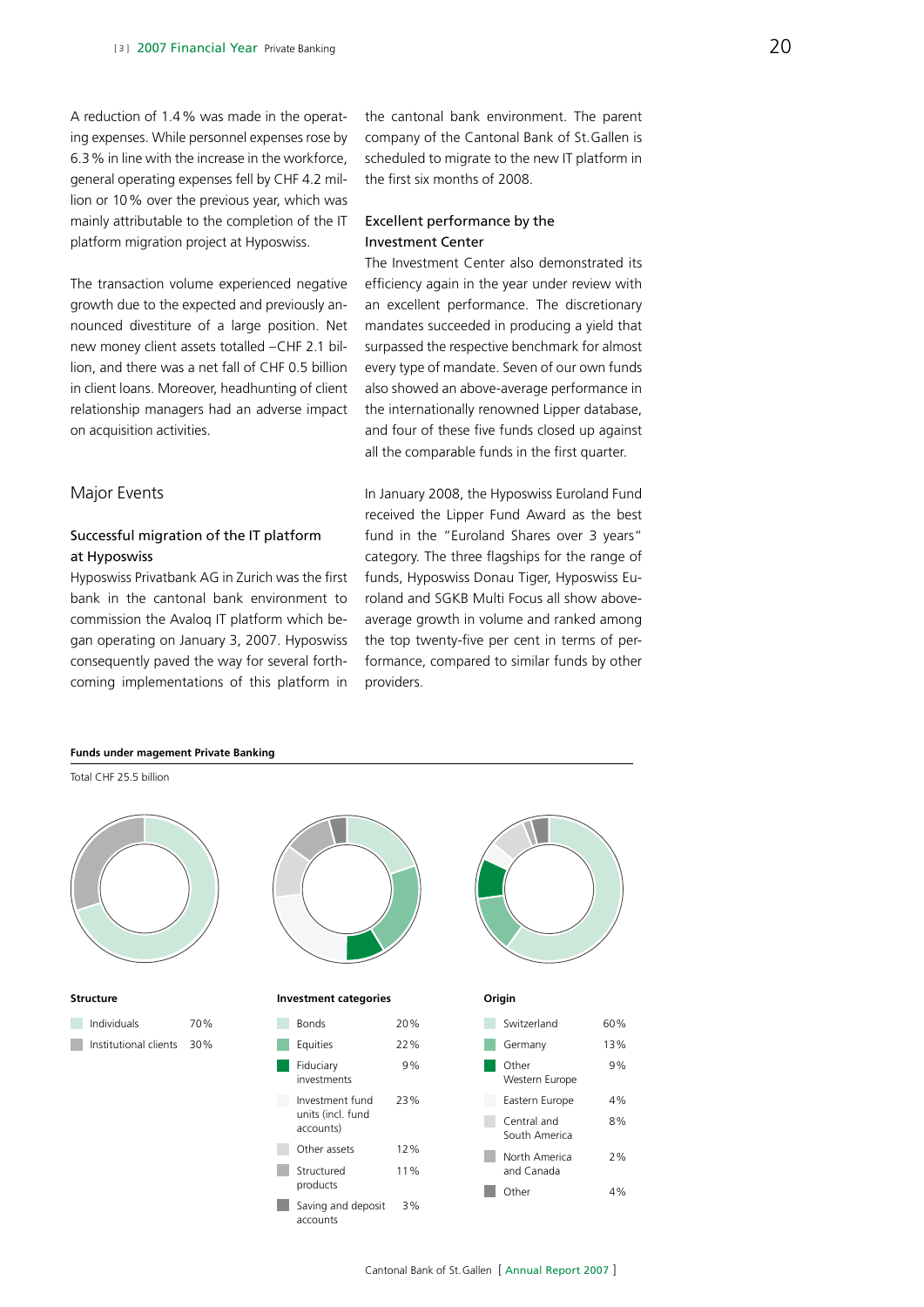The total volume of our own funds rose by 50% to CHF 1595 million, the bulk of this increase was attributable to net inflows. The Hyposwiss Euroland Fund is worth mentioning. Its inflow is justified by its good performance during the last three years, related publicity in the German media and its inclusion in the fund mandates of a large global bank.

#### Structured products

In 2007, 86 products in all with a volume of CHF 1237 million were issued. The parent company accounted for two thirds and Hyposwiss for one third. The volume issued in the previous year was CHF 1085 million. The "reverse convertible" type of structured products and share baskets predominated in the issues.

## Positioning as an investment advisory bank

The Investment Center's market presence was completely revised and focused to continue boosting its image as an investment advisory bank. This included a complete revision and redesign of all its publications. Furthermore, various series of special events and platforms for direct client contact were redesigned, namely Investors' Lunch, Investors' Day, Investors' Breakfast, Investors' Aperitif or special events for structured products. Product management in the Investment Center has been improved to provide client service advisers with even better and more timely information and product ideas. The imagery in our advertising presence has been redesigned.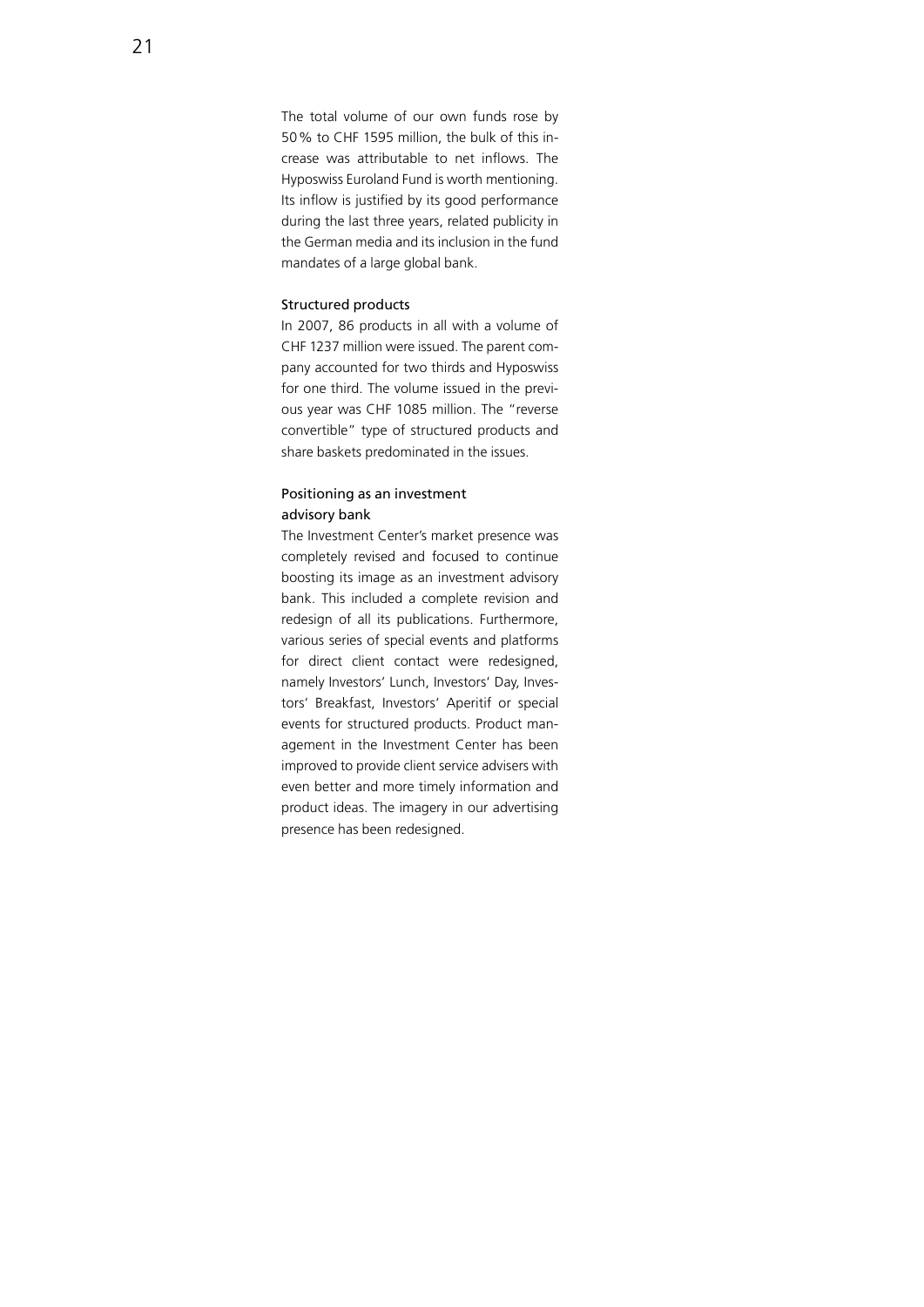# [4] Corporate Governance

As a listed company, the Cantonal Bank of St.Gallen is under an obligation to plan its information on corporate governance in accordance with the Corporate Governance Direktive (DCG) of the SWX Swiss Exchange. The complete report is included in the German version of the Annual Report, starting on page 60. The following chapters are an excerpt .



#### **Shareholder Structure**



## Group structure and shareholders

The Cantonal Bank of St.Gallen is a stock corporation listed on the SWX Swiss Exchange and is based in St.Gallen. Apart from the parent company, the consolidated companies include the 100% owned subsidiary Hyposwiss Privatbank AG, Zurich (Hyposwiss). With 54.8% of the share capital, the Canton of St.Gallen is the only shareholder registered with a stake of 3% or more in the entire share capital. The cantonal legislation prescribes that the canton's share must be at least 51%. There are no crossshareholdings with other organisations.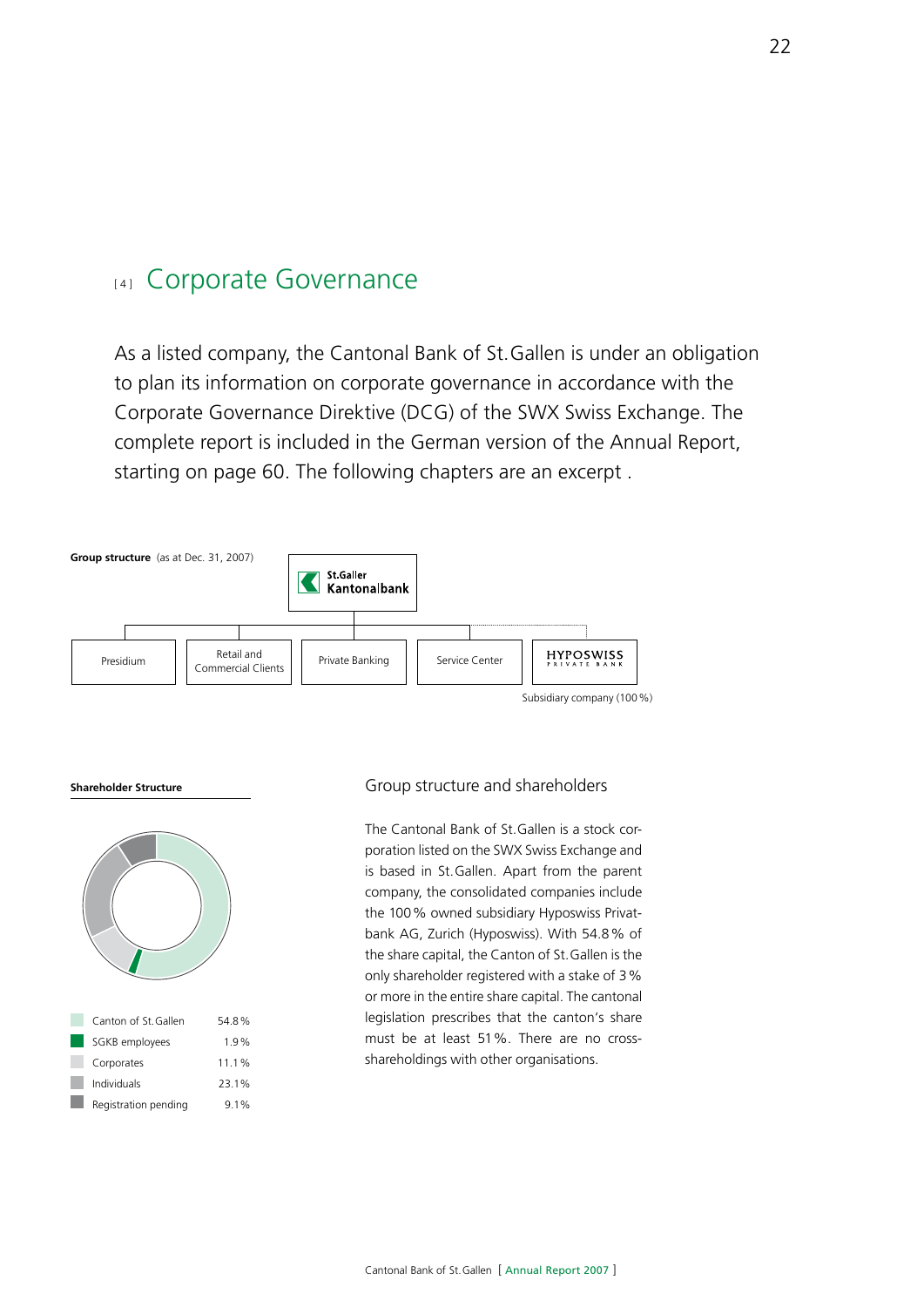## Capital structure

The share capital of the Cantonal Bank of St.Gallen is CHF 390.1 million, divided into 5.573 million registered shares with a nominal value of CHF 70 each. The conditional capital was CHF 8.8 million on December 31, 2007 and is reserved for the employee share ownership programme approved by the Board of Directors, in accordance with Art. 3b of the Articles of Association of the Cantonal Bank of St.Gallen. The Board of Directors passes the resolution to issue the relevant shares or option rights and stipulates the issue and option conditions. The current shareholders are not entitled to a subscription right and pre-emptive right. The financial section contains detailed information on changes to capital during the last three years (see p. 33).

| Ordinary share capital       | CHF 390 139 820 |
|------------------------------|-----------------|
| Authorised share capital     |                 |
| Conditional share capital    | CHF 8 806 000   |
| Registered shares            | 5 573 426       |
| (nominal value CHF 70.00)    | units           |
| Outstanding employee options | 30852           |
|                              | units           |
| Ticker symbol/security       | SGKN/1148406    |
| identification number        |                 |

as at Dec. 31, 2007

The shares of the Cantonal Bank of St.Gallen are not subject to any statutory limitations on transferability. Each share has one vote. The voting right may, however, only be exercised if the bearer expressly states that he has purchased the shares in his own name and for his own account. The Board of Directors may register nominees up to 3% of the share capital with a voting right that is entered in the register of shareholders. An entry may be made above this limit, provided the names, addresses and shareholdings of the persons with 0.5% or more of the share capital are disclosed. When new shares are issued, each shareholder is entitled to the percentage that is proportionate to his current investment. The General Shareholders' Meeting may abolish this subscription right if there are important reasons for doing so.

The only outstanding options were 30852 employee options, which are described in the table on page 24. Shares from the conditional share capital that was created for this purpose or from the Bank's own portfolios were drawn upon to exercise these options. This would increase the share capital by a maximum CHF 2.2 million.

#### Changes in 2008

On December 13, 2007, the Cantonal Bank of St.Gallen concluded a binding purchase agreement with the Anglo Irish Bank plc based in Dublin, Ireland, to acquire the entire Anglo Irish Bank (Suisse) SA, to which the Anglo Irish Bank (Portugal) branch also belongs. It will be present on the market as an independent subsidiary under the name of Hyposwiss Private Bank Genève SA. The acquisition was completed on February 29, 2008.

As at August 1, 2008, the Finance and Risk Management Division will be created from the Presidium which until then had been under the CEO. This Division will comprise the controlling and finance, legal and compliance, personnel and corporate development departments. The creation of the new division emphasises the great importance attached to risk management. The division also plays a major role in strategic and corporate development. Newly elected member of the Group Management Christian Schmid will be in charge of managing the division.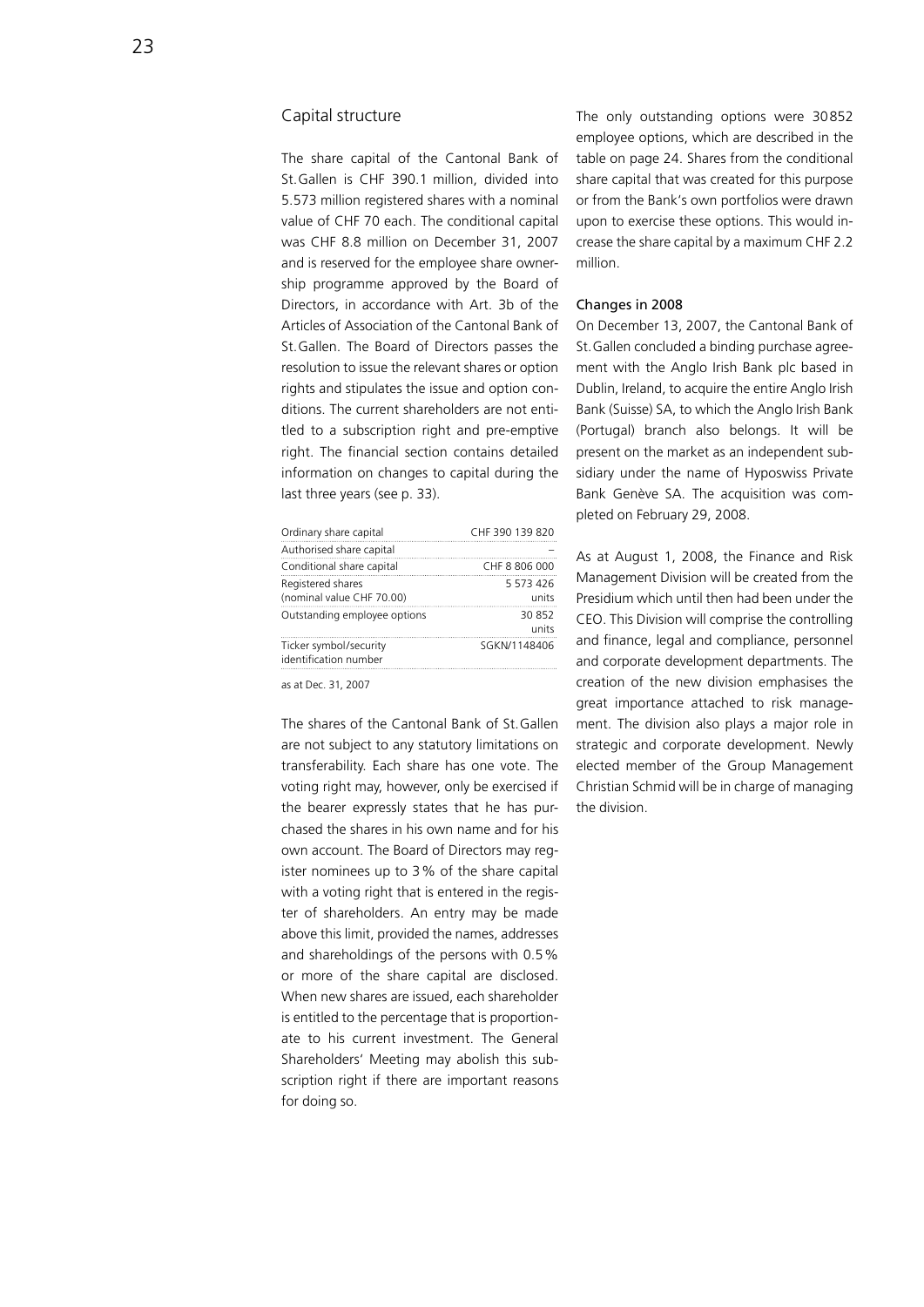# Compensation, shareholdings and loans

Upon application by the Human Resources and Organisation Committee (VRA-P), the Board of Directors specifies the criteria for determining the remuneration and the amount of remuneration payable to the members of the Board of Directors and the Group Management Board. Remuneration for the members of the Board of Directors comprises the fees, the cash elements of the bonus, the shares allocated from the bonus as well as attendance fees and social security benefits. Remuneration for the Group Management Board comprises salaries, the cash elements of the bonus, the shares and options allocated from the bonus as well as benefits in kind and social security benefits. The details are to be found in the financial section on pages 36–38. The fees and attendance fees for the Board of Directors as well as the salaries for the Group Management Board are set once and reviewed periodically. The bonus is set annually.

#### Bonus

The amount of the 2007 bonus was set by the Board of Directors at its meeting on February 7, 2008. It depends on earnings and performance, which are based on target figures. Group profit is a decisive factor for the amount of bonus paid to the Board of Directors. The target figures for the Group Management Board are set individually at the beginning of the financial year. They are based on the business trend and the strategic development of the SGKB as well as on the individual quantitative and qualitative targets in the management remit of the Group Management Board members. At Group level, net profit as well as the net growth of customer loans and funds under management are crucial. Achievement of the Group targets has an impact on around  $\frac{2}{3}$  of the amount of the bonus, whereas around  $\frac{1}{3}$ of the bonus is determined by the extent to which individual targets have been met. Group targets as well as the individual annual targets for the CEO are set by the Board of Directors. The CEO sets the individual targets for the Group Management Board members. The members of the Board of Directors and the Group Management Board receive 50% of

their bonus in the form of shares of the Bank with a three-year holding period. The purchase price is set annually by the Human Resources and Organisation Committee (VRA-P). For the 2007 bonus it is 80% of the qualifying stock market price (volume-weighted average price on the trading days in January: CHF 468.85).

The Group Management Board members are allocated four free options for each share received as part of their bonus; each option entitles them to purchase one share at the qualifying stock market price. The term of the options is four years commencing from the allocation date. The period for the exercise of the option commences upon expiry of the three-year holding period. A third of the total number of options allocated are transferred to the ownership of the beneficiaries each year (vested), the initial transfer is made on expiry of one year after allocation. The outstanding options entitle their holders to purchase a total of 30 852 shares with a nominal value of CHF 2.2 million. Cashless exercise is possible.

#### Option holding as at Dec. 31, 2007 – Group Management Board Members1

| Allocation year     | 2007     | 2006                                | 2005   | 2004   |
|---------------------|----------|-------------------------------------|--------|--------|
| freely available on |          | 22.03.10 22.03.09 22.03.08 22.03.07 |        |        |
| Expiry date         |          | 22.03.11 22.03.10 22.03.09 22.03.08 |        |        |
| Subscription ratio  | 1:1<br>3 | 1:1                                 | 1:1    | 1:1    |
| Striking price CHF  | 553.75   | 404.85                              | 294.85 | 257.20 |
| Option portfolio    | 9840     | 9384                                | 10088  | 1540   |
| Total (allocated)   | 30852    |                                     |        |        |

<sup>1</sup> including former executive body members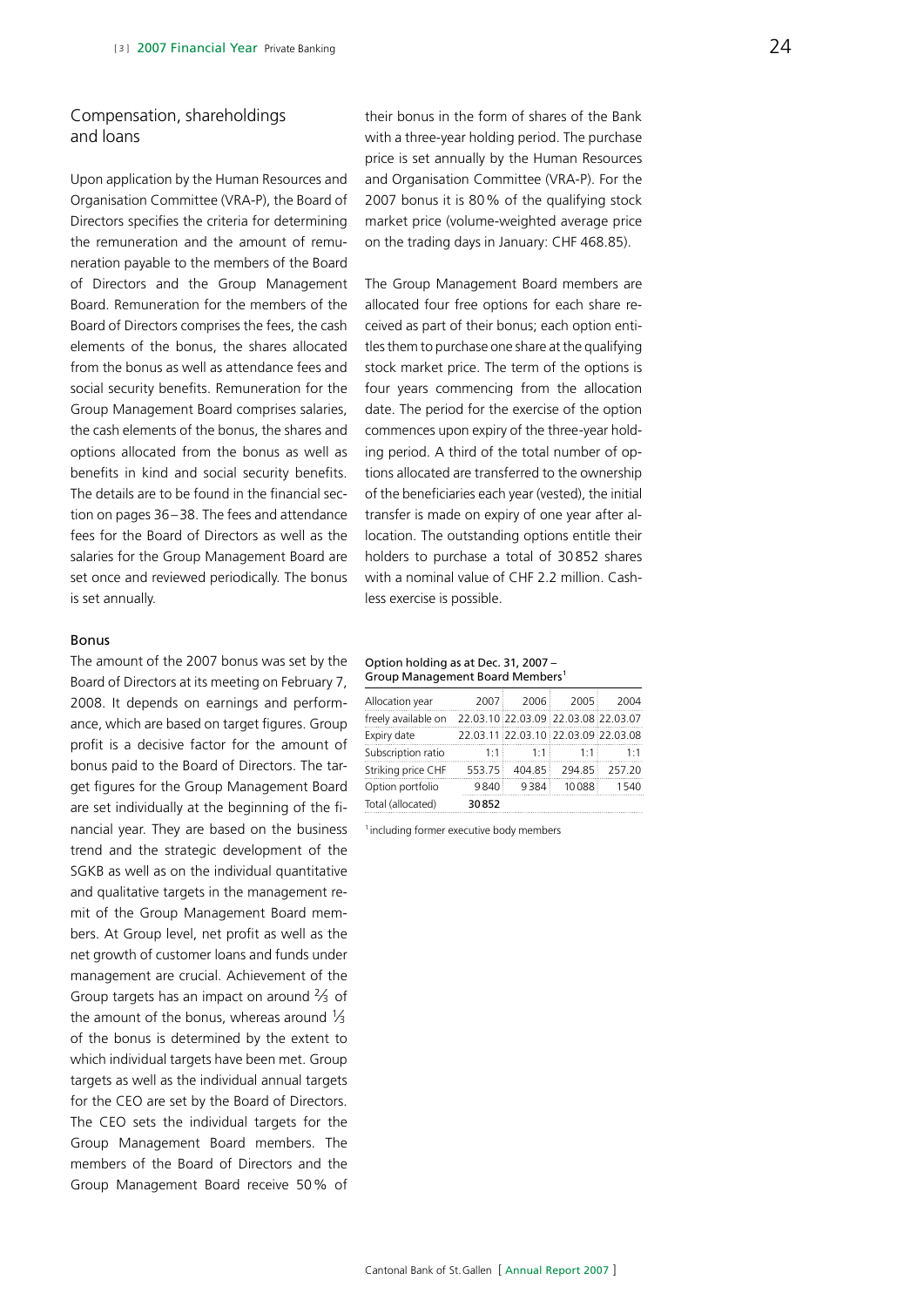#### Loans to the executive bodies

The General Conditions of Employment of the Cantonal Bank of St.Gallen stipulate special conditions for credit lines, mortgages and loans for all employees, trainees and recipients of a pension. These conditions are confined to a preferential interest rate that is customary in this sector. Members of the Board of Directors are expressly excluded. More details on the loans and credit lines available to members of the Board of Directors, the Group Management Board and related persons are to be found on page 38 of the financial section.

# Shareholders' participation, changes of control and auditors

There are no restrictions on shareholders' voting rights within the Cantonal Bank of St.Gallen. The statutory provisions concerning the exercise of these rights, the majorities required for shareholder resolutions, convening the General Shareholders' Meeting, the mandatory bid obligation for potential acquisitions as well as the register of shareholders are governed by the Swiss Law of Obligations and the Securities Trading Act. Shareholders, who represent shares with a nominal value of CHF 350 000, may request the agenda of items for discussion, which is to due for presentation to the Annual General Meeting. The deadline for submitting such requests is published in the Schweizerisches Handelsamtblatt (SHAB) as well as in at least one daily newspaper with cantonal circulation.

The shareholders entitled to vote who were entered in the register of shareholders on March 20, 2008 are entitled to take part in and vote at the General Shareholders' Meeting on April 23, 2008. This means that March 17, 2008 is the final deadline for purchasing shares in the Cantonal Bank of St.Gallen for entry in the register of shareholders. Entries will not be made in the register of shareholders from March 20, to April 23, 2008 inclusive. Furthermore, the Group has no rules in its Articles of Association that refer to a mandatory bid obligation and no change of control clauses in favour of the members of the Board of Directors and Group Management Board.

PricewaterhouseCoopers AG, St.Gallen have acted as the external auditors of the Cantonal Bank of St.Gallen since the financial year 1995. The firm has also been acting as the Group auditors since the financial year 2000. The firm is elected for one year respectively and is approved as an auditor for banks. Pascal Portmann was appointed chief auditor in the financial year 2002. The audit fee for the entire Group for the year under review is CHF 641000. In the same period, the audit firm charged CHF 39 000 for tax advice and additional services commissioned by the parent company and the subsidiaries.

All audit reports are examined by the Audit Committee of the Board of Directors and usually discussed with the Board of Directors or the Audit Committee in the presence of the chief auditor. The Audit Committee is also responsible for risk assessment and the resultant audit planning as well as the performance and independence of the Audit Committee.

## Information policy

The latest information and the complete Articles of Association of the Cantonal Bank of St.Gallen are available on the Internet at www.sgkb.ch. Anyone with an interest may register on this site to receive potentially pertinent information on prices from the Cantonal Bank of St.Gallen. Public announcements are published in the SHAB as well as in at least one daily newspaper with cantonal circulation. If the law does not stipulate personal notification, the prescribed notifications to the shareholders are effective upon publication in the SHAB.

The Cantonal Bank of St.Gallen publishes its company results every six months. All registered shareholders receive a short report (letter to the shareholders) which provides an overview of the business trend and activities. The business report and the letter of information to the shareholders are available on the homepage of the Cantonal Bank of St.Gallen or may be ordered from the following addresses.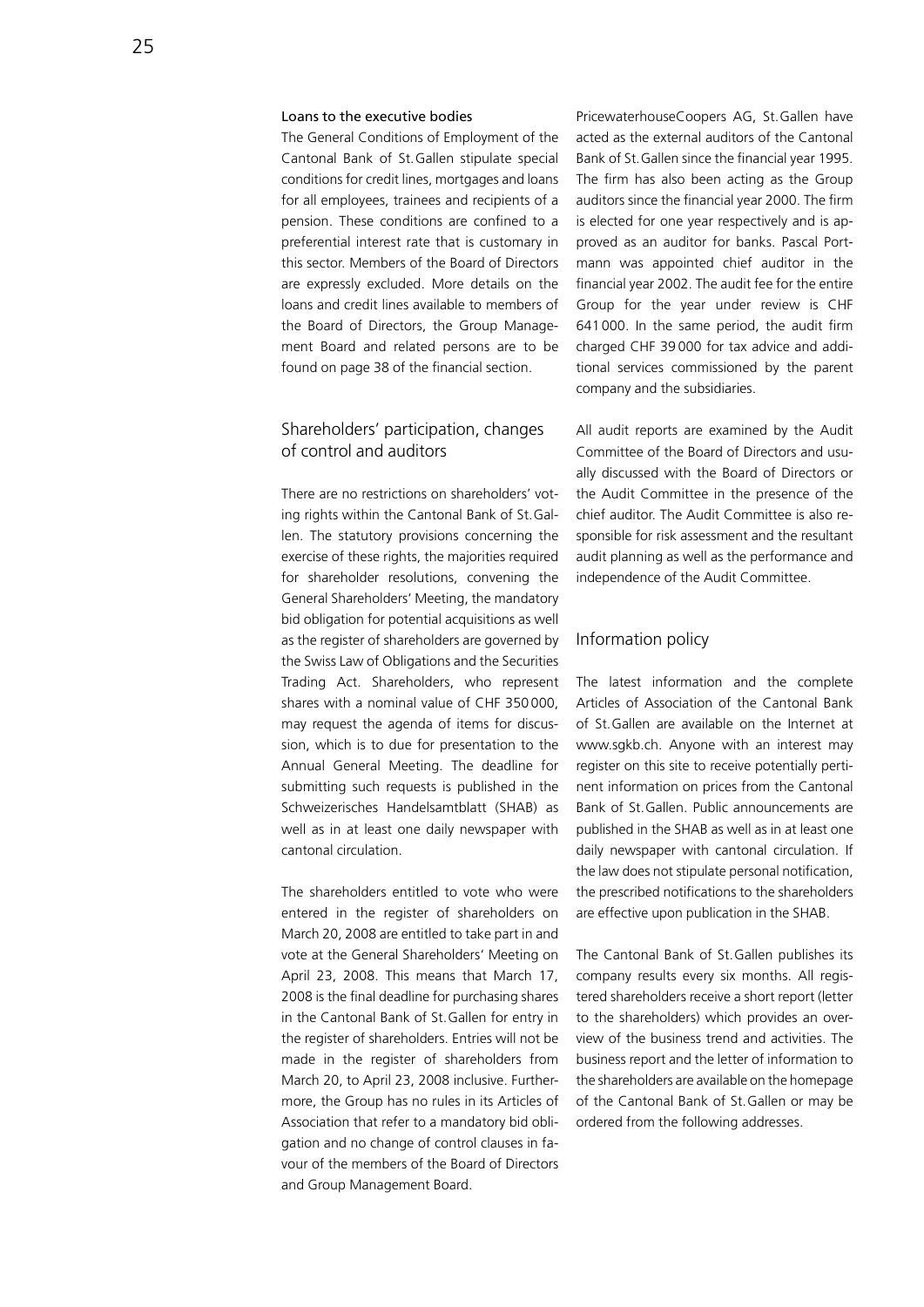# $\overline{\phantom{a}}$  Risk Situation

Like other banks or financial institutions, the Cantonal Bank of St.Gallen also faces the challenge of managing specific risks. Managing credit and market risks as well as operational risks is considered to be one of the main tasks of the Board of directors. Risk management is based on the risk policy, as defined and reviewed annually by the Board of Directors. The following descriptions focus on the Bank's actual exposure.

## Credit Risks

## Credit assessment audits

Additional controls are imposed on lending activities in the form of comprehensive loan assessment audits conducted by the Internal Audit Department and the statutory and banking auditors. The credit assessment audits target large exposures and other specific exposures. The results of these audits are used to adjust existing valuation adjustments and credit risk provisions to ensure appropriate coverage of all credit risks. In autumn 2007, the audit covered 9% of all loans to clients (previous year 11%) and 15% of impaired loans (previous year 34%). Adequate coverage of credit risks has been confirmed and has resulted in provisions for credit risk of CHF 1.5 million (previous year CHF 8.4 million).

#### Breakdown of rating categories

Clients who are obliged to keep accounts are rated by means of a statistical, mathematical system which measures the default probability of the counterparty. The method is based on the concepts used by external rating agencies and covers 10 rating classes.

Credit limits for clients who are obliged to keep accounts may be broken down into the following rating categories; the figures apply to the parent company only:



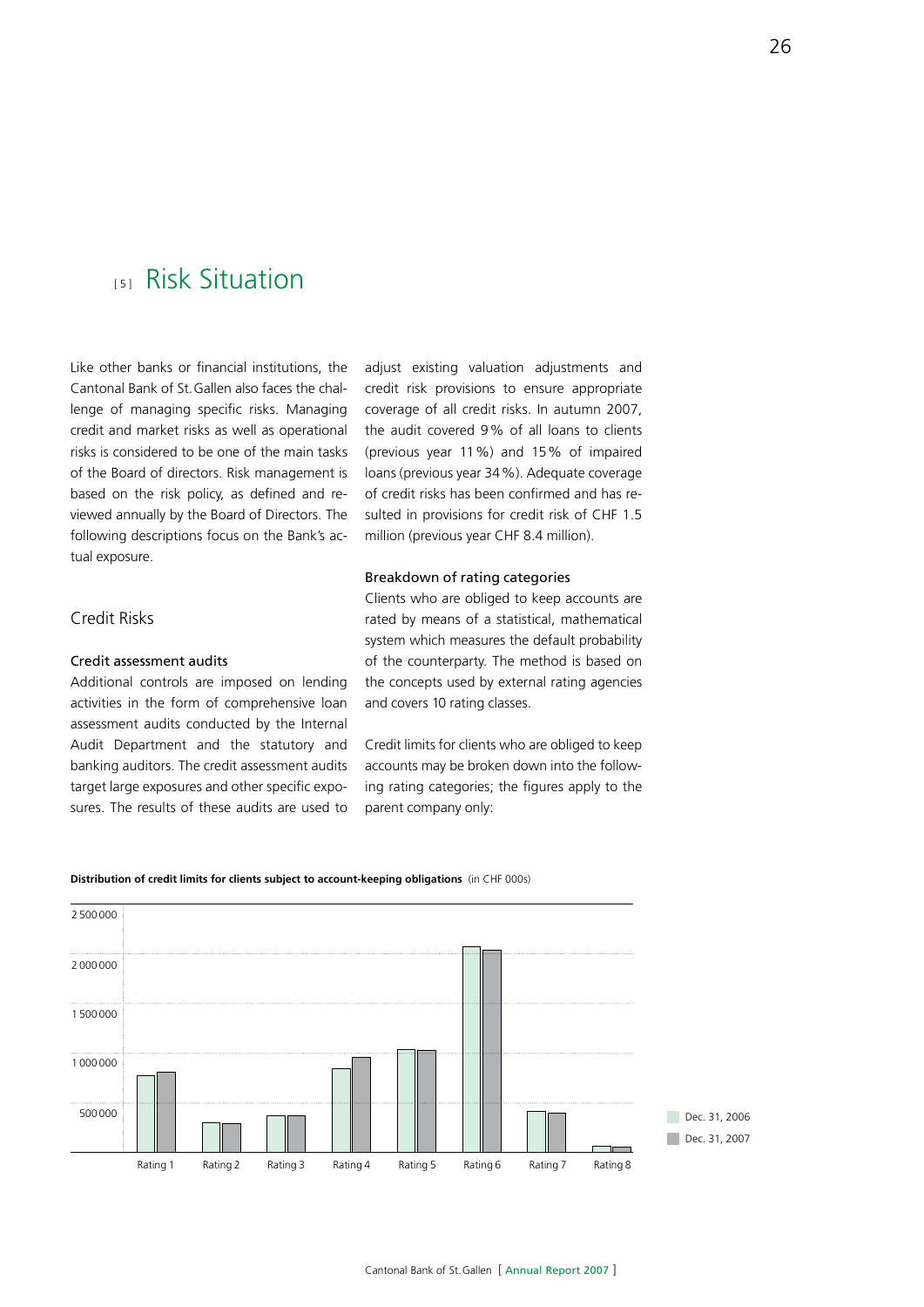Rating 1 represents the lowest risk whereas rating levels 8 to 10 represent the highest risks. Ratings 9 and 10 are usually impaired loans and are managed by a specialist department. They are consequently not included in the above figures. The distribution of ratings remained almost constant in 2007. Slight increases in rating classes 1 and 4 are offset by a moderate decrease in the other rating classes.

Individuals are classified on the basis of risk levels ranging from 1 to 6 – with level 6 representing the lowest risk and level 1 the highest risk. CHF 8.6 billion or 78.5% of credit lines for individuals fall into rating class 5 (previous year CHF 8.5 billion or 78.2%). CHF 1.9 billion (17.3%) of loans to individuals fall into risk level 4 (previous year CHF 1.8 billion or 16.8%). The aforementioned risk levels showed signs of improvement. There are only insignificant credit lines in rating classes 1 and 2.

Overall, the credit portfolio of the Group is stable and of very good quality.

#### Impaired loans

Doubtful loans are managed by a specialised department. As at December 31, 2007, impaired loans amounted to CHF 691.9 million (previous year CHF 770.9 million).

#### Non performing loans

As at December 31, 2007, the total amount of loans for which interest payments are considered to be at risk or for which interest is not paid within a period of three months of the due date was CHF 68.2 million (previous year CHF 68.3 million) or approximately 0.4% of client loans (previous year 0.4%). The total amount of accrued interest which is classified as at risk or for which valuation adjustments have already been made was CHF 5.0 million or 0.8% of interest income (previous year CHF 4.5 million or 0.8%).

# Risk diversification rules and the ten biggest borrowers

An internal procedural directive provides detailed rules for handling and registering concentrated risks. The Concentrated Risks Team at Head Office is responsible for registering, assessing, reporting and monitoring concentrated risks, and for preparing the list of the ten biggest borrowers. As at December 31, 2007, the Group was exposed to four concentrated risks with a risk-weighted exposure of between CHF 219.0 million and CHF 168.3 million or 13.5% to 10.4% of eligible equity (previous year three concentrated risk exposures of between CHF 213.7 million and CHF 156.8 million or 13.6% to 10.0%), with a permissible upper limit of 800%.

As at December 31, 2007, the Group's total exposure to its ten biggest commercial borrowers amounted to CHF 786.0 million or 4.6% of the Group's loans to clients (previous year CHF 1249.8 million or 7.3%).

#### Country risks

As at December 31, 2007, non-Swiss exposures amounted to CHF 1596.1 million or 7.9% of total assets (previous year CHF 2059.1 million or 10.4%). They were therefore within the limit of 15% defined for non-Swiss exposure as a percentage of the total assets. The majority of these loans are secured by collateral in developed countries. According to the risk domicile principle, valuation adjustments and provisions were insignificant by the end of 2007.

#### Market Risks

The Bank has a strategic risk limit for all market risks. This limit is based on the value-at-risk method and the RiskMetrics™ data. Modern modular standard software is used to measure his risk.

| (in CHF 000s)          |          | as at Dec. 31, 2007 as at Dec. 31, 2006 |
|------------------------|----------|-----------------------------------------|
| Interest-rate risk     | 81 075   | 40 760                                  |
| Currency risk          | 5054     | 3788                                    |
| Share price risk       | 3972     | 3502                                    |
| Precious metal risk    | 21       | 11                                      |
| Diversification effect | $-13872$ | $-8.869$                                |
| <b>Total risk</b>      | 76 250   | 39 192                                  |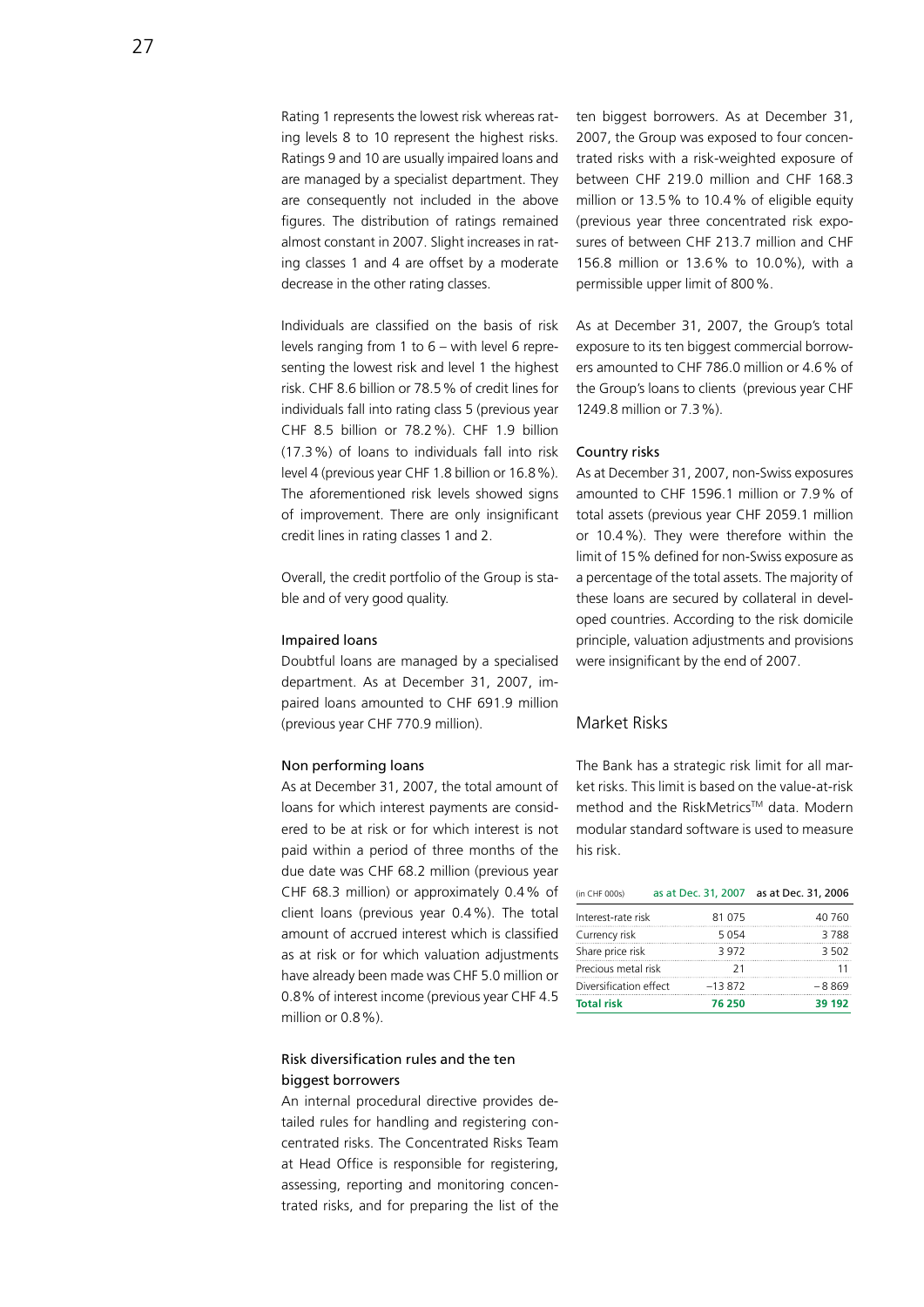The value-at-risk was higher than the previous year, which was mainly due to a strategic in-

crease of the term transformation. Market risk developed as follow during 2007:



**Value-at-risk 2007 (group)** (in CHF 000s)

The increase in the interest risk or the overall market risk, which started in May, was mainly due to a shift to higher terms in the bank's books. However, the increase in the value-atrisk in December was due to increased volatilities in the interest rate curve.

#### Trading positions

The market risk of trading positions is also monitored with a value-at-risk limit. Value-atrisk as at December 31, 2007 amounted to CHF 0.6 million (previous year CHF 2.7 million) and ranged between CHF 0.6 million to CHF 4.5 million in 2007 (previous year CHF 2.2 million to CHF 4.9 million). Responsibility for managing a large proportion of the positions was assigned to Hyposwiss.

## Interest rate risks

Interest rate risks on the balance sheet are also monitored with a value-at-risk limit. Value-atrisk in 2006 was between CHF 36.7 million and CHF 81.1 million (previous year CHF 40.8 million to CHF 64.7 million).

The sensitivity of shareholders' equity (modified duration) in 2007 ranged from 6.1% to 8.3% (previous year 7.2% to 9.5%). As at December 31, 2007, the modified duration of the Group was 7.8% (previous year 7.2%).

#### Currency risks

The net foreign currency position of the Group, including precious metals, was CHF 15.6 million at the end of 2007 (previous year CHF 40.6 million). The Group's own positions in foreign currencies are mainly in EUR and USD.

#### Securities price and liquidity risks

The securities listed under financial investments totalling CHF 651.5 million (previous year CHF 659.1 million) are almost entirely composed of high-quality listed securities or securities traded on representative markets, most of which are bonds. Bonds are usually held until maturity and are used to guarantee adequate liquidity, as required by banking law. The holdings are included in the value-at-risk calculations.

#### Other market risks

The Group holds no positions in commodities. As at December 31, 2007, the Group held 11 positions in real estate intended for resale; their book value was CHF 10.3 million (previous year 15 positions totalling CHF 16.3 million).

#### Liquidity and funding risks

The applicable liquidity regulations were constantly adhered to. Those obligations regarded as concentrated within the meaning of Art.18 of the Implementing Ordinance to the Federal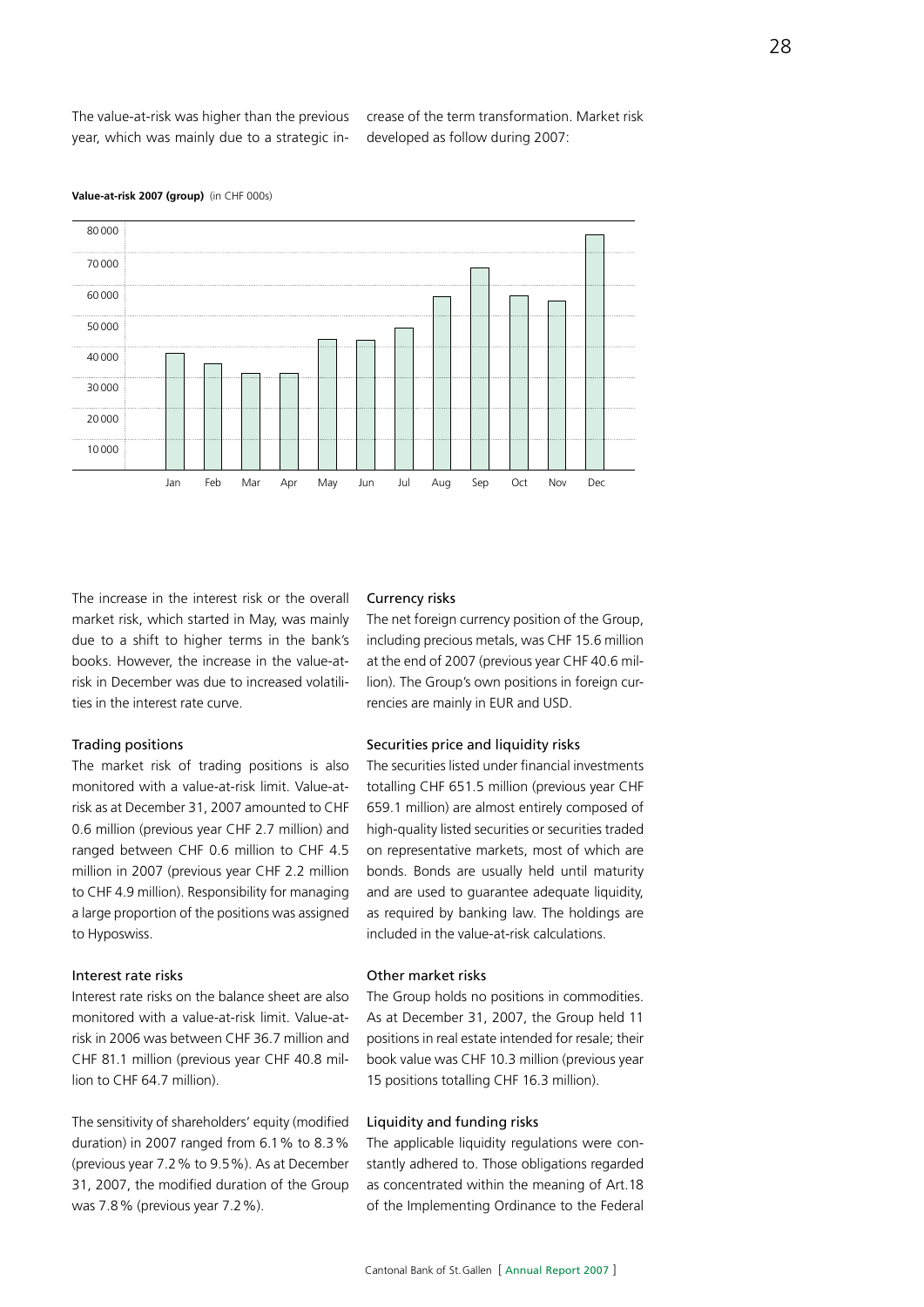Banking Law are duly reported to the banking auditors. There were no obligations as at December 31, 2007.

Due to its excellent rating from Moody's, the Cantonal Bank of St.Gallen has always been able to raise funds in the inter-bank and/or capital markets in the past to bridge any shortfalls in liquidity. In addition, the Group has a bridge financing facility with the Swiss National Bank of CHF 80.0 million, which had not been used as at December 31, 2007.

## Operational Risks

#### Internal control system

The group maintains an effective separation of functions, employs a very effective internal control system and performs management controls. Management is of the opinion that the conditions required to ensure the orderly and adequate conduct of business and for prompt discovery of any major errors have been established. Auditing the system of internal controls is an important part of the work of the Internal Audit Department. The quality of the central transaction processes is monitored continuously and reported.

#### Outsourcing risk

For a bank, one of the main operational risks lies in the security and reliability of its data processing operations. Computer services and data processing work have been largely outsourced to COMIT AG, a 100% subsidiary of Swisscom IT Services AG. COMIT AG, its employees and agents are contractually bound to keep business and banking secrets confidential. Outsourced data processing is audited by the statutory auditors of COMIT AG. These audit reports are made available to the statutory and banking auditors of the banks for which COMIT AG runs the IT operations. Furthermore, IT risks are reviewed by the Internal Audit Department of COMIT AG together with the Internal Audit Department of the banks. The requirements of the Federal Banking Commission on outsourcing are satisfied, according to these audit reports.

In December 2005, the Board of Directors of the Cantonal Bank of St.Gallen passed a resolution to make the Avaloq Banking System the future IT platform. The project is on schedule and Hyposwiss switched over to the new system on January 1, 2007; the Cantonal Bank of St.Gallen will migrate to Avaloq in the first half of 2008.

#### Legal and compliance risks

The Legal and Compliance Department monitors continuous adherence to the relevant internal and external regulations, and takes appropriate action in these areas where necessary. This chiefly concerns the professional rules on compliance with the banking due diligence obligations (VSB 03), and the relevant statutory provisions and ordinances in the field of combating money laundering. It is also responsible for ongoing further vocational training of the staff in the Department itself, as well as for all client relationship managers and executives. Client relationships of politically exposed persons, i.e. individuals whose political office raises their public profile, need to satisfy heightened due diligence criteria. The same applies to relationships which are maintained with clients in specially designated countries. In addition to eight threatened legal proceedings, two court cases are currently pending against the SGKB or Hyposwiss respectively. The appropriate provisions for lawsuits have already been made where this was considered necessary.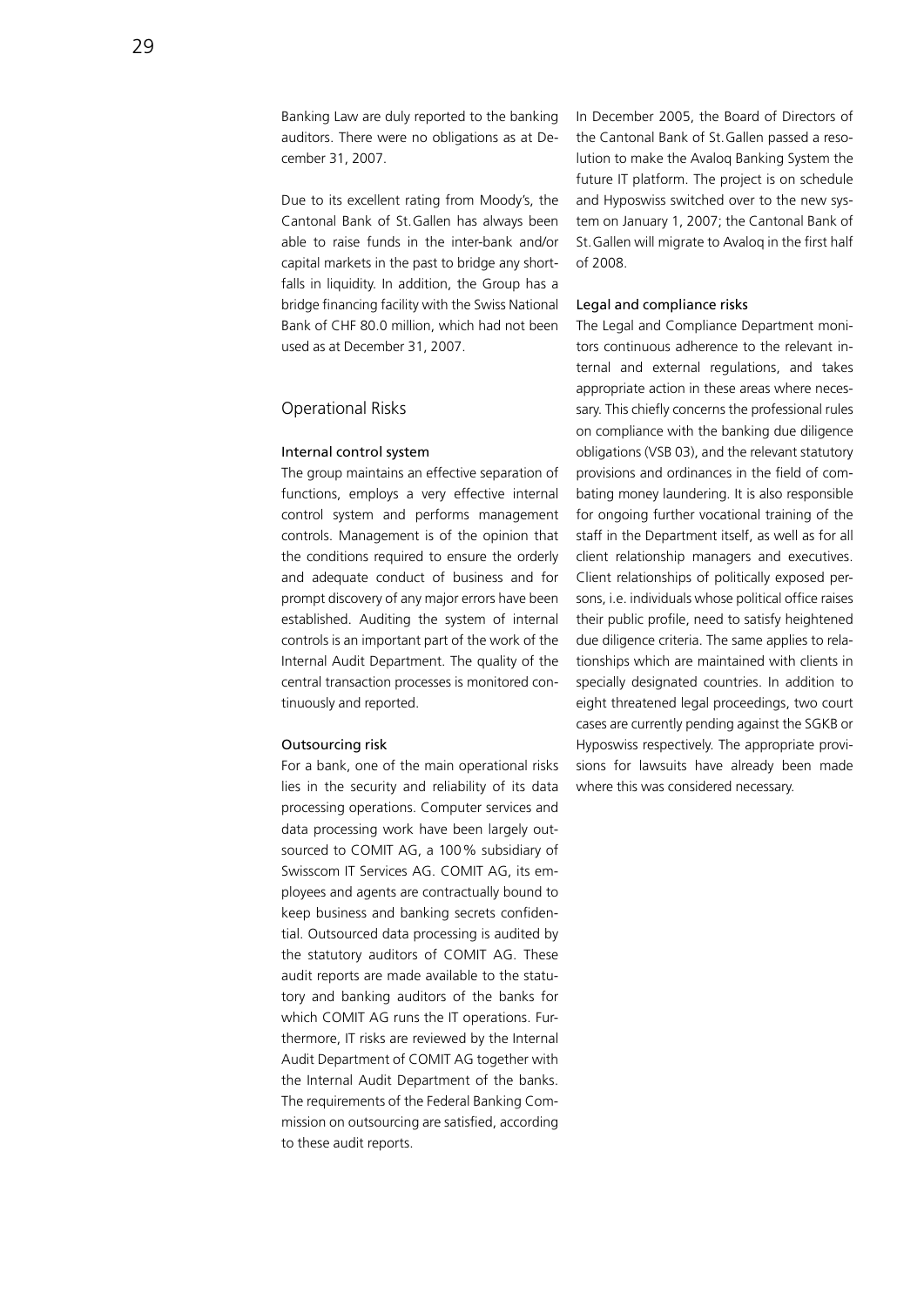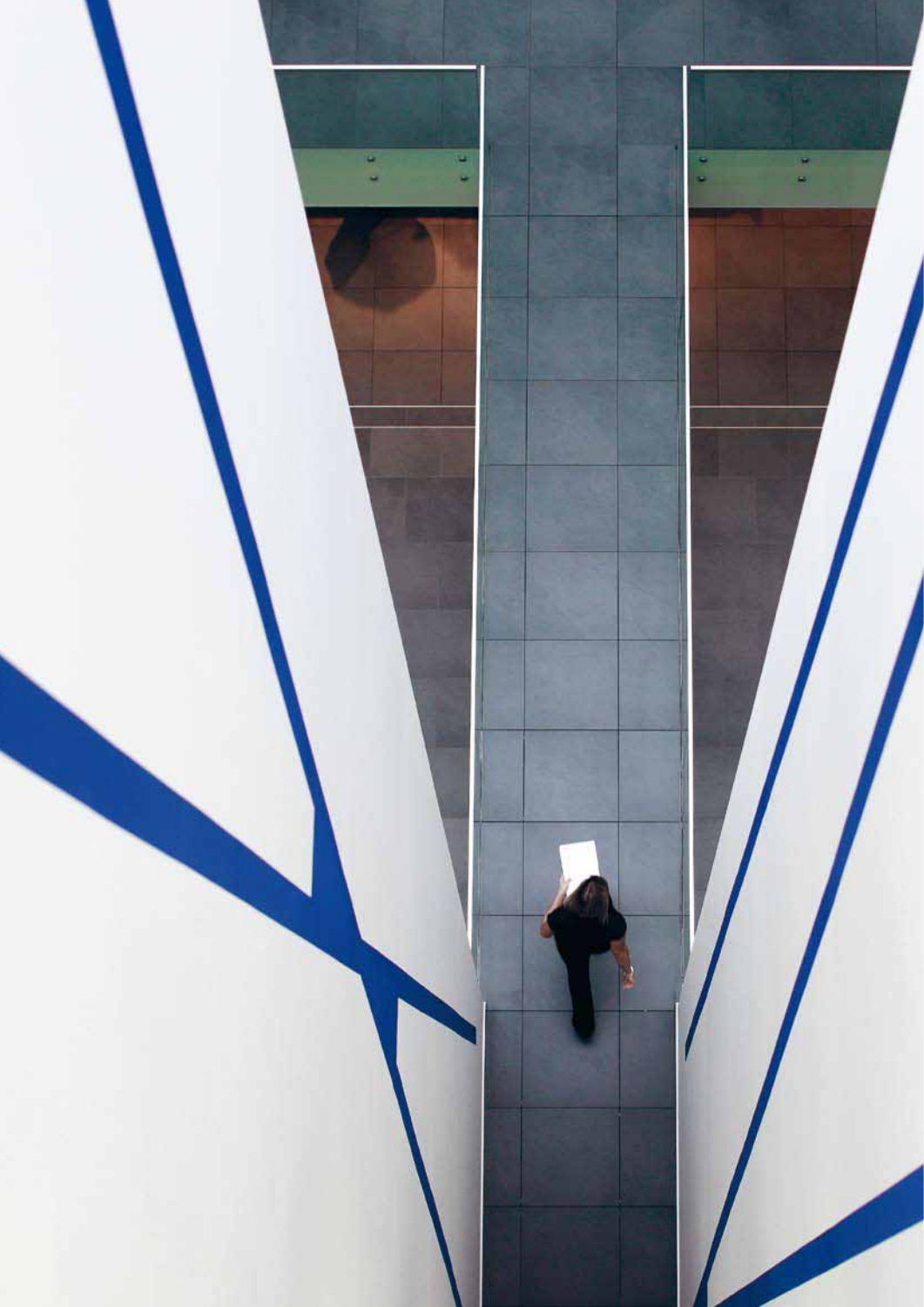# [ 6 ] Financial Information

# Group Balance Sheet

| Assets in CHF 000s                                | Dec. 31, 2007 | in $%$ | Dec. 31, 2006 | in %  | Change    | in %    |
|---------------------------------------------------|---------------|--------|---------------|-------|-----------|---------|
| Liquid funds                                      | 131 170       | 0.6    | 111 158       | 0.6   | 20 012    | 18.0    |
| Receivables from money market instruments         | 331 860       | 1.6    | 335 959       | 1.7   | (4099)    | (1.2)   |
| Due from banks                                    | 1 397 815     | 6.9    | 1 030 030     | 5.2   | 367 785   | 35.7    |
| Due from clients                                  | 2 427 839     | 12.0   | 2 930 849     | 14.8  | (503 010) | (17.2)  |
| Mortgage loans                                    | 14 674 283    | 72.5   | 14 277 822    | 72.1  | 396 461   | 2.8     |
| Total loans to clients                            | 17 102 122    | 84.5   | 17 208 671    | 86.9  | (106549)  | (0.6)   |
| Securities and precious metals trading portfolios | 15 2 8 8      | 0.1    | 56 621        | 0.3   | (41333)   | (73.0)  |
| <b>Financial investments</b>                      | 661790        | 3.3    | 675 387       | 3.4   | (13597)   | (2.0)   |
| Non-consolidated participations                   | 19 184        | 0.1    | 19 275        | 0.1   | (91)      | (0.5)   |
| Fixed assets                                      | 172 399       | 0.9    | 172 733       | 0.9   | (334)     | (0.2)   |
| Intangibles                                       | 42 786        | 0.2    | 60 209        | 0.3   | (17423)   | (28.9)  |
| Accrued income and prepaid expenses               | 97 399        | 0.5    | 83775         | 0.4   | 13 624    | 16.3    |
| Other assets                                      | 263 983       | 1.3    | 46 164        | 0.2   | 217819    | 471.8   |
| <b>Total assets</b>                               | 20 235 796    | 100.0  | 19 799 982    | 100.0 | 435 814   | 2.2     |
| Of which:                                         |               |        |               |       |           |         |
| - Total subordinated amounts receivable           | $\mathbf 0$   |        | 525           |       | (525)     | (100.0) |
| - Total due from non-consolidated participations  | 77912         |        | 78 580        |       | (668)     | (0.9)   |
|                                                   |               |        |               |       |           |         |
| Liabilities in CHF 000s                           |               |        |               |       |           |         |
| Due to money market instruments                   | 528           | 0.0    | 222           | 0.0   | 306       | 137.8   |
| Due to banks                                      | 344 595       | 1.7    | 665 212       | 3.4   | (320617)  | (48.2)  |
| Due to clients in savings and deposits            | 5 646 091     | 27.9   | 6 193 089     | 31.30 | (546998)  | (8.8)   |
| Other due to clients                              | 5748122       | 28.5   | 4 900 653     | 24.70 | 847 469   | 17.3    |
| Medium-term notes                                 | 898 080       | 4.4    | 708 969       | 3.60  | 189 111   | 26.7    |
| Total customer funds                              | 12 292 293    | 60.8   | 11 802 711    | 59.60 | 489 582   | 4.1     |
| Debt and loans secured by mortgages               | 5 3 5 2 4 5 8 | 26.5   | 5 154 629     | 26.0  | 197829    | 3.8     |
| Accrued expenses and deferred income              | 207 277       | 1.0    | 174 475       | 0.9   | 32 802    | 18.8    |
| Other liabilities                                 | 119 774       | 0.6    | 105 841       | 0.5   | 13 9 33   | 13.2    |
| Valuation adjustments and provisions              | 179 338       | 0.9    | 191 216       | 1.0   | (11878)   | (6.2)   |
| Reserves for general banking risks                | 25 4 30       | 0.1    | 48 400        | 0.3   | (22970)   | (47.5)  |
| Share capital                                     | 390 140       | 1.9    | 557 343       | 2.8   | (167 203) | (30.0)  |
| Capital reserve                                   | 84 977        | 0.4    | 83 615        | 0.4   | 1 3 6 2   | 1.6     |
| Profit reserve                                    | 1027229       | 5.1    | 798 672       | 4.0   | 228 557   | 28.6    |
| less treasury shares                              | 14 9 25       | 0.1    | 10 909        | 0.1   | 4016      | 36.8    |
| Group net profit                                  | 226 682       | 1.1    | 228 555       | $1.2$ | (1873)    | (0.8)   |
| Total shareholders' equity                        | 1739533       | 8.5    | 1705 676      | 8.6   | 33 857    | 2.0     |
| <b>Total liabilities</b>                          | 20 235 796    | 100.0  | 19 799 982    | 100.0 | 435 814   | 2.2     |
| Of which:                                         |               |        |               |       |           |         |
| - Total subordinated amounts payable              | 100 000       |        | 260 000       |       | (160000)  | (61.5)  |
| - Total due to non-consolidated participations    | 1 2 1 8 4 9 6 |        | 1 286 918     |       | (68422)   | (5.3)   |
| - Total due to the Canton of St. Gallen           | 330 203       |        | 429 991       |       | (99788)   | (23.2)  |

# Off-Balance-Sheet Transactions in CHF 000s

| Contingent liabilities                                | 234.620       | 326467    | -847    |       |
|-------------------------------------------------------|---------------|-----------|---------|-------|
| Irrevocable commitments                               | 164 580       | 169 583   | 003     | (3.0) |
| lities for calls on shares and other equities<br>labi | 39559         | 40411     |         |       |
| Derivative financial instruments:                     |               |           |         |       |
| $-$ Contract volume                                   | 5 2 1 4 4 9 0 | 4 475 089 | 739 401 |       |
| - Positive replacement values                         | 36 126        | 33.534    | , 592   |       |
| iative replacement values                             | 58 521        | 28.005    | 30 516  | ng r  |
| transactions <sup>,</sup><br><b>Fiduciary</b>         | 2451820       | 4 646 171 |         |       |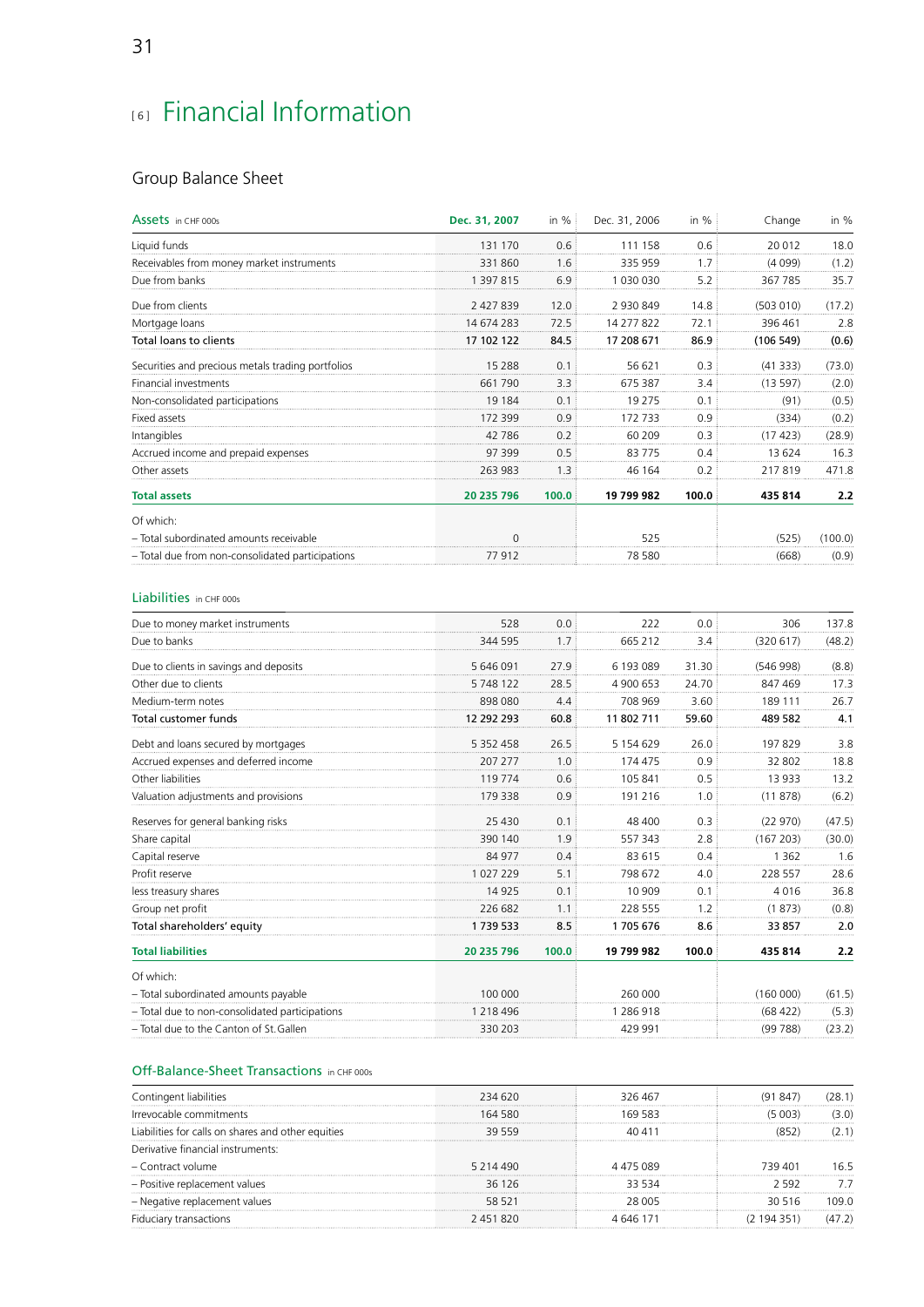# Group Income Statement

| in CHF 000s                                                    | 2007     | 2006    | Change         | in $%$  |
|----------------------------------------------------------------|----------|---------|----------------|---------|
| Interest and discount income                                   | 618 006  | 560 272 | 57 734         | 10.3    |
| Interest and dividend income on trading portfolios             | 440      | 537     | (97)           | (18.1)  |
| Interest and dividend income on financial investments          | 18 6 62  | 18897   | (235)          | (1.2)   |
| Interest expenses                                              | 331810   | 271 037 | 60773          | 22.4    |
| Net interest income                                            | 305 298  | 308 669 | (3371)         | (1.1)   |
| Commission income from lending activities                      | 2 3 0 2  | 2 2 3 0 | 72             | 3.2     |
| Commission income from securities and investment activities    | 203 445  | 190 478 | 12 967         | 6.8     |
| Commission income from other service fee activities            | 18 061   | 17 994  | 67             | 0.4     |
| Commission expenses                                            | 8632     | 9010    | (378)          | (4.2)   |
| Net fee and commission income                                  | 215 176  | 201 692 | 13 4 84        | 6.7     |
| Net trading income                                             | 30 871   | 37 482  | (6611)         | (17.6)  |
| Results from the sale of financial investments                 | 4098     | 2 4 7 0 | 1628           | 65.9    |
| Income from non-consolidated participations                    | 2 1 2 7  | 1963    | 164            | 8.4     |
| Results from real estate                                       | 1 1 0 8  | 722     | 386            | 53.5    |
| Other ordinary income                                          | 1 3 2 2  | 3 4 9 3 | (2171)         | (62.2)  |
| Other ordinary expenses                                        | 211      | 1 3 6 0 | (1149)         | (84.5)  |
| Net other income                                               | 8444     | 7 2 8 8 | 1 1 5 6        | 15.9    |
| <b>Operating income</b>                                        | 559 789  | 555 131 | 4658           | 0.8     |
| Personnel expenses                                             | 153 875  | 149 143 | 4732           | 3.2     |
| Other operating expenses                                       | 116 231  | 104 735 | 11 4 9 6       | 11.0    |
| Administrative expenses                                        | 270 106  | 253 878 | 16 228         | 6.4     |
| <b>Gross profit</b>                                            | 289 683  | 301 253 | (11570)        | (3.8)   |
| Depreciation and write-offs on fixed assets and participations | 12 9 98  | 12 9 94 | $\overline{4}$ | 0.0     |
| Depreciation of intangibles                                    | 26732    | 25 200  | 1532           | 6.1     |
| Valuation adjustments, provisions and losses                   | 3864     | 10 287  | (6423)         | (62.4)  |
| <b>Operating profit (interim result)</b>                       | 246 089  | 252772  | (6683)         | (2.6)   |
| Extraordinary income                                           | 27871    | 16876   | 10 995         | 65.2    |
| of which dissolution of reserves for general banking risks     | 22 970   | 12 600  | 10370          | 82.3    |
| Extraordinary expenses                                         | $\Omega$ | 2 0 0 2 | (2002)         | (100.0) |
| <b>Group profit before taxes</b>                               | 273 960  | 267 646 | 6314           | 2.4     |
| Taxes                                                          | 47 278   | 39 091  | 8 1 8 7        | 20.9    |
| <b>Group net profit</b>                                        | 226 682  | 228 555 | (1873)         | (0.8)   |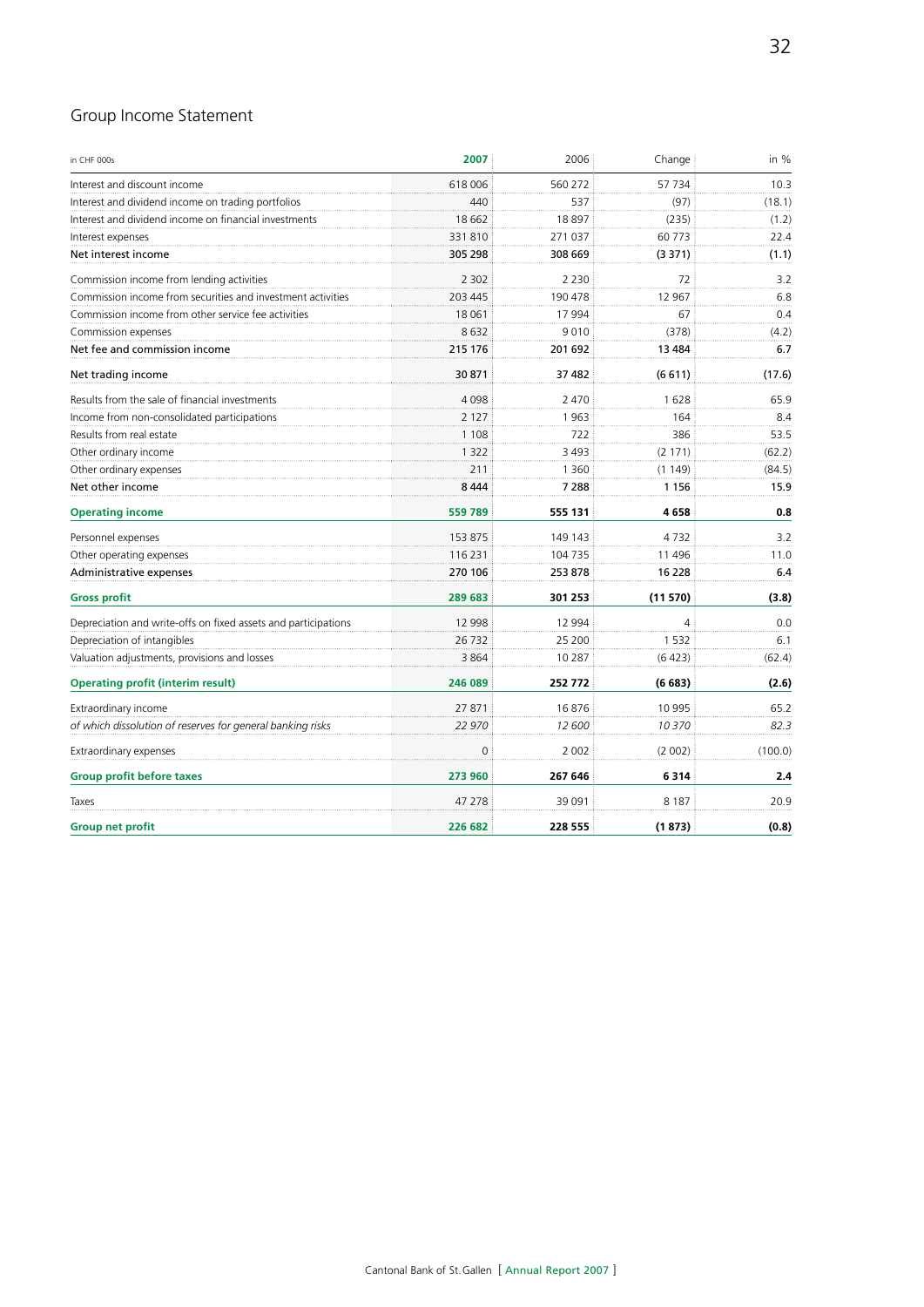# Notes to the Balance Sheet

| Statement of Equity in CHF 000s                            | Share<br>Capital | Capital<br>reserve | Profit<br>reserve | Less<br>treasury | Reserves<br>for general<br>shares banking risks | Group net<br>profit of<br>the year | Total     |
|------------------------------------------------------------|------------------|--------------------|-------------------|------------------|-------------------------------------------------|------------------------------------|-----------|
| Equity at January 1, 2005                                  | 509856           | 20 364             | 633 162           | (3499)           | 34 000                                          | 114881                             | 1 308 764 |
| Capital increases                                          | 47 487           | 62 187             |                   |                  |                                                 |                                    | 109 674   |
| Dividend                                                   |                  | 11                 |                   |                  |                                                 | (45888)                            | (45877)   |
| Allocation to reserves                                     |                  |                    | 68 993            |                  |                                                 | (68993)                            | 0         |
| Transfer of accrual for option rights to other liabilities |                  | (953)              |                   |                  |                                                 |                                    | (953)     |
| Acquisition of treasury shares                             |                  |                    |                   | (38566)          |                                                 |                                    | (38566)   |
| Disposal of treasury shares                                |                  |                    |                   | 32 136           |                                                 |                                    | 32 136    |
| Valuation gains on treasury shares                         |                  | 1 2 0 1            |                   |                  |                                                 |                                    | 1 2 0 1   |
| Allocation                                                 |                  |                    |                   |                  | 27 000                                          |                                    | 27 000    |
| Group net profit                                           |                  |                    |                   |                  |                                                 | 168 302                            | 168 302   |
| Total equity at December 31, 2005                          | 557 343          | 82810              | 702 155           | (9929)           | 61 000                                          | 168 302                            | 1561681   |
| Capital increases                                          |                  |                    |                   |                  |                                                 |                                    | $\Omega$  |
| Dividend                                                   |                  | 266                |                   |                  |                                                 | (72454)                            | (72188)   |
| Allocation to reserves                                     |                  |                    | 95 848            |                  |                                                 | (95848)                            | $\Omega$  |
| Acquisition of treasury shares                             |                  |                    |                   | (46572)          |                                                 |                                    | (46572)   |
| Disposal of treasury shares                                |                  |                    |                   | 45 5 92          |                                                 |                                    | 45 5 92   |
| Valuation gains on treasury shares                         |                  | 539                | $\overline{2}$    |                  |                                                 |                                    | 541       |
| First application of Swiss GAAP FER 16                     |                  |                    | 667               |                  |                                                 |                                    | 667       |
| Usage                                                      |                  |                    |                   |                  | (12600)                                         |                                    | (12600)   |
| Group net profit                                           |                  |                    |                   |                  |                                                 | 228 555                            | 228 555   |
| Total equity at December 31, 2006                          | 557 343          | 83 615             | 798 672           | (10909)          | 48 400                                          | 228 555                            | 1705676   |
| Par value repayment                                        | (167203)         |                    |                   | 560              |                                                 |                                    | (166643)  |
| Allocation to reserves                                     |                  |                    | 228 555           |                  |                                                 | (22855)                            | $\Omega$  |
| Acquisition of treasury shares                             |                  |                    |                   | (89641)          |                                                 |                                    | (89641)   |
| Disposal of treasury shares                                |                  |                    |                   | 85 065           |                                                 |                                    | 85 065    |
| Valuation gains on treasury shares                         |                  | 1 3 6 2            | 2                 |                  |                                                 |                                    | 1 3 6 4   |
| Usage                                                      |                  |                    |                   |                  | (22970)                                         |                                    | (22970)   |
| Group net profit                                           |                  |                    |                   |                  |                                                 | 226 682                            | 226 682   |
| Total equity at December 31, 2007                          | 390 140          | 84 977             | 1 027 229         | (14925)          | 25 4 30                                         | 226 682                            | 1739533   |

| Reserves not subject to profit distribution (Swiss GAAP FER 24) | 2007<br>Dec. 1 | 2006<br>۱۱۵۲ | $P^{\alpha}$ |  |
|-----------------------------------------------------------------|----------------|--------------|--------------|--|
| Statutory or legal reserves not subject to profit distribution  |                |              | .            |  |

|                                                              | Dec. 31, 2007     |                     |                                    | Dec. 31, 2006        |                       |                                    |
|--------------------------------------------------------------|-------------------|---------------------|------------------------------------|----------------------|-----------------------|------------------------------------|
| Share Capital in CHF 000s                                    | Nominal:<br>value | Number<br>of shares | Capital<br>subject to<br>dividends | Nominal i<br>value i | Number i<br>of shares | Capital<br>subject to<br>dividends |
| Share capital                                                |                   |                     |                                    |                      |                       |                                    |
| Registered shares (nom. CHF 70 per share)                    | 390 140           | 5 5 7 3 4 2 6       | 390 140                            |                      |                       |                                    |
| Registered shares (nom. CHF 100 per share)                   |                   |                     |                                    |                      | 557 343 5 573 426     | 557343                             |
| <b>Total share capital</b>                                   | 390 140           | 5 573 426           | 390 140                            | 557 343              | 5 5 7 3 4 2 6         | 557 343                            |
| Authorized share capital                                     |                   |                     |                                    |                      |                       |                                    |
| - of which realized capital increases                        | none              |                     |                                    | none                 |                       |                                    |
| Conditional share capital                                    |                   |                     |                                    |                      |                       |                                    |
| - January 1                                                  | 12 580            | 125 800             |                                    | 12,580               | 125 800               |                                    |
| - of which par value repayment                               | (3774)            |                     |                                    |                      |                       |                                    |
| - expired, as it failed to take part in the capital increase |                   |                     |                                    |                      |                       |                                    |
| - December 31                                                | 8806              | 125 800             |                                    | 12 580               | 125 800               |                                    |

| Significant Shareholders and Groups                   | Dec. 31, 2007 |      | Dec. 31, 2006 |        |
|-------------------------------------------------------|---------------|------|---------------|--------|
| of Shareholders with Pooled Voting Rights in CHF 000s | Nominal       |      | Nominal       | in $%$ |
| With voting rights: Canton of St. Gallen              | 213 904       | 54 R |               | 54.8   |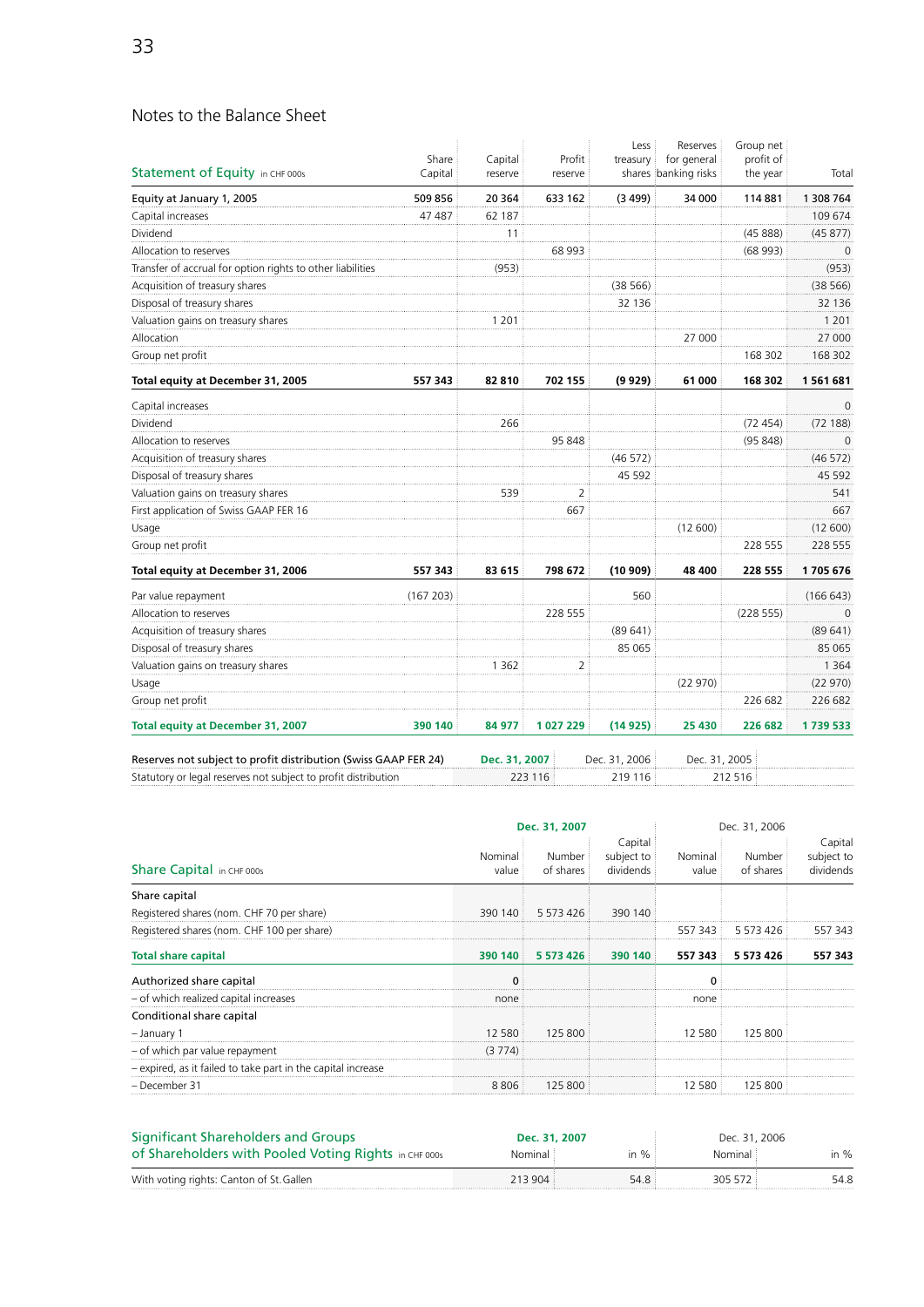| Own shares and on own shares options                       | 2007        |                              | 2006     |                              |
|------------------------------------------------------------|-------------|------------------------------|----------|------------------------------|
| Own portfolio of registered shares                         | Number      | Average<br>transaction price | Number   | Average<br>transaction price |
| Own shares on Jan. 1                                       | 25041       | 435.65                       | 25356    | 391.57                       |
| + Purchases                                                | 148694      | 557.05                       | 86546    | 449.14                       |
| - Sales                                                    | (143823)    | 553.57                       | (86861)  | 442.42                       |
| Option exercise transactions:                              |             |                              |          |                              |
| + Purchases                                                | 10948       | 622.12                       | 16109    | 478.05                       |
| – Sales                                                    | (10948)     | 257.20                       | (16109)  | 220.73                       |
| Portfolio on Dec. 31                                       | 29912       | 498.97                       | 25041    | 435.65                       |
| of which reserved for employee share ownership programmes  | 21661       | 498.00                       | 19955    | 419.80                       |
| <b>Registered share options</b><br>held by related persons | Number      | Average<br>striking price    | Number   | Average<br>striking price    |
| Allocated options                                          |             |                              |          |                              |
| Portfolio on Jan. 1                                        | 31960       | 312.43                       | 38685    | 251.83                       |
| Allocation                                                 | 9840        | 553.75                       | 9384     | 404.85                       |
| Exercise                                                   | (10948)     | 257.20                       | (16109)  | 220.73                       |
| Lapsed                                                     | $\mathbf 0$ | 0.00                         | 0        | 0.00                         |
| <b>Portfolio on Dec. 31</b>                                | 30852       | 409.00                       | 31960    | 312.43                       |
| of which transferred to ownership                          |             |                              |          |                              |
| Portfolio on Jan. 1                                        | 11687       | 268.03                       | 12842    | 226.20                       |
| Allocation                                                 | 10656       | 312.43                       | 14954    | 253.00                       |
| Exercise                                                   | (10948)     | 257.20                       | (16109)  | 220.73                       |
| <b>Portfolio on Dec. 31</b>                                | 11395       | 319.97                       | 11687    | 268.03                       |
| of which exercisable on Dec. 31                            | 1540        | 257.20                       | $\Omega$ | 0.00                         |
| Registered shares held by                                  |             |                              |          |                              |
| related persons                                            | Number      |                              | Number   |                              |
| Members of the Board of Directors                          | 5703        |                              | 7860     |                              |
| Members of the Group Management Board                      | 14835       |                              | 12295    |                              |
| <b>Total on Dec. 31</b>                                    | 20538       |                              | 20155    |                              |

Explanatory notes on the share ownership programmes and the option programme are to be found in the chapter on corporate governance.

|                                                    |               | Mortgage   | Other       | Without                 |            |
|----------------------------------------------------|---------------|------------|-------------|-------------------------|------------|
| Summary of Collaterals in CHF 000s                 |               | collateral | collateral  | collateral <sup>1</sup> | Total      |
| Loans to clients                                   |               |            |             |                         |            |
| Due from clients                                   |               | 141 178    | 953 689     | 1 332 972               | 2427839    |
| Mortgage loans:                                    |               |            |             |                         |            |
| - residential real estate                          |               | 11 894 249 |             | 25 951                  | 11 920 200 |
| - office and business buildings                    |               | 1 271 265  |             |                         | 1 271 265  |
| - trade and industry                               |               | 1 128 161  |             | 51 2 1 5                | 1 179 376  |
| – other                                            |               | 290 145    | 2 1 7 2     | 11 125                  | 303 442    |
| <b>Total loans to clients</b>                      | Dec. 31, 2007 | 14 724 998 | 955 861     | 1421263                 | 17 102 122 |
|                                                    | Dec. 31, 2006 | 14 335 957 | 1 1 5 0 3 1 | 1717683                 | 17 208 671 |
| Off-balance sheet transactions                     |               |            |             |                         |            |
| Contingent liabilities                             |               | 34 741     | 110414      | 89 4 65                 | 234 620    |
| Irrevocable commitments                            |               |            |             | 164 580                 | 164 580    |
| Liabilities for calls on shares and other equities |               |            |             | 39 559                  | 39 5 5 9   |
| <b>Total off-balance sheet</b>                     | Dec. 31, 2007 | 34 741     | 110 414     | 293 604                 | 438759     |
|                                                    | Dec. 31, 2006 | 36 130     | 140 316     | 360 015                 | 536461     |

1 including mortgage loans with provisions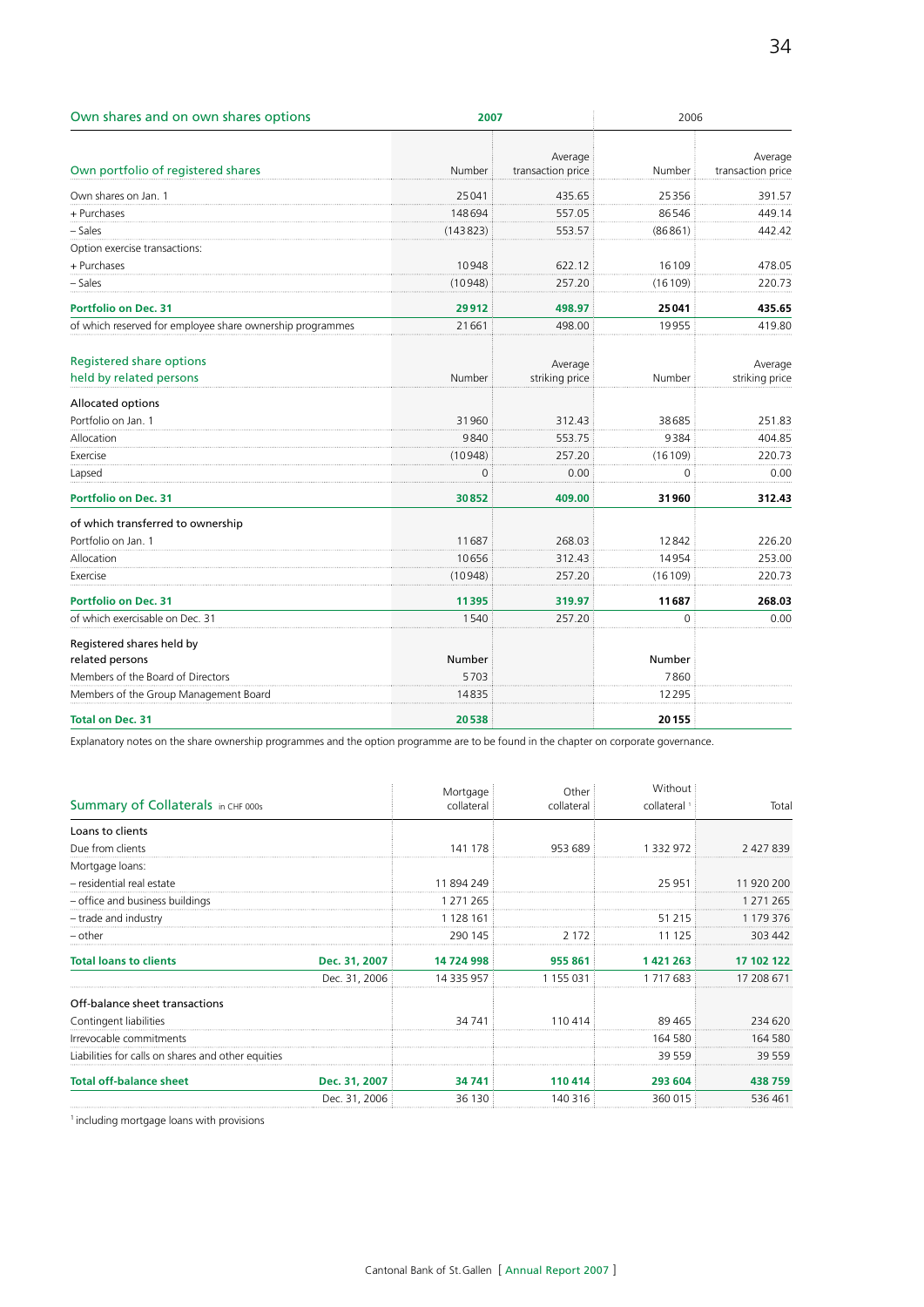| Impaired Loans in CHF 000s                             | Dec. 31, 2007            | Dec. 31, 2006 | Ihange  | in %  |
|--------------------------------------------------------|--------------------------|---------------|---------|-------|
| Total impaired loans, gross                            | 691 922                  | 770 948       | 79 N 26 | 10.3) |
| Estimated proceeds from liquidation                    | (512813)                 | (587 926)     | 75 113  | 12 RI |
| <b>Total impaired loans, net</b>                       | 179 109                  | 183022        | (3 913) |       |
| Individual provisions                                  | 171856                   | 180 237       | (8 381  | 4 6)  |
| Provisions for credit risk in % of impaired loans, net | 96.0%                    | 98.5%         |         |       |
| Impaired loans in % of loans to clients                | $\bigcap \mathcal{O}'_n$ | $1.1\%$       |         |       |

| Non Performing Loans in CHF 000s  | Dec. 31, 2007 | Dec. 31, 2006 | Change i | in %  |
|-----------------------------------|---------------|---------------|----------|-------|
| <b>Total non performing loans</b> | 68 166        | 68 292        | (126)    | (0.2) |

Non performing loans are a component of impaired loans.

| <b>Valuation Adjustments and</b>                                |               |               |         |         |
|-----------------------------------------------------------------|---------------|---------------|---------|---------|
| Provisions for Credit Risk in CHF 000s                          | Dec. 31, 2007 | Dec. 31, 2006 | Change  | in $\%$ |
| Valuation adjustments and provisions for credit risk (capital)  | 166 876       | 75 718        | (8.842) |         |
| Valuation adjustments and provisions for credit risk (interest) | 4 980         | 4 5 1 9       | 46      | 10 Z    |
| <b>Total provisions for credit risk</b>                         | 171856        | 180 237       | (8 381) |         |
| Valuation adjustments and provisions for credit risk (capital)  |               |               |         |         |
| in % of loans to clients                                        | 1.00%         | I በ2%         |         |         |
| Non performing loans in % of loans to clients                   | 0.40%         | በ 40%         |         |         |
| Rate of capital provisions                                      | 0.01%         | 0.05%         |         |         |

<sup>1</sup> New valuation adjustments and provisions for credit risk (capital) in % of average loans to clients

| <b>Valuation Adjustments</b><br>and Provisions/Reserves for<br><b>General Banking Risks</b> in CHF 000s | Dec. 31, 2006 | Usage   | Doubtful:<br>interest.<br>recoveries | New creation Redemption<br>of the i<br>income :<br>statement i | to the debit to the credit<br>of the<br>income<br>statement i | Dec. 31,<br>2007 |
|---------------------------------------------------------------------------------------------------------|---------------|---------|--------------------------------------|----------------------------------------------------------------|---------------------------------------------------------------|------------------|
| Valuation adjustments and provisions for credit risk                                                    | 180 237       | (12070) | 2 1 9 6                              | 22 701                                                         | (21208)                                                       | 171856           |
| Valuation adjustments and provisions for other business risks                                           | 4 9 5 3       | (823)   | 28                                   | 150                                                            | (652)                                                         | 3656             |
| Total                                                                                                   | 185 190       | (12893) | 2224                                 | 22 851                                                         | (21860)                                                       | 175 512          |
| Provision for deferred taxes                                                                            | 6026          |         |                                      |                                                                | (2, 200)                                                      | 3826             |
| <b>Total valuation adjustments and provisions</b>                                                       | 191 216       | (12893) | 2 2 2 4                              | 22 851                                                         | (24060)                                                       | 179 338          |
| Total reserves for general banking risks                                                                | 48 400        |         |                                      |                                                                | (22970)                                                       | 25 430           |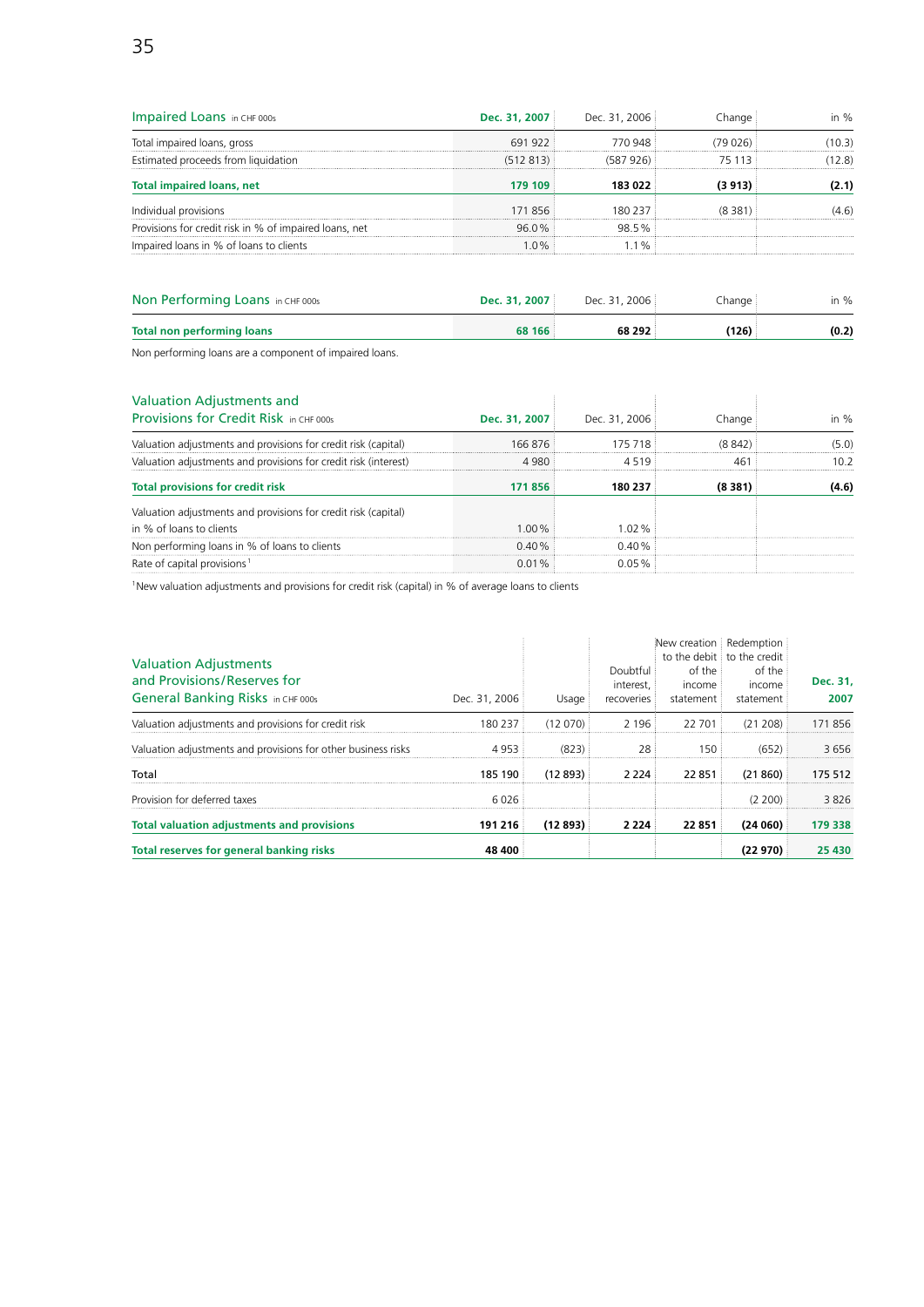| <b>Maturity Structure of Current Assets,</b><br><b>Financial Investments and Liabilities</b><br>to third Parties in CHF 000s |                                                                           | On demand | Redeemable                 | Due within<br>3 months | Due within<br>3 to 12<br>months | Due within<br>12 months<br>to 5 years | Due after<br>5 years                                        | Immobilized | Total             |
|------------------------------------------------------------------------------------------------------------------------------|---------------------------------------------------------------------------|-----------|----------------------------|------------------------|---------------------------------|---------------------------------------|-------------------------------------------------------------|-------------|-------------------|
| <b>Current assets</b>                                                                                                        |                                                                           |           |                            |                        |                                 |                                       |                                                             |             |                   |
| Liquid funds                                                                                                                 |                                                                           | 131 170   |                            |                        |                                 |                                       |                                                             |             | 131 170           |
| Receivables from money market                                                                                                |                                                                           |           |                            |                        |                                 |                                       |                                                             |             |                   |
| instruments                                                                                                                  |                                                                           |           |                            | 314 439                | 17420                           |                                       |                                                             |             | 331860            |
| Due from banks                                                                                                               |                                                                           | 645 442   | 5402                       | 706 323                | 40 648                          |                                       |                                                             |             | 1 397 815         |
| Due from clients                                                                                                             |                                                                           | 40 615    | 355 252                    | 638 909                | 454 465                         | 669 520                               | 269 078                                                     |             | 2 427 839         |
| Mortgage loans                                                                                                               |                                                                           |           | 69 971 2 987 914 1 586 389 |                        |                                 | 2 051 641 6 243 205 1 735 163         |                                                             |             | 14 674 283        |
| Securities and precious metals trading                                                                                       |                                                                           |           |                            |                        |                                 |                                       |                                                             |             |                   |
| portfolios                                                                                                                   |                                                                           | 15 2 8 8  |                            |                        |                                 |                                       |                                                             |             | 15 2 8 8          |
| <b>Financial investments</b>                                                                                                 |                                                                           | 25 247    | 300                        | 19 502                 | 30 042                          | 339 865                               | 236 550                                                     | 10 2 8 4    | 661790            |
| <b>Total</b>                                                                                                                 | Dec. 31, 2007                                                             |           |                            |                        |                                 |                                       | 927 734 3 348 868 3 265 562 3 594 216 3 7 252 590 3 240 791 |             | 10 284 19 640 045 |
|                                                                                                                              | Dec. 31, 2006                                                             |           |                            |                        |                                 |                                       | 608 119 2 138 841 2 969 632 2 871 111 9 050 267 1 763 519   |             | 16 337 19 417 826 |
| Liabilities                                                                                                                  |                                                                           |           |                            |                        |                                 |                                       |                                                             |             |                   |
| Due to money market instruments                                                                                              |                                                                           | 528       |                            |                        |                                 |                                       |                                                             |             | 528               |
| Due to banks                                                                                                                 |                                                                           | 80 930    |                            | 203 696                | 59 969                          |                                       |                                                             |             | 344 595           |
| Due to clients in savings and deposits                                                                                       |                                                                           |           | 5 646 091                  |                        |                                 |                                       |                                                             |             | 5 646 091         |
| Other due to clients                                                                                                         |                                                                           | 1844460   |                            | 267 027 2 548 851      | 621934                          | 280 850                               | 185 000                                                     |             | 5748122           |
| Medium-term notes                                                                                                            |                                                                           |           |                            | 63 071                 | 194 446                         | 621 747                               | 18816                                                       |             | 898 080           |
| Debt and loans secured by mortgages                                                                                          |                                                                           |           |                            | 254 785                |                                 | 727 400 2 254 043 2 116 230           |                                                             |             | 5 3 5 2 4 5 8     |
| <b>Total</b>                                                                                                                 | Dec. 31, 2007 1 925 918 5 913 118 3 070 403 1 603 749 3 156 640 2 320 046 |           |                            |                        |                                 |                                       |                                                             |             | 0 17 989 874      |
|                                                                                                                              | Dec. 31, 2006 2 218 572 6 317 536 2 240 921 1 228 046 3 589 582 2 028 117 |           |                            |                        |                                 |                                       |                                                             |             | 0 17 622 774      |

#### Fees payable to the Members of the Board of Directors in CHF 000s

The remuneration of the Board of Directors is made up of the fixed fee, the cash elements of the 2007 bonus, the value of the shares granted from the bonus as well as attendance fees and social security benefits. The total amount, including those members who have resigned, was TCHF 1022 in the year under review and is distributed among the individual members as shown in the table below (in CHF 000s):

|                                        | Role                                                          | Fixed fee: | element i | Bonus cash   Bonus share  <br>grant | fees | Attendance : Social security | Total |
|----------------------------------------|---------------------------------------------------------------|------------|-----------|-------------------------------------|------|------------------------------|-------|
| Franz Peter Oesch                      | Chairman of the Board of Directors                            | 150        | 50        |                                     |      |                              |       |
| Hans-Peter Härtsch                     | Vice-Chairman of the Board of<br>Directors, Chairman of VRA-P | 60         |           |                                     |      |                              |       |
| Hans-Jürg Bernet (since Apr. 25, 2007) |                                                               | つっ         | 16        |                                     |      |                              | 68    |
| Niklaus Fäh <sup>2</sup>               | Chairman of the Pension Scheme                                | 60         | 25        | 26                                  |      |                              | 1 3 N |
| Thomas A. Gutzwiller                   | Chairman of VRA-F                                             |            |           |                                     |      |                              |       |
| Peter Schönenberger <sup>3</sup>       |                                                               |            |           |                                     |      |                              |       |
| Claudia Zogg-Wetter                    | Chairman of VRA-AC                                            |            | 25.       | 26.                                 |      |                              |       |
|                                        |                                                               |            |           |                                     |      |                              |       |

1 Board Committees: Committee for Personnel and Organisational Issues (VRA-P), Committee for Finance and External Relations (VRA-F), Audit Committee (VRA-AC)

<sup>2</sup> of which TCHF 15 in fees and TCHF 4 in attendance fees for services provided to the SGKB pension scheme

<sup>3</sup> 67 shares with an equivalent value of TCHF 26 were allocated to the Canton of St. Gallen

4 Social security benefits include employer contributions to the old-age and surviving dependants' insurance scheme and the unemployment insurance scheme

Valuation of the shares is based on the average price of the SGKB share in January 2008, which was discounted similarly to the calculation for tax purposes due to the three-year holding period. The discounted value per share as at December 31, 2007 was CHF 393.65.

Markus Rauh and Hubertus Schmid resigned from the Board of Directors in the year under review (in CHF 000s):

|                                       | Role <sup>®</sup>        | Fixed fee | element: | grant i | fees : | Bonus cash : Bonus share : Attendance : Social security :<br>benefits <sup>2</sup> | Total |
|---------------------------------------|--------------------------|-----------|----------|---------|--------|------------------------------------------------------------------------------------|-------|
| Markus Rauh (until Apr. 25, 2007)     | Chairman of VRA-F        | 20        |          |         |        |                                                                                    |       |
| Hubertus Schmid (until Apr. 25, 2007) | $\pm$ Chairman of VRA-AC |           |          |         |        |                                                                                    |       |

1 Board Committees: Committee for Finance and External Relations (VRA-F), Audit Committee (VRA-AC)

<sup>2</sup> Social security benefits include employer contributions to the old-age and surviving dependants' insurance scheme and the unemployment insurance scheme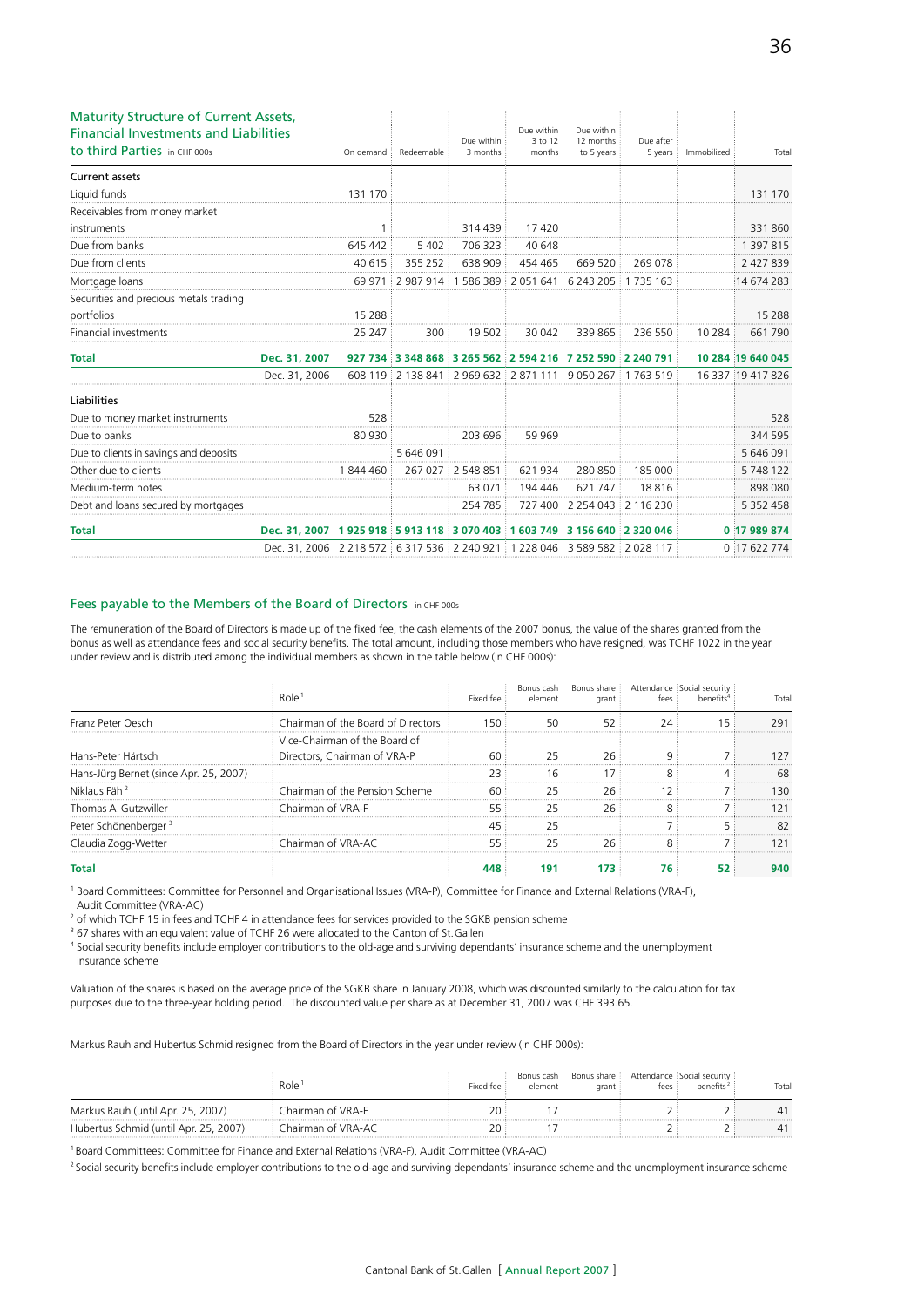#### Fees payable to the Members of the Group Management Board in CHF 000s

The remuneration of the Group Management Board is made up of salaries, the cash elements of the 2007 bonus, the value of the shares granted from the bonus as well benefits in kind and social security benefits. The total amount payable to the four members (including one member who has resigned) was TCHF 3756 in the year under review.

| <b>Total</b>                                | 1446         | 1400                  | 263                     | 147                      | 500                                        | 3756  |
|---------------------------------------------|--------------|-----------------------|-------------------------|--------------------------|--------------------------------------------|-------|
| Other members of the Group Management Board | 1010 i       | 900                   | 263                     |                          | 383                                        | 2703  |
| Managing Director <sup>1</sup>              | 436          | 500                   |                         |                          | 117                                        | 1053  |
| Urs Rüegsegger                              |              |                       |                         |                          |                                            |       |
|                                             | Fixed salary | Bonus cash<br>element | Bonus share:<br>arant i | Bonus option:<br>grant i | Social security :<br>benefits <sup>2</sup> | Total |

<sup>1</sup> As Urs Rüegsegger's contract of employment was terminated with effect from December 31, 2007, his bonus for the financial year 2007 was paid in cash. The current employee share purchase programme of the Cantonal Bank of St.Gallen does not provide an entitlement to a grant of shares and options. 2 <sup>2</sup> Social security benefits include employer contributions to the old-age and surviving dependants' insurance scheme, the unemployment insurance scheme

and the pension scheme.

Valuation of the shares is based on the average price of the SGKB share in January 2008, which was discounted similarly to the calculation for tax purposes due to the three-year holding period. The discounted value per share as at December 31, 2007 was CHF 393.65.

The calculated value of the options is also based on the average price of the SGKB share in January 2008. The options were discounted similarly to the calculation of the value of each share due to the three-year holding period. The discounted value per option as at December 31, 2007 was CHF 55.25. The valuation was made using a customary binomial model.

# Participations of the Members of the Board of Directors and the Group Management Board

As at December 31, 2007, the following possessory interests on the part of the executive bodies and related persons (data indicated in units). The unlisted options are granted to the Group Management Board as part of the employee share purchase programme.

|                                                                 |        | Unlisted | Listed  |
|-----------------------------------------------------------------|--------|----------|---------|
|                                                                 | Shares | options  | options |
| <b>Board of Directors</b>                                       |        |          |         |
| Franz Peter Oesch, Chairman                                     | 2009   |          |         |
| Hans-Peter Härtsch, Vice-Chairman                               | 1424   |          |         |
| Hans-Jürg Bernet                                                | 165    |          |         |
| Niklaus Fäh                                                     | 649    |          |         |
| Thomas A. Gutzwiller                                            | 302    |          |         |
| Peter Schönenberger                                             | 360    |          |         |
| Claudia Zogg-Wetter                                             | 794    |          |         |
| <b>Group Management Board</b>                                   |        |          |         |
| Urs Rüegsegger, CEO <sup>1</sup>                                | 6946   | 11796    |         |
| Roland Ledergerber, Head of Retail and Commercial Clients       | 3100   | 7860     |         |
| Marcel W. Schmid, Head of Private Banking (until Nov. 21, 2007) | 948    | 3712     |         |
| Marcel Zoller, Head of the Service Center <sup>2</sup>          | 3841   | 7484     |         |
| Total                                                           | 20538  | 30852    |         |

<sup>1</sup> As Urs Rüegsegger's contract of employment was terminated with effect from December 31, 2007, 7513 options which have not yet been transferred to his ownership have ceased to be exercisable under the current employee share purchase programme of the Cantonal Bank of St.Gallen. They lapsed on January 31, 2008.

<sup>2</sup> As Marcel Zoller's contract of employment was terminated with effect from December 31, 2007, 3801 options which have not yet been transferred to his ownership have ceased to be exercisable under the current employee share purchase programme of the Cantonal Bank of St.Gallen. They lapsed on March 31, 2008.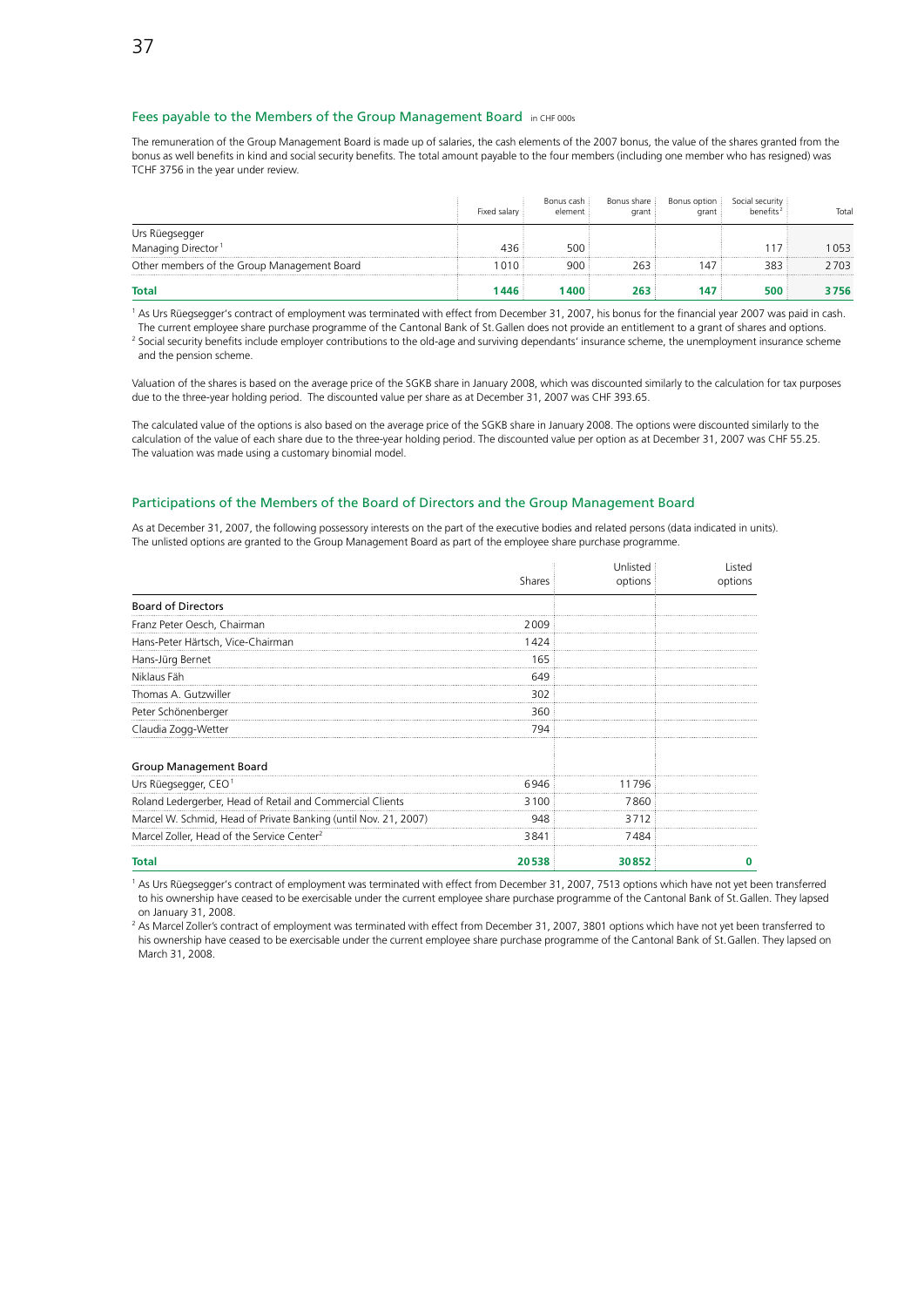#### Loans and credit lines to the Members of the Board of Directors and the Group Management Board in CHF 000s

On December 31, 2007, SGKB granted two members of the Board of Directors mortgage-backed credit loans totalling TCHF 1300.They are divided among the following members:

|                                   | Dec. 31, 2007 |
|-----------------------------------|---------------|
| Hans-Peter Härtsch, Vice Chairman |               |
| Peter Schönenberger               | 700           |
| Total                             | 1 2 N N       |

The members of the Board of Directors did not benefit from staff conditions.

Loans or credit lines totalling TCH 3620, which were predominantly mortgage backed, were granted to three members of the Group Management Board. The CEO, Urs Rüegsegger, accounts for TCH 1293 of this sum. Special rates for employees also apply to the credit lines granted to the members of the Group Management Board.

### Current special conditions

Dealings with related persons of the Board of Directors take place at market-rate conditions.

The Cantonal Bank of St.Gallen provides close relatives of the members of the Group Management Board with banking services at the same staff conditions as the close relatives of the other Cantonal Bank of St.Gallen staff. The relevant business volume was so small during the past financial year that a statement is waived for reasons of materiality.

| Loans and liabilities to affiliated<br>companies and credit lines                                       |               |               |        |        |
|---------------------------------------------------------------------------------------------------------|---------------|---------------|--------|--------|
| <b>granted to executive bodies in CHF 000s</b>                                                          | Dec. 31, 2007 | Dec. 31, 2006 | Change | in $%$ |
| Loans and liabilities<br>to affiliated companies:                                                       |               |               |        |        |
| $-$ Loans                                                                                               |               |               |        | nn n'  |
| – Liabilities                                                                                           | 54501         | 37271         | 17230  | 46 J   |
| Loans to members of the executive bodies<br>incl. close associates (credit lines for executive bodies): |               |               |        |        |
| - Non-executive members (Board of Directors)                                                            | 9320          | 13720         | (4400) |        |
| - Executive members (Group Management Board)                                                            | 3620          | 3696          | (76    |        |
| <b>Total</b>                                                                                            | 12 940        | 17416         | (4476) | 25.7)  |

| Funds under Management in CHF 000s                    | Dec. 31, 2007 | Dec. 31, 2006 | Change    | in $%$  |
|-------------------------------------------------------|---------------|---------------|-----------|---------|
| Values in investment vehicles managed by the group    | 185 692       | 960 465       | 225 227   | 23 4    |
| Values under discretionary mandate                    | 4 2 9 2 1 3 8 | 3923019       | 369 119   | 94      |
| Other customer funds                                  | 34 441 601    | 35 562 500    | 1120899)  | (3 Z)   |
| Total funds under management (incl. double countings) | 39 919 431    | 40 445 984    | (526 553) | (1.3)   |
| thereof: double countings                             | (2036167)     | (1607050)     | (429117)  | 26 7    |
| Total funds under management (excl. double countings) | 37 883 264    | 38 838 934    | (955670)  | (2.5)   |
| Net new money (excl. double countings)                | (1 785 570)   | 3 5 9 8 1 5 7 | (5383727) | (149.6) |

Funds under management include:

– Assets under management

– Due to clients in savings and deposits

– Other due to clients

– Medium-term notes

Funds under management do not include custody-only values.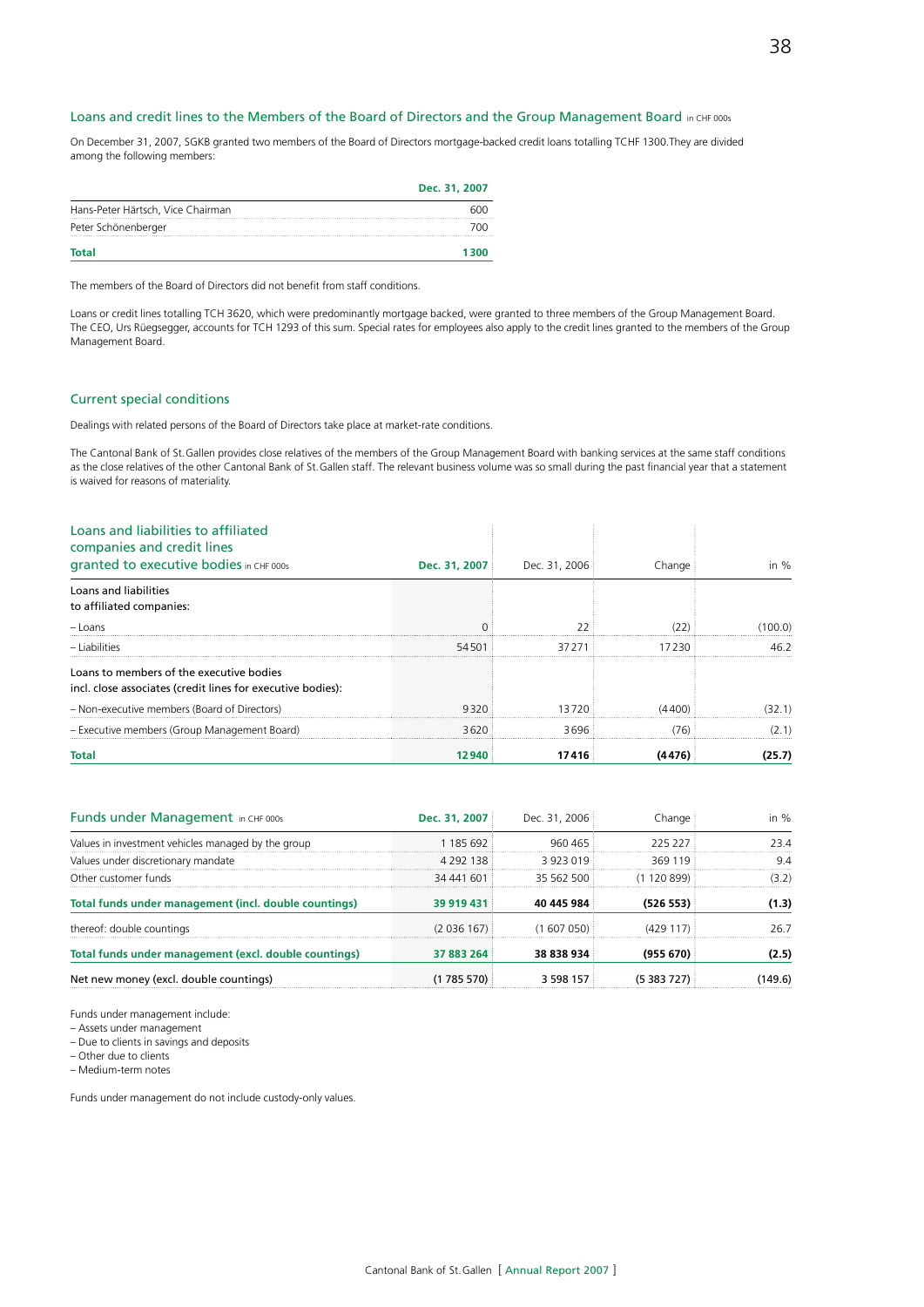# Notes to the Income Statement

| Net Interest Income in CHE 000s                          | 2007     | 2006    | Change  | in $%$ |
|----------------------------------------------------------|----------|---------|---------|--------|
| Interest and discount income                             |          |         |         |        |
| Interest income due from banks                           | 36 356   | 24 447  | 11909   | 48 7   |
| Interest income due from loans to clients                | 559411   | 510915  | 48 496  | 9 5    |
| Other interest, net                                      | 22 2 3 9 | 24 910  | (2 671) | 10.7   |
| <b>Total interest and discount income</b>                | 618 006  | 560 272 | 57 734  | 10.3   |
| Interest expenses                                        |          |         |         |        |
| Interest expenses due to banks                           | 15741    | 11 241  | 4500    | 40 N   |
| Interest expenses due to customer funds                  | 156 138  | 102 256 | 53882   | 52.7   |
| Interest expenses on debt and loans secured by mortgages | 159 957  | 157 552 | 2405    |        |
| Other interest expenses                                  | (26)     | (12)    | 14      | 16.7   |
| <b>Total interest expenses</b>                           | 331 810  | 271037  | 60 773  | 22.4   |

# Net Fee and

| Comission Income in CHF 000s                                | 2007    | 2006    | Change   | in %   |
|-------------------------------------------------------------|---------|---------|----------|--------|
| Commission income from lending activities                   | 2 3 0 2 | 2 2 3 0 | 72       | 3.2    |
| Commission income from securities and investment activities | 203 445 | 190 478 | 12 9 67  | 6.8    |
| - investment funds                                          | 49 281  | 44 142  | 5 1 3 9  | 11.6   |
| - deposit operations                                        | 33 2 37 | 30 752  | 2 4 8 5  | 8.1    |
| – brokerage                                                 | 72 033  | 68 697  | 3 3 3 6  | 4.9    |
| – asset administration mandates                             | 36 708  | 34 376  | 2 3 3 2  | 6.8    |
| – other                                                     | 12 186  | 12 5 11 | (325)    | (2.6)  |
| Commission income from other service fee activities         | 18 061  | 17 994  | 67       | 04     |
| - payment transfer                                          | 6 3 0 4 | 5490    | 814      | 14.8   |
| - safe custody                                              | 793     | 793     |          | n c    |
| - account keeping                                           | 6698    | 6892    | (194)    | (2.8)  |
| - other                                                     | 4 2 6 6 | 4819    | (553)    | (11.5) |
| Total commission income                                     | 223 808 | 210 702 | 13 106   | 6.2    |
| Total commission expenses                                   | 8632    | 9010    | (378)    | (4.2)  |
| <b>Total</b>                                                | 215 176 | 201 692 | 13 4 8 4 | 6.7    |

| Net Trading Income in CHF 000s                           | 2007   | 2006 : | Lhange : | in $%$ |
|----------------------------------------------------------|--------|--------|----------|--------|
| Foreign exchange and dealings in foreign notes and coins | 29.028 | 27 893 |          |        |
| Precious metal trading                                   | 768    |        |          |        |
| Securities trading                                       | 075    |        |          |        |
| Total                                                    |        | 37 482 | 16 611   | 7.6)   |

| Personnel Expenses in CHF 000s                  | 2007    | 2006.   | .hange | n % |
|-------------------------------------------------|---------|---------|--------|-----|
| Salaries and bonuses                            | 125 762 | 121827  | 3 935  |     |
| Contributions to personnel welfare institutions | 0.820   |         |        |     |
| Other social security benefits                  | 8.043   |         |        |     |
| personnel expenses :                            | 9.250   |         |        |     |
| Tota                                            | 153 875 | 149 143 |        |     |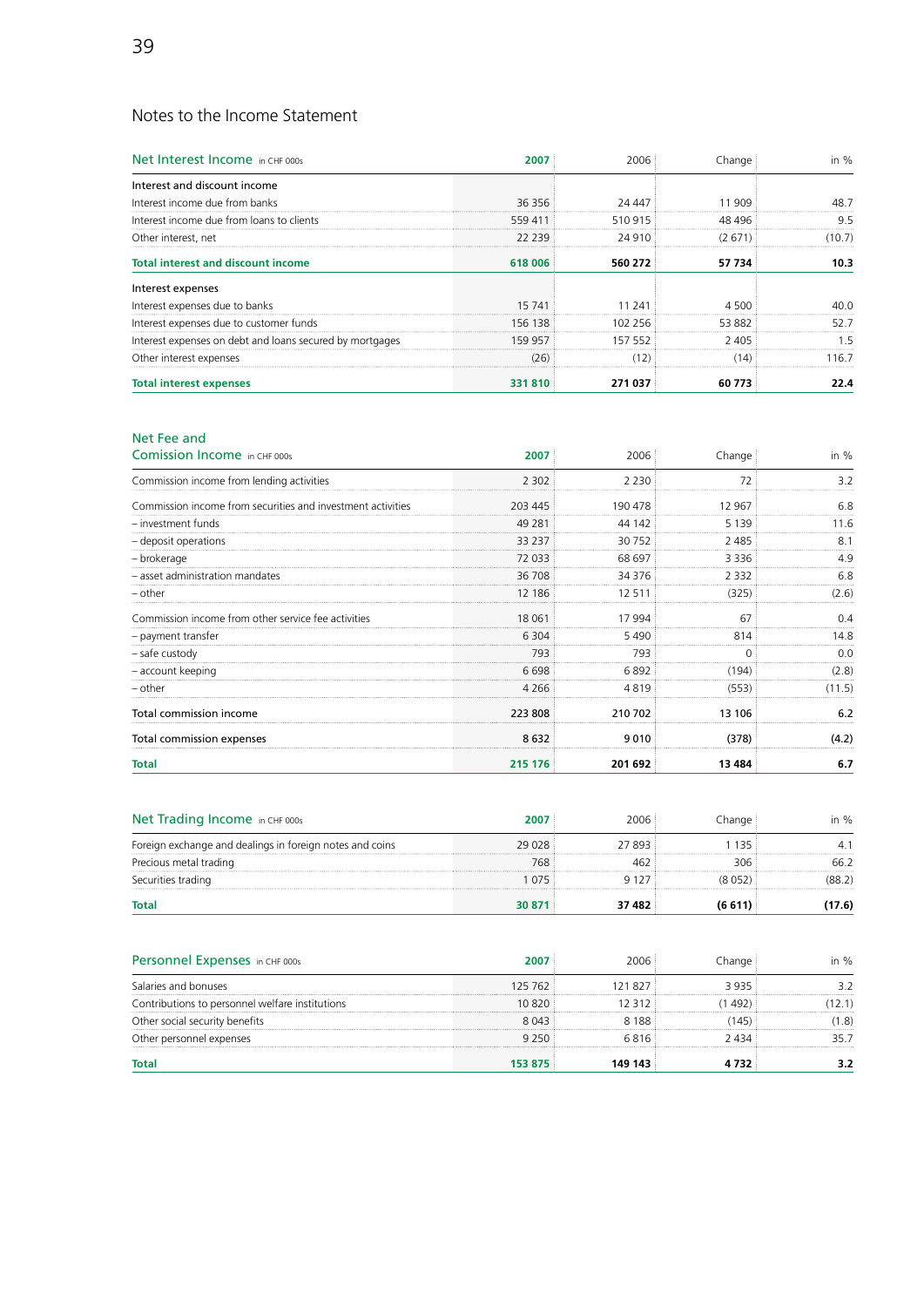| Other Operating Expenses in CHF 000s                                  | 2007    | 2006    | :hange | n %                            |
|-----------------------------------------------------------------------|---------|---------|--------|--------------------------------|
| Rent and occupancy                                                    | 10 546  | 10 946  |        |                                |
| Expenses for IT                                                       | 62 493  | 51 702  | 10 791 | 20 G                           |
| Expenses for equipment, furniture,                                    |         |         |        |                                |
| vehicles and other installations                                      | 3 0 4 1 | 2873    | 68     | 58                             |
| Services of third parties                                             |         |         |        |                                |
| (Lending business, investment advice, cards and payment transactions) | 9623    | 10 389  |        |                                |
| Compensation of government guarantee                                  | 6 1 4 1 | 5870    |        | ------------------------------ |
| Postage, transport and removals                                       | 3 1 0 9 | 3262:   |        |                                |
| Marketing                                                             | 138     | 8.683   |        |                                |
| Other operating expenses                                              |         |         | 30     |                                |
| Total                                                                 | 116 231 | 104 735 | 496    |                                |

| Depreciation and Write-Offs on Fixed Assets in CHF 000s |           |          |  |
|---------------------------------------------------------|-----------|----------|--|
| Depreciation on bank buildings                          | ' 96N     | 7 787    |  |
| Depreciation on other real estate                       |           |          |  |
| Depreciation on other equipment                         | 4 7 1 6 : | 4 874    |  |
| Total depreciation on fixed assets                      | -998      | २ ५८२    |  |
| Depreciation on non-consolidated participations         |           |          |  |
| Depreciation on intangibles                             | 26.732    | 25 200 I |  |
| Tota                                                    |           |          |  |

# Valuation Adjustments, Provisions

| and Losses                          | 200.                   |        | .hange | $\frac{0}{0}$ |
|-------------------------------------|------------------------|--------|--------|---------------|
| Provisions for credit risk          | $\Delta$ 9             | 8 374  |        |               |
| Provisions for other business risks | 50                     | 362    |        | .<br>         |
| Losses                              | <b>*************</b> * |        |        |               |
| Total                               | 3 864                  | 10.287 |        |               |

| Extraordinary Income and Expenses in CHF 000s                | 2007   | 2006    | Change  | in $%$  |
|--------------------------------------------------------------|--------|---------|---------|---------|
| <b>Extraordinary income</b>                                  |        |         |         |         |
| Usage of reserve for general banking risks                   | 22 970 | 12 600  | 10 370  | 82 B    |
| Gain on sale of non-consolidated participations              | 652    | 2 2 3 3 | (1581)  | 70.8)   |
| Revaluation gain on non-consolidated participations          | 094    | -540    | (446)   | 29.0    |
| Gain on sale of fixed assets                                 | 546    | 37      | 509     | 375.7   |
| Other extraordinary income                                   | 2609   | 466     | 2 143   | 4599    |
| <b>Total</b>                                                 | 27871  | 16876   | 10 995  | 65.2    |
| <b>Extraordinary expenses</b>                                |        |         |         |         |
| Contribution for risk capital financing in the business area |        |         |         |         |
| of Cantonal Bank of St. Gallen                               |        | 2 000   | (2 000) | (100.0) |
| Other extraordinary expenses                                 |        | D       | (2)     | (100.0) |
| <b>Total</b>                                                 |        | 2002    | (2 002) | (100.0) |

| Taxes in CHF 000s                               | 2007   | 2006   |      | ነ %   |
|-------------------------------------------------|--------|--------|------|-------|
| Federal taxes                                   | 14 154 | 12815  | 330  |       |
| State and communal taxes:                       |        |        |      |       |
| - In cantons where the group is located         |        |        |      |       |
| (St. Gallen, Zurich and Appenzell-Ausserrhoden) | 35 270 | 26 944 | 8326 | 30 G  |
| – Other                                         |        |        |      | 68 R  |
| Deferred taxes                                  |        |        |      | 214 R |
| Tota                                            |        |        |      |       |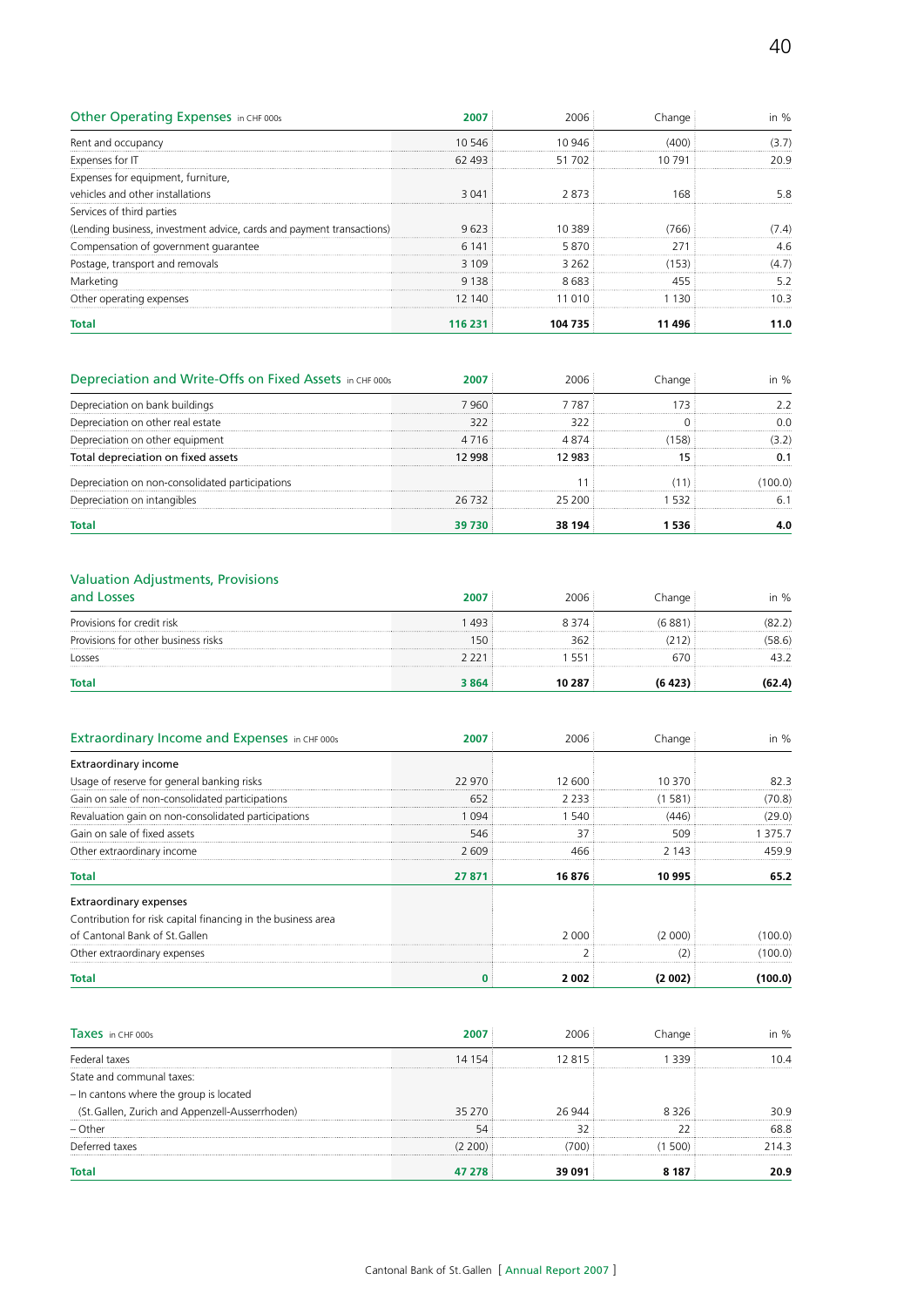# Earnings per Share and Number

| Of Shares outstanding in CHF 000s              | 2007    | 2006                | Change  | in $%$ |
|------------------------------------------------|---------|---------------------|---------|--------|
| Net profit                                     |         |                     |         |        |
| Group net profit                               | 226 682 | 228 555             | (1873)  |        |
| Weighted average number of shares outstanding  |         |                     |         |        |
| Weighted average number of shares outstanding  |         | 5 541 008 5 546 748 | (5740)  |        |
| Diluted shares due to options outstanding      | 32 041  | 39 956              | (7915)  | 19.8   |
| Weighted average number of shares              |         |                     |         |        |
| outstanding for the diluted earnings per share |         | 5 573 049 5 586 704 | (13655) |        |
| Earnings per share in CHF                      |         |                     |         |        |
| Earnings per share                             | 40.91   | 41.21               | (0.30)  |        |
| Diluted earnings per share                     | 40.67   | 40.91               | (0.24)  | (೧ ೯)  |

| Calculation of Return on Equity (ROE) in CHF 000s                            | 2001    | 2006      | Change  | in $%$ |
|------------------------------------------------------------------------------|---------|-----------|---------|--------|
| Operating profit                                                             | 246 089 | 252 772   | (6.683  |        |
| Group net profit                                                             | 226 682 | 228 555   | (1 873) | וא ח'  |
| Equity after par value repayment resp.<br>appropriation of retained earnings | 594 624 | 1 538 473 | 56 151  |        |
| Average equity for the calculation of the ROE                                | 566 549 | 1 513 850 | 52.699  |        |
| Return on equity, pre-tax (basis: operating profit)                          | 157% i  | 16 7%     |         | '  በነ  |
| Return on equity, after tax (basis: group net profit)                        | 145% i  | 15.1%     |         |        |

<sup>1</sup> The average is calculated from the beginning and ending balance after appropriation of retained earnings.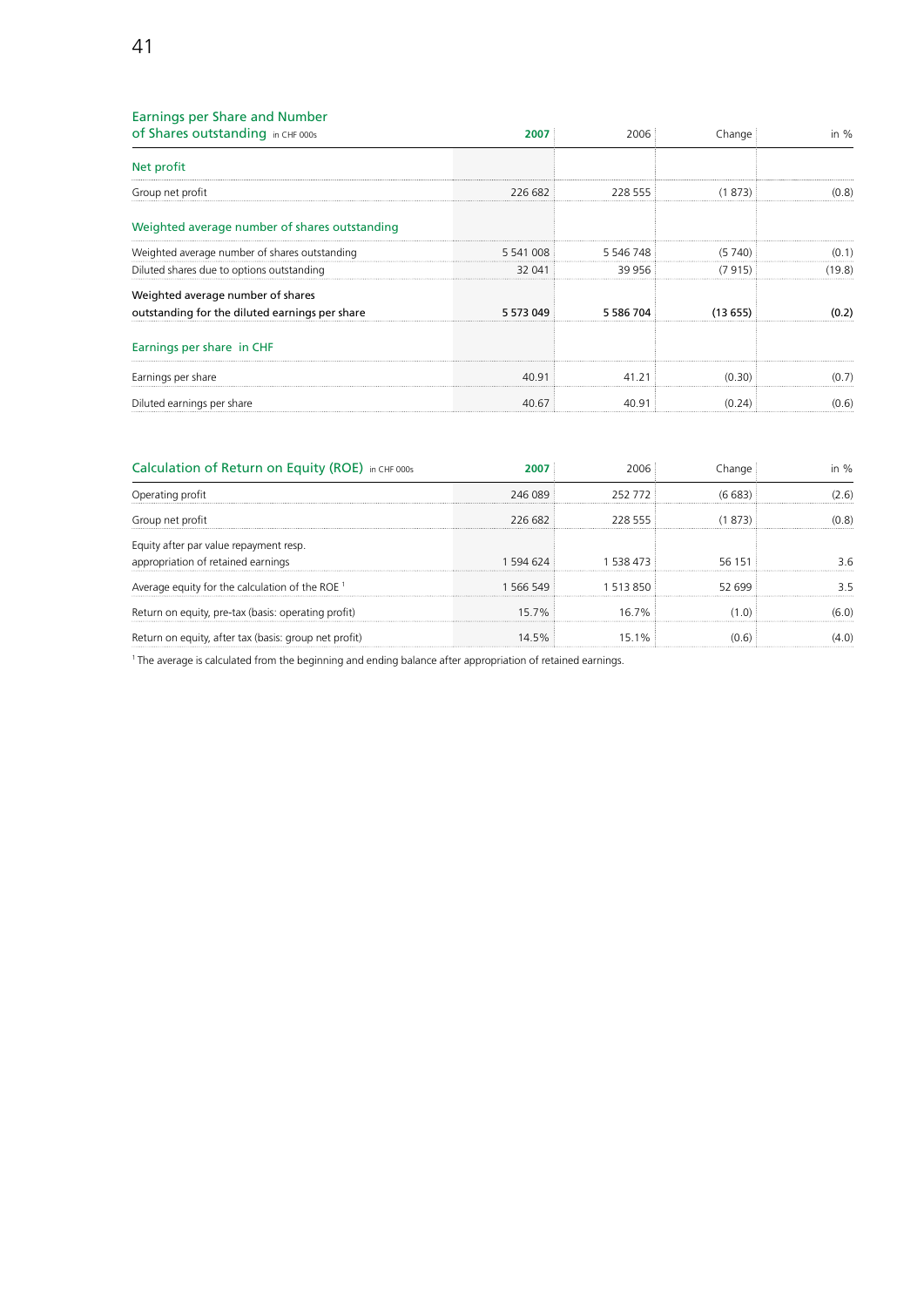| <b>Risk-weighted Positions and Equity</b><br>Nominal<br>Risk-weighted<br>Nominal<br>Risk-weighted<br>required by Banking Law in CHF 000s<br>amount<br>positions<br>positions<br>amount<br>Assets liable to direct equity underlying<br>Due from banks<br>1 030 030<br>255 642<br>1 397 815<br>349 231<br>Due from clients<br>2 427 840<br>1 383 073<br>2 930 849<br>1676733<br>8 111 959<br>Mortgage loans<br>14 674 282<br>8 3 5 4 9 8 1<br>14 277 822<br>Real estate in financial investments<br>61 264<br>10 2 8 4<br>38 5 65<br>16 337<br>Fixed assets<br>185 837<br>555 506<br>180 116<br>526 426<br>Accrued income and prepaid expenses<br>97 399<br>87 322<br>83775<br>73 023<br>Other assets, replacement values<br>36 127<br>22 202<br>33 5 34<br>20 941<br>Other assets, other<br>190 944<br>7612<br>227856<br>12 630<br>Total assets directly liable to equity underlying<br>10 981 824<br>10 733 600<br>Assets liable to indirect equity underlying<br>Net positions outside the trading book<br>984 303<br>294 801<br>995 946<br>274 947<br>Market risk positions – Foreign exchange, gold and commodities<br>31928<br>62 383<br>Market risk positions - Other<br>107 553<br>30 179<br>Deductable liabilities<br>Deductable valuation adjustments and provisions<br>(171857)<br>(128893)<br>(180 239)<br>(135 179)<br>Off-balance sheet items<br>Contingent liabilities<br>238 107<br>145 667<br>326 467<br>210 544<br>Irrevocable facilities granted<br>113 270<br>102 998<br>106 176<br>104 502<br>Add-ons on forward contracts and purchased options<br>36416<br>22 2 2 4<br>11 494 920<br>11 380 574<br><b>Total risk-weighted positions</b><br><b>Required equity, gross</b><br>(8% of the risk-weighted positions)<br>919 594<br>910 446<br>- Deducation for cantonal banks (max. 12.5%)<br>(34949)<br>(13,806)<br><b>Required equity, net</b><br>884 645<br>896 640<br>Eligible core capital (tier 1) <sup>1</sup><br>1 485 647<br>1556876<br>+ Eligible supplementary capital (tier 2)<br>100 000<br>80 000<br>- Deductions from supplementary capital<br>(18247)<br>(18337)<br><b>Eligible own means</b><br>1618629<br>1 567 310<br><b>Surplus capital</b><br>670 670<br>733 984<br>Surplus capital ratio (CH standard)<br>(surplus capital in % of required equity)<br>83.0%<br>74.8%<br>13.9%<br>BIS ratio tier 1<br>13.5%<br>14.5%<br>14.2%<br>BIS ratio tier 2 | Dec. 31, 2007 | Dec. 31, 2006 |  |
|------------------------------------------------------------------------------------------------------------------------------------------------------------------------------------------------------------------------------------------------------------------------------------------------------------------------------------------------------------------------------------------------------------------------------------------------------------------------------------------------------------------------------------------------------------------------------------------------------------------------------------------------------------------------------------------------------------------------------------------------------------------------------------------------------------------------------------------------------------------------------------------------------------------------------------------------------------------------------------------------------------------------------------------------------------------------------------------------------------------------------------------------------------------------------------------------------------------------------------------------------------------------------------------------------------------------------------------------------------------------------------------------------------------------------------------------------------------------------------------------------------------------------------------------------------------------------------------------------------------------------------------------------------------------------------------------------------------------------------------------------------------------------------------------------------------------------------------------------------------------------------------------------------------------------------------------------------------------------------------------------------------------------------------------------------------------------------------------------------------------------------------------------------------------------------------------------------------------------------------------------------------------------------------------------------------------------------------------------------------------------------------|---------------|---------------|--|
|                                                                                                                                                                                                                                                                                                                                                                                                                                                                                                                                                                                                                                                                                                                                                                                                                                                                                                                                                                                                                                                                                                                                                                                                                                                                                                                                                                                                                                                                                                                                                                                                                                                                                                                                                                                                                                                                                                                                                                                                                                                                                                                                                                                                                                                                                                                                                                                          |               |               |  |
|                                                                                                                                                                                                                                                                                                                                                                                                                                                                                                                                                                                                                                                                                                                                                                                                                                                                                                                                                                                                                                                                                                                                                                                                                                                                                                                                                                                                                                                                                                                                                                                                                                                                                                                                                                                                                                                                                                                                                                                                                                                                                                                                                                                                                                                                                                                                                                                          |               |               |  |
|                                                                                                                                                                                                                                                                                                                                                                                                                                                                                                                                                                                                                                                                                                                                                                                                                                                                                                                                                                                                                                                                                                                                                                                                                                                                                                                                                                                                                                                                                                                                                                                                                                                                                                                                                                                                                                                                                                                                                                                                                                                                                                                                                                                                                                                                                                                                                                                          |               |               |  |
|                                                                                                                                                                                                                                                                                                                                                                                                                                                                                                                                                                                                                                                                                                                                                                                                                                                                                                                                                                                                                                                                                                                                                                                                                                                                                                                                                                                                                                                                                                                                                                                                                                                                                                                                                                                                                                                                                                                                                                                                                                                                                                                                                                                                                                                                                                                                                                                          |               |               |  |
|                                                                                                                                                                                                                                                                                                                                                                                                                                                                                                                                                                                                                                                                                                                                                                                                                                                                                                                                                                                                                                                                                                                                                                                                                                                                                                                                                                                                                                                                                                                                                                                                                                                                                                                                                                                                                                                                                                                                                                                                                                                                                                                                                                                                                                                                                                                                                                                          |               |               |  |
|                                                                                                                                                                                                                                                                                                                                                                                                                                                                                                                                                                                                                                                                                                                                                                                                                                                                                                                                                                                                                                                                                                                                                                                                                                                                                                                                                                                                                                                                                                                                                                                                                                                                                                                                                                                                                                                                                                                                                                                                                                                                                                                                                                                                                                                                                                                                                                                          |               |               |  |
|                                                                                                                                                                                                                                                                                                                                                                                                                                                                                                                                                                                                                                                                                                                                                                                                                                                                                                                                                                                                                                                                                                                                                                                                                                                                                                                                                                                                                                                                                                                                                                                                                                                                                                                                                                                                                                                                                                                                                                                                                                                                                                                                                                                                                                                                                                                                                                                          |               |               |  |
|                                                                                                                                                                                                                                                                                                                                                                                                                                                                                                                                                                                                                                                                                                                                                                                                                                                                                                                                                                                                                                                                                                                                                                                                                                                                                                                                                                                                                                                                                                                                                                                                                                                                                                                                                                                                                                                                                                                                                                                                                                                                                                                                                                                                                                                                                                                                                                                          |               |               |  |
|                                                                                                                                                                                                                                                                                                                                                                                                                                                                                                                                                                                                                                                                                                                                                                                                                                                                                                                                                                                                                                                                                                                                                                                                                                                                                                                                                                                                                                                                                                                                                                                                                                                                                                                                                                                                                                                                                                                                                                                                                                                                                                                                                                                                                                                                                                                                                                                          |               |               |  |
|                                                                                                                                                                                                                                                                                                                                                                                                                                                                                                                                                                                                                                                                                                                                                                                                                                                                                                                                                                                                                                                                                                                                                                                                                                                                                                                                                                                                                                                                                                                                                                                                                                                                                                                                                                                                                                                                                                                                                                                                                                                                                                                                                                                                                                                                                                                                                                                          |               |               |  |
|                                                                                                                                                                                                                                                                                                                                                                                                                                                                                                                                                                                                                                                                                                                                                                                                                                                                                                                                                                                                                                                                                                                                                                                                                                                                                                                                                                                                                                                                                                                                                                                                                                                                                                                                                                                                                                                                                                                                                                                                                                                                                                                                                                                                                                                                                                                                                                                          |               |               |  |
|                                                                                                                                                                                                                                                                                                                                                                                                                                                                                                                                                                                                                                                                                                                                                                                                                                                                                                                                                                                                                                                                                                                                                                                                                                                                                                                                                                                                                                                                                                                                                                                                                                                                                                                                                                                                                                                                                                                                                                                                                                                                                                                                                                                                                                                                                                                                                                                          |               |               |  |
|                                                                                                                                                                                                                                                                                                                                                                                                                                                                                                                                                                                                                                                                                                                                                                                                                                                                                                                                                                                                                                                                                                                                                                                                                                                                                                                                                                                                                                                                                                                                                                                                                                                                                                                                                                                                                                                                                                                                                                                                                                                                                                                                                                                                                                                                                                                                                                                          |               |               |  |
|                                                                                                                                                                                                                                                                                                                                                                                                                                                                                                                                                                                                                                                                                                                                                                                                                                                                                                                                                                                                                                                                                                                                                                                                                                                                                                                                                                                                                                                                                                                                                                                                                                                                                                                                                                                                                                                                                                                                                                                                                                                                                                                                                                                                                                                                                                                                                                                          |               |               |  |
|                                                                                                                                                                                                                                                                                                                                                                                                                                                                                                                                                                                                                                                                                                                                                                                                                                                                                                                                                                                                                                                                                                                                                                                                                                                                                                                                                                                                                                                                                                                                                                                                                                                                                                                                                                                                                                                                                                                                                                                                                                                                                                                                                                                                                                                                                                                                                                                          |               |               |  |
|                                                                                                                                                                                                                                                                                                                                                                                                                                                                                                                                                                                                                                                                                                                                                                                                                                                                                                                                                                                                                                                                                                                                                                                                                                                                                                                                                                                                                                                                                                                                                                                                                                                                                                                                                                                                                                                                                                                                                                                                                                                                                                                                                                                                                                                                                                                                                                                          |               |               |  |
|                                                                                                                                                                                                                                                                                                                                                                                                                                                                                                                                                                                                                                                                                                                                                                                                                                                                                                                                                                                                                                                                                                                                                                                                                                                                                                                                                                                                                                                                                                                                                                                                                                                                                                                                                                                                                                                                                                                                                                                                                                                                                                                                                                                                                                                                                                                                                                                          |               |               |  |
|                                                                                                                                                                                                                                                                                                                                                                                                                                                                                                                                                                                                                                                                                                                                                                                                                                                                                                                                                                                                                                                                                                                                                                                                                                                                                                                                                                                                                                                                                                                                                                                                                                                                                                                                                                                                                                                                                                                                                                                                                                                                                                                                                                                                                                                                                                                                                                                          |               |               |  |
|                                                                                                                                                                                                                                                                                                                                                                                                                                                                                                                                                                                                                                                                                                                                                                                                                                                                                                                                                                                                                                                                                                                                                                                                                                                                                                                                                                                                                                                                                                                                                                                                                                                                                                                                                                                                                                                                                                                                                                                                                                                                                                                                                                                                                                                                                                                                                                                          |               |               |  |
|                                                                                                                                                                                                                                                                                                                                                                                                                                                                                                                                                                                                                                                                                                                                                                                                                                                                                                                                                                                                                                                                                                                                                                                                                                                                                                                                                                                                                                                                                                                                                                                                                                                                                                                                                                                                                                                                                                                                                                                                                                                                                                                                                                                                                                                                                                                                                                                          |               |               |  |
|                                                                                                                                                                                                                                                                                                                                                                                                                                                                                                                                                                                                                                                                                                                                                                                                                                                                                                                                                                                                                                                                                                                                                                                                                                                                                                                                                                                                                                                                                                                                                                                                                                                                                                                                                                                                                                                                                                                                                                                                                                                                                                                                                                                                                                                                                                                                                                                          |               |               |  |
|                                                                                                                                                                                                                                                                                                                                                                                                                                                                                                                                                                                                                                                                                                                                                                                                                                                                                                                                                                                                                                                                                                                                                                                                                                                                                                                                                                                                                                                                                                                                                                                                                                                                                                                                                                                                                                                                                                                                                                                                                                                                                                                                                                                                                                                                                                                                                                                          |               |               |  |
|                                                                                                                                                                                                                                                                                                                                                                                                                                                                                                                                                                                                                                                                                                                                                                                                                                                                                                                                                                                                                                                                                                                                                                                                                                                                                                                                                                                                                                                                                                                                                                                                                                                                                                                                                                                                                                                                                                                                                                                                                                                                                                                                                                                                                                                                                                                                                                                          |               |               |  |
|                                                                                                                                                                                                                                                                                                                                                                                                                                                                                                                                                                                                                                                                                                                                                                                                                                                                                                                                                                                                                                                                                                                                                                                                                                                                                                                                                                                                                                                                                                                                                                                                                                                                                                                                                                                                                                                                                                                                                                                                                                                                                                                                                                                                                                                                                                                                                                                          |               |               |  |
|                                                                                                                                                                                                                                                                                                                                                                                                                                                                                                                                                                                                                                                                                                                                                                                                                                                                                                                                                                                                                                                                                                                                                                                                                                                                                                                                                                                                                                                                                                                                                                                                                                                                                                                                                                                                                                                                                                                                                                                                                                                                                                                                                                                                                                                                                                                                                                                          |               |               |  |
|                                                                                                                                                                                                                                                                                                                                                                                                                                                                                                                                                                                                                                                                                                                                                                                                                                                                                                                                                                                                                                                                                                                                                                                                                                                                                                                                                                                                                                                                                                                                                                                                                                                                                                                                                                                                                                                                                                                                                                                                                                                                                                                                                                                                                                                                                                                                                                                          |               |               |  |
|                                                                                                                                                                                                                                                                                                                                                                                                                                                                                                                                                                                                                                                                                                                                                                                                                                                                                                                                                                                                                                                                                                                                                                                                                                                                                                                                                                                                                                                                                                                                                                                                                                                                                                                                                                                                                                                                                                                                                                                                                                                                                                                                                                                                                                                                                                                                                                                          |               |               |  |
|                                                                                                                                                                                                                                                                                                                                                                                                                                                                                                                                                                                                                                                                                                                                                                                                                                                                                                                                                                                                                                                                                                                                                                                                                                                                                                                                                                                                                                                                                                                                                                                                                                                                                                                                                                                                                                                                                                                                                                                                                                                                                                                                                                                                                                                                                                                                                                                          |               |               |  |
|                                                                                                                                                                                                                                                                                                                                                                                                                                                                                                                                                                                                                                                                                                                                                                                                                                                                                                                                                                                                                                                                                                                                                                                                                                                                                                                                                                                                                                                                                                                                                                                                                                                                                                                                                                                                                                                                                                                                                                                                                                                                                                                                                                                                                                                                                                                                                                                          |               |               |  |
|                                                                                                                                                                                                                                                                                                                                                                                                                                                                                                                                                                                                                                                                                                                                                                                                                                                                                                                                                                                                                                                                                                                                                                                                                                                                                                                                                                                                                                                                                                                                                                                                                                                                                                                                                                                                                                                                                                                                                                                                                                                                                                                                                                                                                                                                                                                                                                                          |               |               |  |
|                                                                                                                                                                                                                                                                                                                                                                                                                                                                                                                                                                                                                                                                                                                                                                                                                                                                                                                                                                                                                                                                                                                                                                                                                                                                                                                                                                                                                                                                                                                                                                                                                                                                                                                                                                                                                                                                                                                                                                                                                                                                                                                                                                                                                                                                                                                                                                                          |               |               |  |
|                                                                                                                                                                                                                                                                                                                                                                                                                                                                                                                                                                                                                                                                                                                                                                                                                                                                                                                                                                                                                                                                                                                                                                                                                                                                                                                                                                                                                                                                                                                                                                                                                                                                                                                                                                                                                                                                                                                                                                                                                                                                                                                                                                                                                                                                                                                                                                                          |               |               |  |
|                                                                                                                                                                                                                                                                                                                                                                                                                                                                                                                                                                                                                                                                                                                                                                                                                                                                                                                                                                                                                                                                                                                                                                                                                                                                                                                                                                                                                                                                                                                                                                                                                                                                                                                                                                                                                                                                                                                                                                                                                                                                                                                                                                                                                                                                                                                                                                                          |               |               |  |
|                                                                                                                                                                                                                                                                                                                                                                                                                                                                                                                                                                                                                                                                                                                                                                                                                                                                                                                                                                                                                                                                                                                                                                                                                                                                                                                                                                                                                                                                                                                                                                                                                                                                                                                                                                                                                                                                                                                                                                                                                                                                                                                                                                                                                                                                                                                                                                                          |               |               |  |
|                                                                                                                                                                                                                                                                                                                                                                                                                                                                                                                                                                                                                                                                                                                                                                                                                                                                                                                                                                                                                                                                                                                                                                                                                                                                                                                                                                                                                                                                                                                                                                                                                                                                                                                                                                                                                                                                                                                                                                                                                                                                                                                                                                                                                                                                                                                                                                                          |               |               |  |

1 2006 calculation following capital reduction by par value repayment per share, totalling TCHF 167 203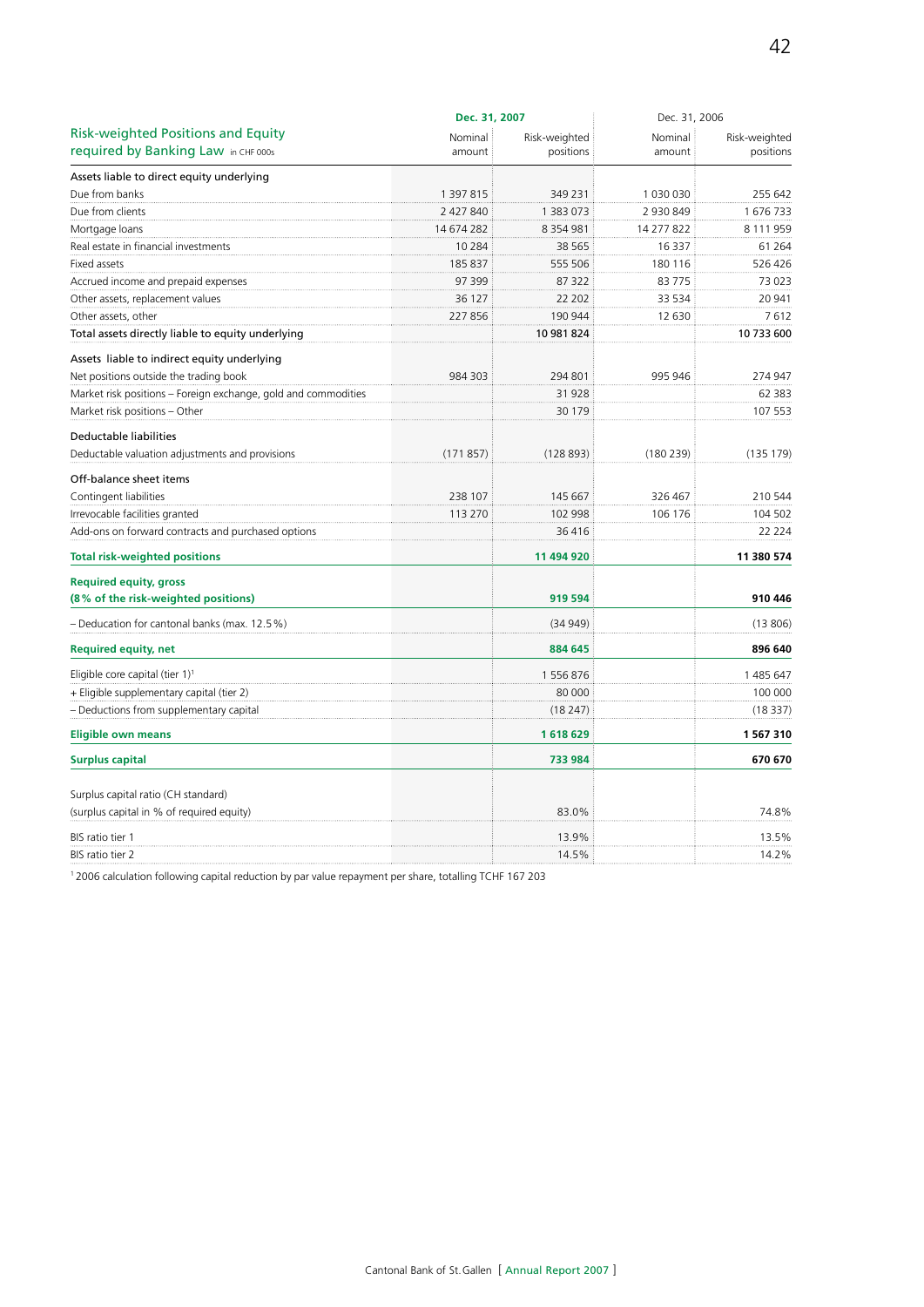# Divisional Accounts

|                                                                | Retail and | Commercial banking                          | Private Banking |               | <b>Corporate Center</b> |         | Group                 |                       |
|----------------------------------------------------------------|------------|---------------------------------------------|-----------------|---------------|-------------------------|---------|-----------------------|-----------------------|
| Income Statement in CHF 000s                                   | 2007       | 2006                                        | 2007            | 2006          | 2007                    | 2006    | 2007                  | 2006                  |
| Net interest income                                            | 242 116    | 222 570                                     | 57 429          | 49024         | 5753                    | 37 075  | 305 298               | 308 669               |
| Net fee and commission income                                  | 52 850     | 50 176                                      | 166 252         | 155 490       | (3926)                  | (3974)  | 215 176               | 201 692               |
| Net trading income                                             | 13 0 84    | 13 348                                      | 15 3 52         | 16 902        | 2 4 3 5                 | 7 2 3 2 | 30 871                | 37 482                |
| Net other income                                               | 3410       | 1 3 2 9                                     | 820             | 351           | 4 2 1 4                 | 5 6 0 8 | 8 4 4 4               | 7 2 8 8               |
| <b>Operating income</b>                                        | 311460     | 287 423                                     | 239 853         | 221 767       | 8476                    | 45 941  | 559 789               | 555 131               |
| Personnel expenses                                             | 60 50 5    | 59 0 90                                     | 50 032          | 47 081        | 43 338                  | 42 972  | 153 875               | 149 143               |
| Other operating expenses                                       | 80 700     | 80 330                                      | 38 102          | 42 3 3 0      | (2571)                  | (17925) | 116 231               | 104 735               |
| Administrative expenses                                        | 141 205    | 139 420                                     | 88 134          | 89 411        | 40 767                  | 25 047  | 270 106               | 253 878               |
| <b>Gross profit</b>                                            | 170 255    | 148 003                                     | 151 719         | 132 356       | (32 291)                | 20894   | 289 683               | 301 253               |
| Depreciation and write-offs on fixed assets<br>and intangibles | $\Omega$   | 0                                           | 1464            | 1 3 0 5       | 38 26 6                 | 36 889  | 39730                 | 38 194                |
| Valuation adjustments, provisions and losses                   | 1873       | 4656                                        | 1 3 7 7         | 4973          | 614                     | 658     | 3864                  | 10 287                |
| <b>Operating profit (interim result)</b>                       | 168 382    | 143 347                                     | 148 878         | 126 078       | (7111)                  | (16653) | 246 089               | 252772                |
| Extraordinary income, net                                      | 866        | 0                                           | 4 4 0 0         | 8024          | 22 605                  | 6850    | 27871                 | 14874                 |
| Taxes                                                          | 22 4 5 4   | 16917                                       | 25 28 6         | 20114         | (462)                   | 2 0 6 0 | 47 278                | 39 091                |
| <b>Group net profit</b>                                        | 146 794    | 126 430                                     | 127 992         | 113 988       | (48104)                 | (11863) | 226 682               | 228 555               |
| Other data in CHF 000s                                         |            |                                             |                 |               |                         |         |                       |                       |
| Loans to clients                                               |            | 15 734 423 15 323 425                       | 1 367 699       | 1885246       |                         |         | 17 102 122 17 208 671 |                       |
| Customer funds                                                 | 8672731    | 8 377 696                                   | 3 6 1 9 5 6 2   | 3 4 2 5 0 1 5 |                         |         |                       | 12 292 293 11 802 711 |
| Funds under management                                         |            | 12 392 217 11 936 930 25 491 047 26 902 004 |                 |               |                         |         |                       | 37 883 264 38 838 934 |
| Headcount                                                      |            |                                             |                 |               |                         |         |                       |                       |
| Full-time equivalents                                          | 484        | 485                                         | 246             | 229           | 277                     | 258     | 1 0 0 7               | 972                   |
| <b>Key Figures</b>                                             |            |                                             |                 |               |                         |         |                       |                       |
| Cost/income-ratio (including depreciation<br>on fixed assets)  | 45.3%      | 48.5%                                       | 37.4%           | 40.9%         | n/a                     | n/a     | 51.2%                 | 48.4%                 |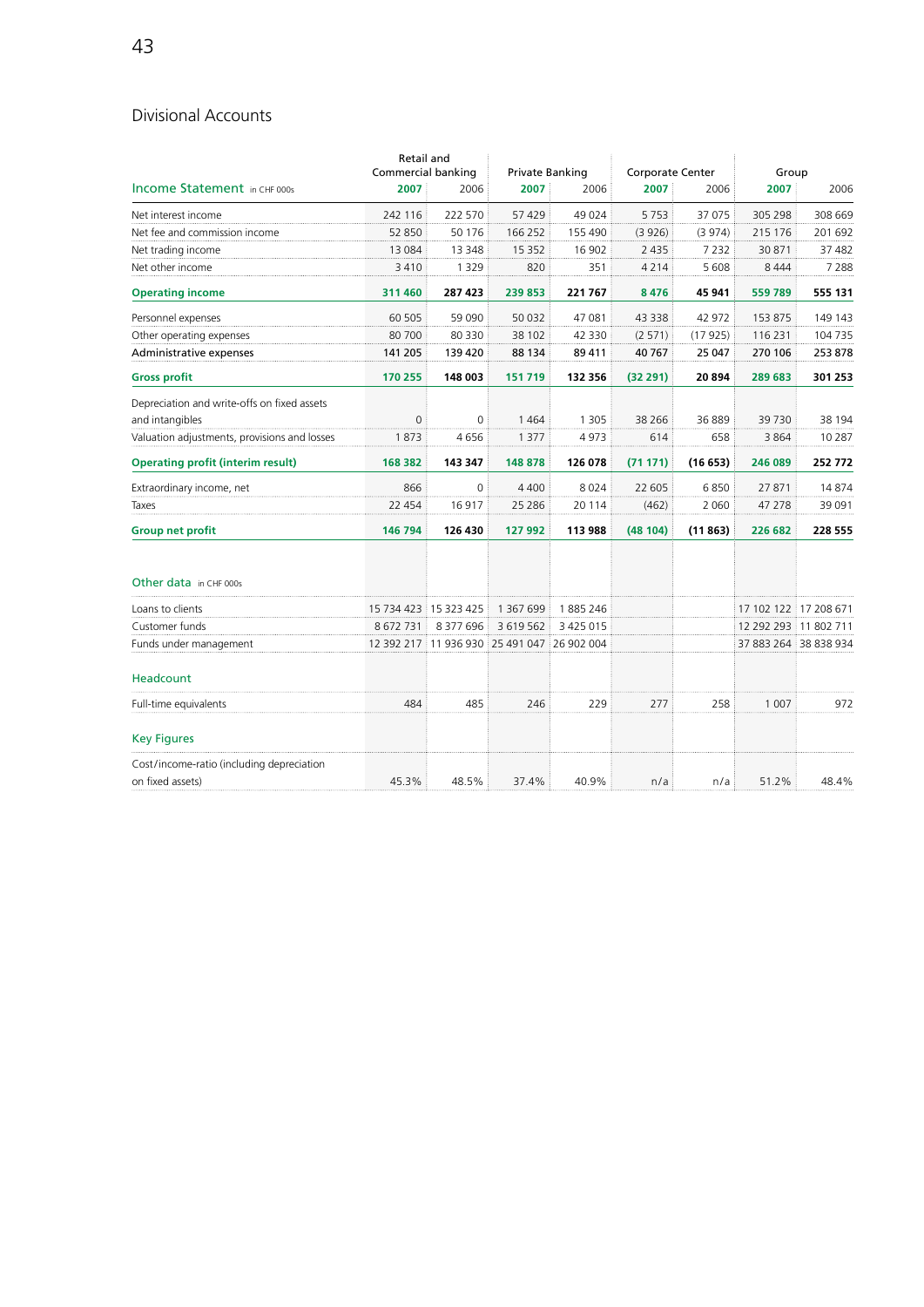# [7] Information for Investors

Having reached an all-time high in April 2007, the SGKB share was unable to avoid the downside pressure on banking stocks witnessed in the second half of the year. Overall, the stock's valuation fell by 2.73%, but outperformed the SPI Banking Index by around 20%.



Ticker symbol: SGKN, Swiss security no.: 1148406, Listed on: SWX Swiss Exchange, Issued: April 2, 2001

| <b>Information for Investors</b>                                                              | Dec. 31, 2007          |
|-----------------------------------------------------------------------------------------------|------------------------|
| Earnings per share                                                                            | CHF 40.91              |
| Proposed dividend per share                                                                   | CHF 26.00 <sup>1</sup> |
| Total shares issued                                                                           | 5 5 7 3 4 2 6          |
| Time-weighted number of<br>dividend-bearing shares<br>Number of shares held by SGKB (average) | 5 541 008<br>32 627    |
| Shareholders                                                                                  | 27 217                 |
| Issue price (IPO)                                                                             | CHF 160.00             |
| Market price                                                                                  | CHF 498.00             |
| Market capitalization                                                                         | CHF 2 775.6 million    |
| Ratio of market capitalization/<br>shareholders' equity                                       | 159.6%                 |
| Return on equity (basis: operating profit)                                                    | 15.7%                  |
| Reported shareholders' equity                                                                 | CHF 1 739.5 million    |
| Dividend yield                                                                                | 5.2%                   |
| Price-earnings ratio                                                                          | 12.2                   |

<sup>1</sup> Recommendation of the Board of Directors for the financial year ended on December 31, 2007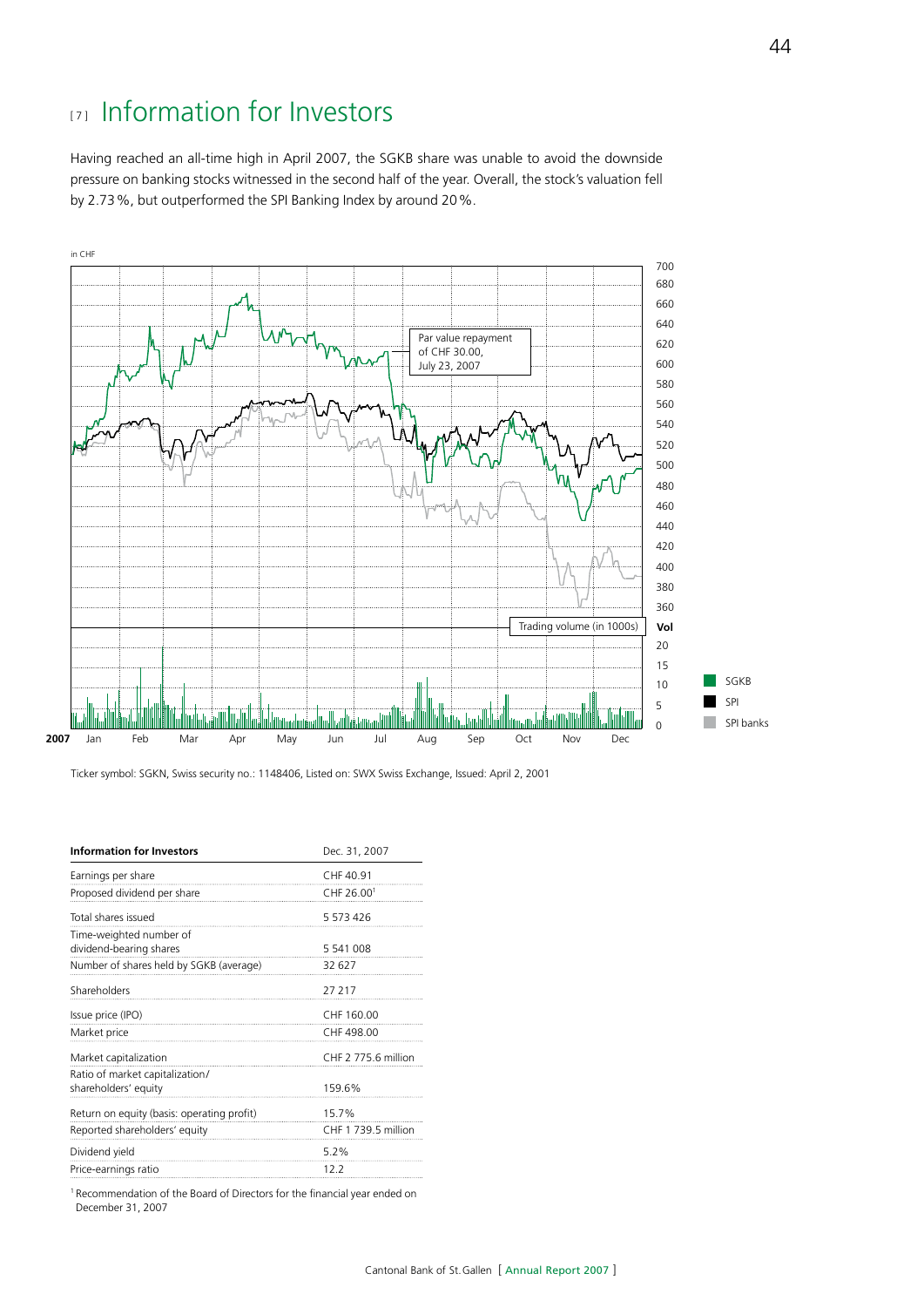# Contact

| [St.Galler Kantonalbank]  | Shareholders 1               | ์ Media                      |
|---------------------------|------------------------------|------------------------------|
| St.Leonhardstrasse 25     | St. Galler Kantonalbank      | St. Galler Kantonalbank      |
| CH-9001 St. Gallen        | <b>Investor Relations</b>    | Media Spokesman              |
| Phone +41 (0)71 231 31 31 | Dr. Cornelia Gut-Villa       | Simon Netzle                 |
| Fax +41 (0)71 231 32 32   | St. Leonhardstrasse 25       | St. Leonhardstrasse 25       |
| Call-Center               | CH-9001 St. Gallen           | CH-9001 St. Gallen           |
| +41 (0)844 811 811        | Phone +41 (0) 71 231 36 92   | Phone +41 (0) 71 231 32 18   |
| info@sqkb.ch              | Fax +41 (0) 71 231 37 94     | Fax +41 (0) 71 231 37 94     |
| www.sqkb.ch               | E-Mail: cornelia.gut@sgkb.ch | E-Mail: simon.netzle@sgkb.ch |

# Important Sources of Information

|                                                  | [ Frequency ] |
|--------------------------------------------------|---------------|
| Annual conference for media/analysts             | annual        |
| Annual report (German)                           | annual        |
| Annual report (English)                          | annual        |
| Annual General Meeting                           | annual        |
| Interim report (newsletter to shareholders)      | annual        |
| Interim conference for media/analysts            | annual        |
| Newsletter to shareholders in German and English | semi-annual   |
| Press releases                                   | as required   |
| www.sqkb.ch                                      | ongoing       |

Current publication and event dates are available at www.sqkb.ch  $(3 + 1)$  Media/Investors)

# Board of Directors and Group Management

#### Board of Directors

|      | Dr. Franz Peter Oesch, Chairman   | Dr. Hans-Jürg Bernet         | Prof. Dr. Thomas A. Gutzwiller | Dr. Claudia Zogg-Wetter |
|------|-----------------------------------|------------------------------|--------------------------------|-------------------------|
|      | Hans-Peter Härtsch, Vice Chairman | Dr. Niklaus Fäh              | Peter Schönenberger            |                         |
|      | <b>Group Management</b>           |                              |                                |                         |
| 2007 | Dr. Urs Rüegsegger, Chairman      | Marcel Zoller, Vice Chairman | Roland Ledergerber             | Marcel W. Schmid        |

| 2007 | Dr. Urs Rüegsegger, Chairman<br>(until Jan. 31, 2008) | Marcel Zoller, Vice Chairman<br>(until Mar. 31, 2008) | Roland Ledergerber                             | Marcel W. Schmid<br>(until Nov. 21, 2007) |
|------|-------------------------------------------------------|-------------------------------------------------------|------------------------------------------------|-------------------------------------------|
| 2008 | Roland Ledergerber, Chairman                          | Dr. Felix Buschor                                     | Albert Koller, Vice Chairman                   | Dr. Christian Schmid                      |
|      | (from Feb. 1, 2008)                                   | (from Apr. 1, 2008)                                   | (from Feb. 1, 2008, Vice Chairman from Apr. 1) | (from Aug. 1, 2008)                       |

# Brief Profile

The **Cantonal Bank of St.Gallen Group** comprises the Cantonal Bank of St.Gallen (SGKB), the parent company founded in 1868, and its subsidiary Hyposwiss Privatbank AG, which was acquired in 2002. The SGKB has been listed on the SWX exchange since 2001. The canton of St.Gallen is the majority shareholder with 54.8% of the share capital. Measured in terms of the balance sheet total reported in the group's annual results for 2006, the SGKB is Switzerland's ninth largest universal bank and fifth largest cantonal bank. As the parent company, the SGKB offers a comprehensive range of financial services to its clients in the cantons of St.Gallen and Appenzell Ausserrhoden. In addition, the Cantonal Bank of St.Gallen assumes responsibility for the economic, social and cultural development of the region in its capacities as an employer, taxpayer and sponsorship partner. On December 31, 2007, the Group employed a total of 1132 staff. The parent company operates with a state guarantee and has an Aa1 credit rating from Moody's.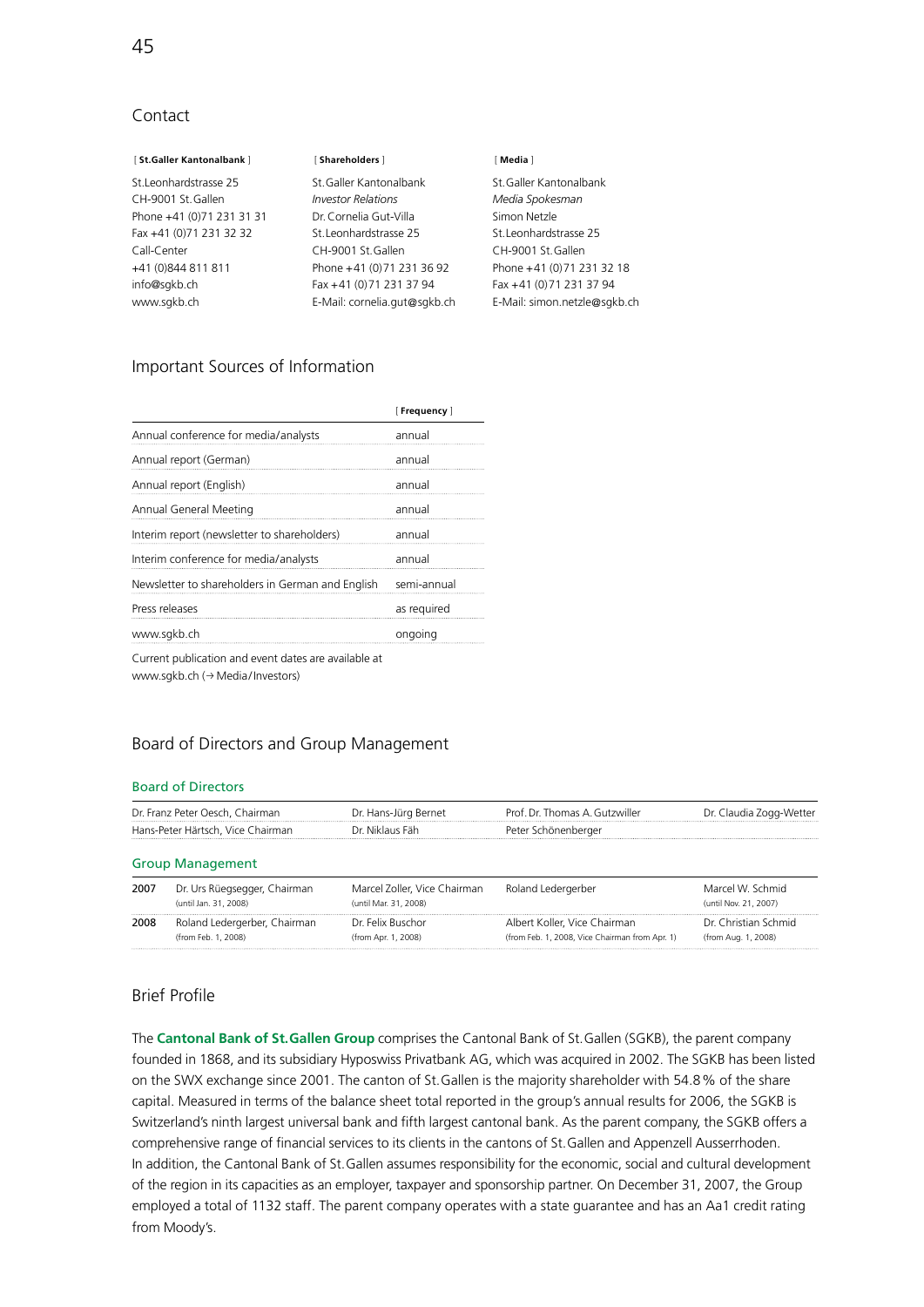# Organisation

| <b>St Galler</b><br><b>Kantonalbank</b><br><b>Board of Directors</b>                                                                                                                                                                | <b>Internal Audit</b>                                                                                                                                                                                                                                                                                                                                                                                                                                                                                               | <b>Group Management</b>                                                                 |                                                                                                                                                                                                                                                                                                                                                                                             | [Subsidiary companies]<br><b>HYPOSWISS</b><br>PRIVATE BANK<br>Zurich<br><b>Board of Directors</b>                                                                                                                                                                                              | Geneva<br><b>Board of Directors</b>                                                                                                                                                 |
|-------------------------------------------------------------------------------------------------------------------------------------------------------------------------------------------------------------------------------------|---------------------------------------------------------------------------------------------------------------------------------------------------------------------------------------------------------------------------------------------------------------------------------------------------------------------------------------------------------------------------------------------------------------------------------------------------------------------------------------------------------------------|-----------------------------------------------------------------------------------------|---------------------------------------------------------------------------------------------------------------------------------------------------------------------------------------------------------------------------------------------------------------------------------------------------------------------------------------------------------------------------------------------|------------------------------------------------------------------------------------------------------------------------------------------------------------------------------------------------------------------------------------------------------------------------------------------------|-------------------------------------------------------------------------------------------------------------------------------------------------------------------------------------|
| Dr. Franz Peter Oesch,<br>Chairman<br>Hans-Peter Härtsch,<br>Vice-Chairman<br>Dr. Hans-Jürg Bernet<br>Dr. Niklaus Fäh<br>Prof. Dr. Thomas A. Gutzwiller<br>Peter Schönenberger<br>Dr. Claudia Zogg-Wetter                           | Jakob Schnider                                                                                                                                                                                                                                                                                                                                                                                                                                                                                                      | Roland Ledergerber,<br>Chairman<br>Albert Koller,<br>Vice-Chairman<br>Dr. Felix Buschor |                                                                                                                                                                                                                                                                                                                                                                                             | Roland Ledergerber,<br>Chairman<br>Dr. Rico Jenny,<br>Vice-Chairman<br>Dr. Franz Peter Oesch                                                                                                                                                                                                   | Roland Ledergerber,<br>Chairman<br>Yves Burrus,<br>Vice-Chairman<br>Georges Bindschedler<br>Jean-Luc de Buman<br>Jean-Pierre Jacquemoud<br>Maurice Turrettini                       |
| $[$ Presidium $]$ <sup>1</sup><br>Roland Ledergerber                                                                                                                                                                                | Retail and<br><b>Commercial Clients 1</b><br>Albert Koller                                                                                                                                                                                                                                                                                                                                                                                                                                                          | [Private Banking]<br>Roland Ledergerber a.i.   Dr. Felix Buschor                        | [Service Center] <sup>1</sup>                                                                                                                                                                                                                                                                                                                                                               | <b>CEO</b><br>Theodor Horat a.i.                                                                                                                                                                                                                                                               | <b>CEO</b><br>Declan Mc Adams                                                                                                                                                       |
| <b>Secretary General</b><br>Adrian Kunz<br>Controlling &<br>Finance<br>Stefan Klinger<br>Legal & Compliance<br>Dr. Roger Dornier<br><b>Human Resources</b><br>Baptist Gmünder<br>Corporate<br>Development<br>Dr. Cornelia Gut-Villa | <b>Sales Territory</b><br>St.Gallen<br>Charles Lehmann<br><b>Sales Territory West</b><br>Bruno Holenstein<br><b>Sales Territory East</b><br>Albert Koller a.i.<br><b>Divisional</b><br>Development<br>Daniel Stehrenberger<br><b>Credit Office</b><br>Bruno Katheder<br><b>Competence Center</b><br><b>Advice and Sales</b><br>Guido Schindler<br><b>Marketing</b><br>Thomas Rüegg<br>Multichannel<br>Paul Eggenschwiler<br><b>Product Management</b><br>Reto Fischer<br><b>Special financing</b><br>Alex Spillmann | Switzerland<br>Pius Seitz<br><b>Institutional Investors</b><br>Markus Egger a.i.        | Sales Territory Eastern Management Support<br>Markus Plüss<br><b>Financial Processing</b><br>Dr. Felix Buschor a.i.<br><b>Trade</b><br>Josef Geel<br>Information<br><b>Technology and</b><br>Projects<br>Urs Halter<br>Infrastructure<br>Helmut Capol<br><b>Loan Processing</b><br>Rolf Gersbach<br><b>Payment Transactions</b><br>Jürg Hofmann<br><b>IT Migration</b><br>Dr. Felix Buschor | <b>Markets</b><br>Theodor Horat a.i.<br><b>Investment Center</b><br>Dr. Thomas Stucki<br>Products<br>Anton Schaad<br>Services/Logistics<br>Stefan Betschart<br>Controlling<br>Gregor Neidhart<br><b>Risk Management</b><br>Adrian Koller<br><b>Business</b><br>Management<br>Hansjürg Christen | <b>Chief Financial Officer</b><br>Simon Cole<br><b>Investment Policy</b><br>Stephen Rufino<br>Trading desk/Advisory<br>René Morgenthaler<br><b>Services</b><br>Jean-Denis Braillard |

<sup>1</sup> The Presidium and Service Center appear as the Corporate Center in the segment account.

Updated: Apr. 1, 2008

 $\rightarrow$  See pp. 5–6, 14–15 for Group structure and changes in the Group Management Board. Current status of the organigram: www.sgkb.ch (The SGKB).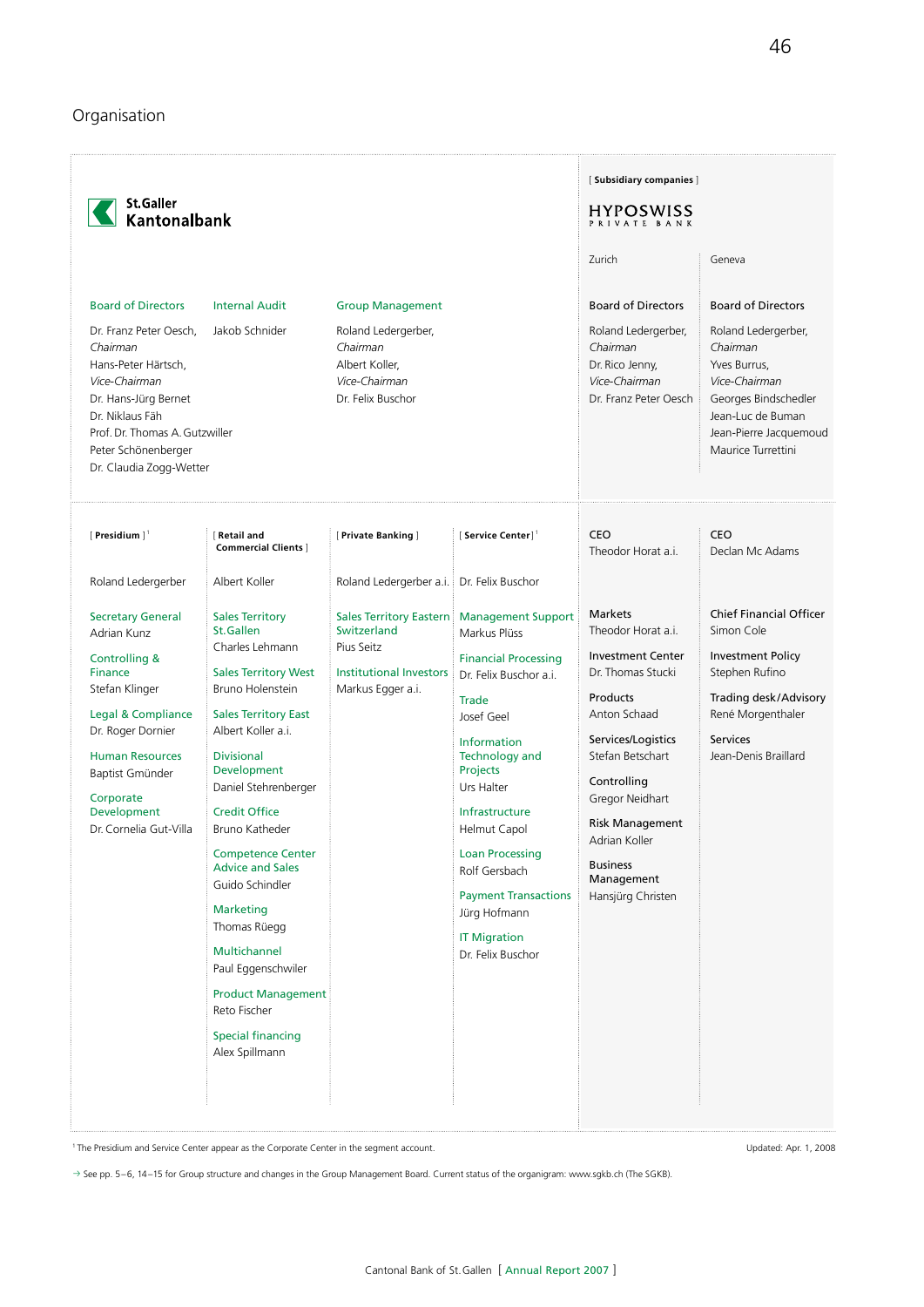